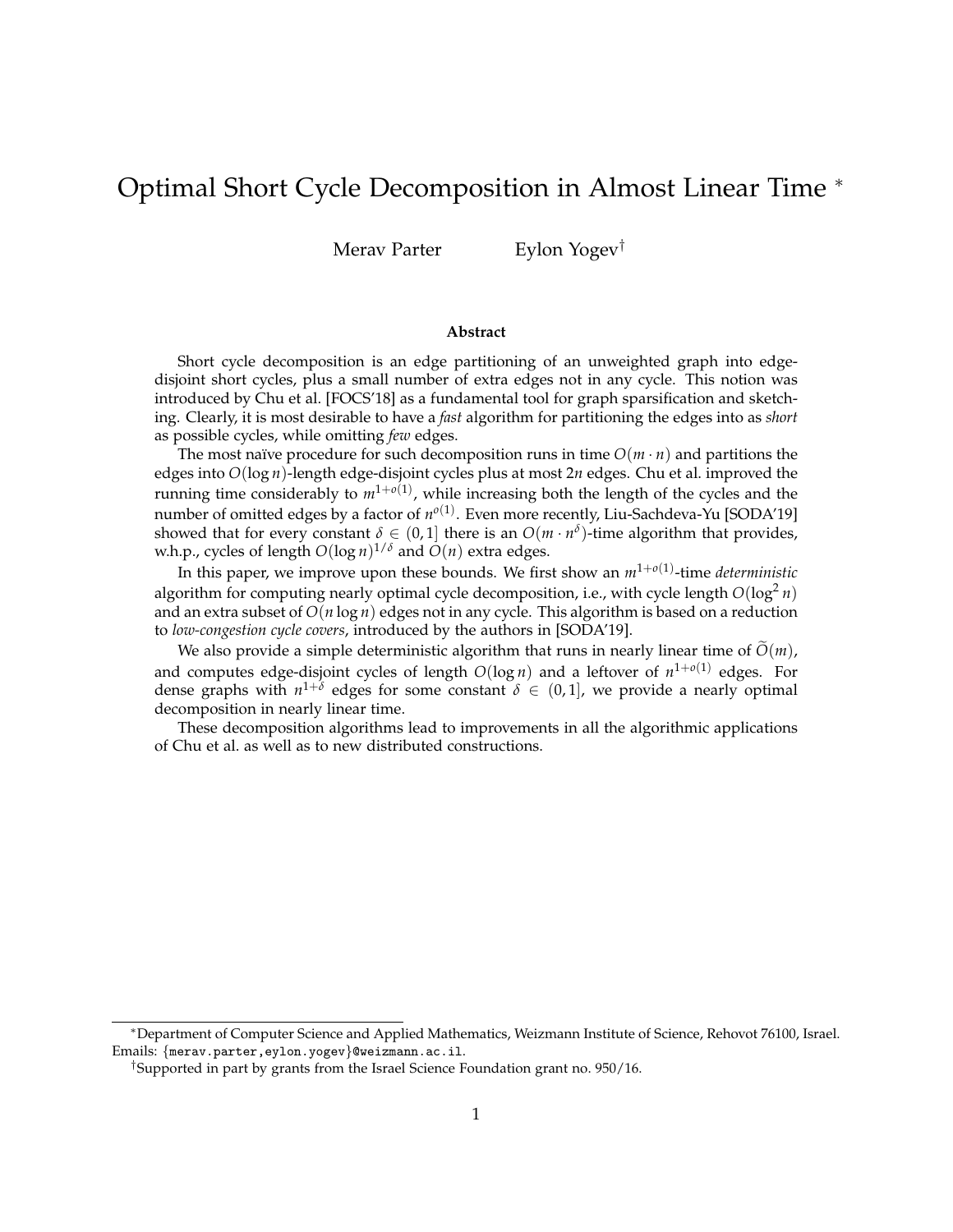# **Contents**

| 1 Introduction<br>1.2<br>1.3                         | $\overline{2}$ |  |  |  |
|------------------------------------------------------|----------------|--|--|--|
| 2 Preliminaries                                      |                |  |  |  |
| 3 Almost Linear Leftover in Nearly Linear Time       |                |  |  |  |
| 4 Nearly Optimal Cycles in Almost Linear Time        | 11             |  |  |  |
| <b>5</b> Distributed Computation                     | 22<br>23       |  |  |  |
| A Missing Details for Algorithm DistCycleCover<br>28 |                |  |  |  |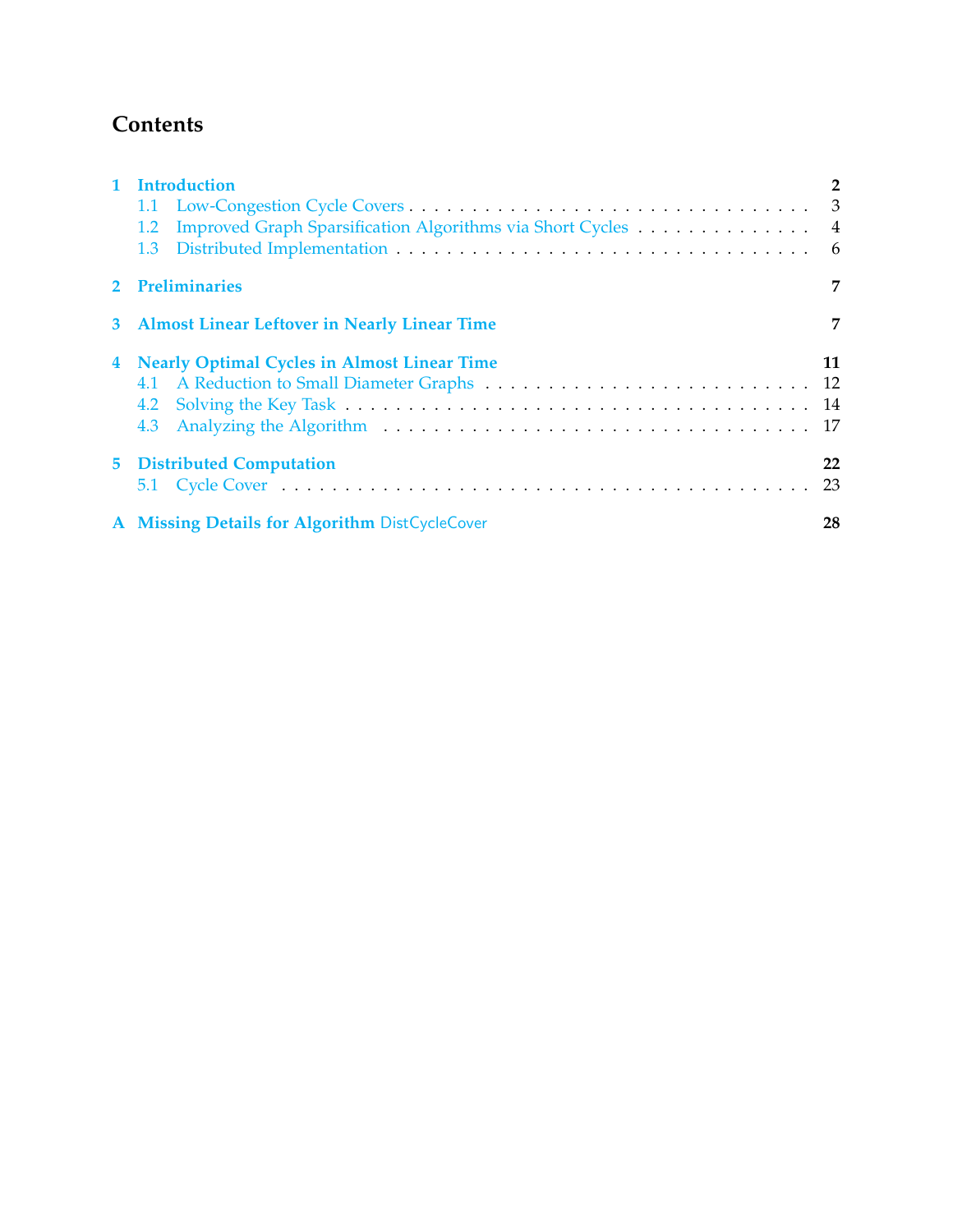# <span id="page-2-0"></span>**1 Introduction**

Short cycle decomposition introduced by Chu et al. [\[6\]](#page-27-0) is a partitioning of the graph edges into edge-disjoint short cycles and a small subset of extra edges that are not in any cycle.

**Definition 1** (Short Cycle Decomposition)**.** *An* (*m*b, *<sup>L</sup>*)*-short cycle decomposition of an unweighted undirected graph G is a collection of edge-disjoint cycles in G, each of length at most L, such that at most*  $\hat{m}$  edges of G are not covered by these cycles.

In their recent paper, Chu et al. [\[6\]](#page-27-0) demonstrated the power of short cycle decomposition as a fundamental tool for a number of problems in graph sparsification. This includes the construction of degree preserving sparsifiers, resistance sparsifiers, graphical spectral sketches, approximation of the Laplacian's determinant and more. Chu et al. [\[6\]](#page-27-0) showed that the efficiency of this long list of problems is determined by the time complexity, the cycle length, and the number of uncovered edges of the short cycle decomposition routine in hand. Clearly, it is most desirable to compute fast a decomposition into the shortest possible edge-disjoint cycles, while omitting as few as possible edges.

As they have observed, there is a naïve short cycle decomposition which runs in time  $O(mn)$ (where *n* is the number of vertices in the graph, and *m* is the number of edges), and outputs an optimal<sup>[1](#page-2-1)</sup> decomposition: cycle length of  $O(\log n)$  and  $O(n)$  extra edges. In their key algorithmic result, [\[6\]](#page-27-0) significantly improved this time complexity by presenting an almost-linear time algorithm<sup>[2](#page-2-2)</sup> which decomposes G into edge-disjoint cycles of length  $n^{o(1)}$ , and an extra number of  $n^{1+o(1)}$  edges. Thus, the improvement in the time complexity came with the cost of increasing both the cycle length as well as the number of left-over edges by a multiplicative factor of  $n^{o(1)}$ . Improving the efficiency of the short cycle decomposition was stated in [\[6\]](#page-27-0) as a highly motivated target, as it immediately leads to a large sequence of algorithmic consequences:

### *"Critically, any improvement to our short-cycle decomposition algorithm will achieve an improvement in all of our results."*

Very recently, Liu, Sachdeva and Yu [\[12\]](#page-27-1) provided the first improvement for the problem, by presenting an *O*(*m* · *n δ* )-time algorithm that decomposes *G* into edge-disjoint cycles of length  $O(\log n)^{1/\delta}$  and an extra subset of  $O(n)$  edges, for any *constant*  $\delta \in (0,1]$ . This simplifies and improves the decomposition algorithm of [\[6\]](#page-27-0) in terms of all parameters, but still leaves the following fundamental question open:

### *Is there an optimal cycle decompositios in almost linear time?*

In this paper, we answer this question in the affirmative and present an  $m^{1+o(1)}$ -time algorithm for decomposing the graph into edge-disjoint cycles of length  $O(\log^2 n)$ , and an extra number of  $O(n \log n)$  edges.

<span id="page-2-3"></span>**Theorem 1** (Nearly Optimal Decomposition in Almost-Linear Time)**.** *There is an almost-linear time algorithm for computing a cycle decomposition with cycle length of O*(log<sup>2</sup> *n*)*, and O*(*n* log *n*) *extra edges.*

<span id="page-2-1"></span><sup>&</sup>lt;sup>1</sup>Optimality in this context is up to poly-logarithmic terms.

<span id="page-2-2"></span><sup>&</sup>lt;sup>2</sup>A graph algorithm is almost-linear if runs in time  $m^{1+o(1)}$ .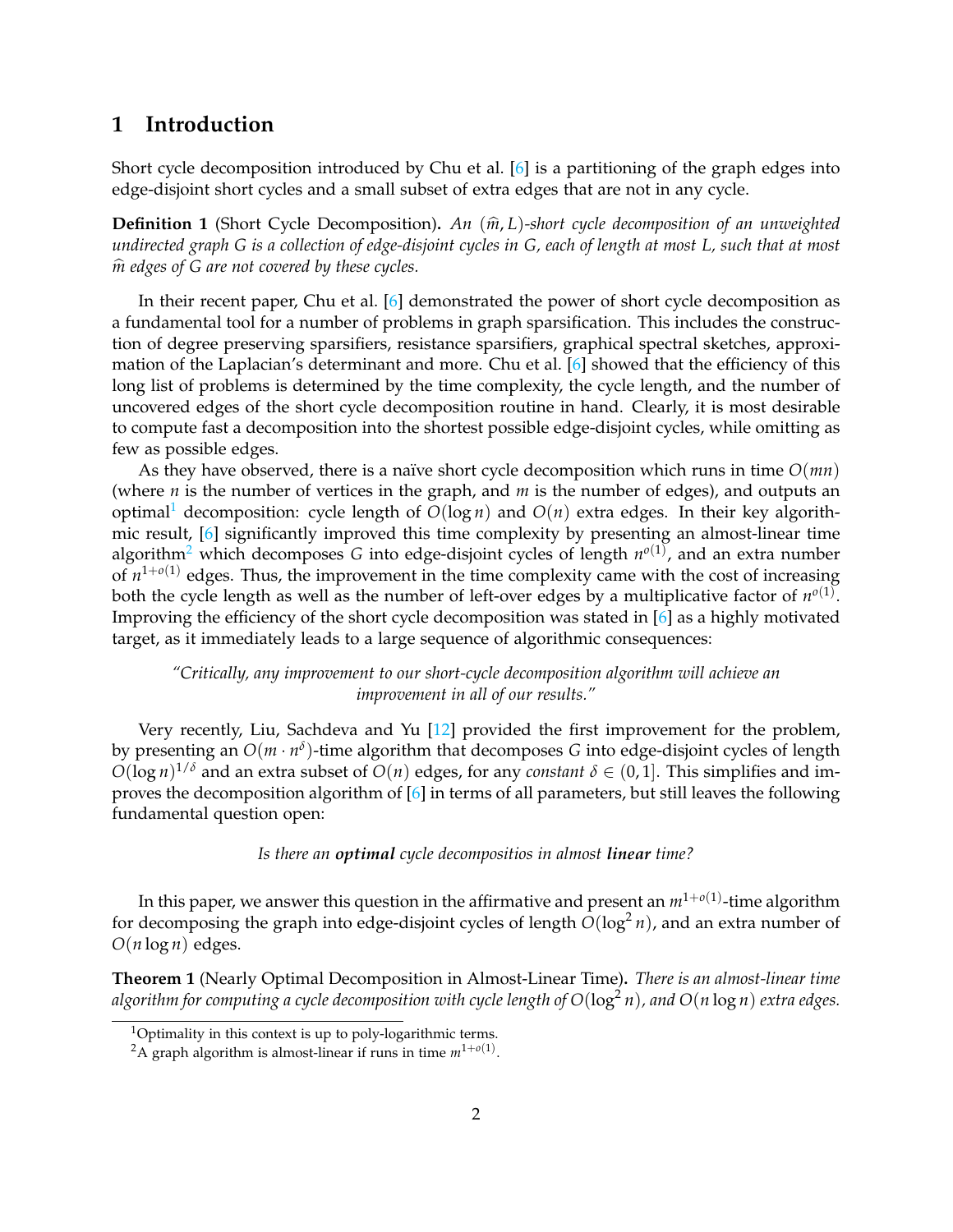We also have a much simpler algorithm that achieves the same quality of cycle decomposition<sup>[3](#page-3-1)</sup> as by [\[6\]](#page-27-0), only in  $\tilde{O}(m)$  time. An additional benefit of this algorithm is that it is deterministic.

<span id="page-3-2"></span>**Theorem 2** (Larger Leftover in Linear Time). For every *n*-vertex graph  $G = (V, E)$  with *m* edges, one  $c$ *an compute in*  $\widetilde{O}(m)$  *time, a decomposition with cycle length*  $O(\log n)$  *and*  $n^{1+o(1)}$  *extra edges.* 

The same algorithm of Thm. [2](#page-3-2) can be used to obtain cycles of length 2*O*(  $\sqrt{\log n}$  and  $n^{1+O(1/\sqrt{\log n})}$ leftover edges in time  $O(m)$ . The latter provides an improvement for approximating the determinant of the Laplacian. We can also combine with the algorithm of [\[12\]](#page-27-1) to obtain a randomized decomposition that is optimal (up to log-n factors) in all three complexity measures: time, length and number of leftover edges provided that the graph is sufficiently dense.

<span id="page-3-3"></span>**Theorem 3** (Optimal Decomposition for Dense Graphs). For every constant  $\delta \in (0,1]$ , there exists a *randomized algorithm that computes in time*  $\widetilde{O}(m) + n^{1+1.1\delta}$  *a collection of edges disjoint cycles of length*  $O(\log n)^{1/\delta}$  and at most  $O(n)$  *leftover edges.* 

|                                     | <b>Cycle Length</b>                                      | #Uncovered Edges | <b>Time</b>           | <b>Type</b>   |
|-------------------------------------|----------------------------------------------------------|------------------|-----------------------|---------------|
| Chu et al.<br>$\vert 6 \vert$       | $n^{o(1)}$                                               | $n^{1+o(1)}$     | $m^{1+o(1)}$          | Randomized    |
| Liu-Sachdeva-Yu<br>$\vert 12 \vert$ | $O(\log n)^{1/\delta-1}$<br>for constant $\delta \leq 1$ | O(n)             | $O(mn^{\delta})$      | Randomized    |
| This Work                           | $O(\log^2 n)$                                            | $O(n \log n)$    | $m^{1+o(1)}$          | Deterministic |
| This Work                           | $O(\log n)$                                              | $n^{1+o(1)}$     | $\widetilde{O}(m)$    | Deterministic |
| This Work                           | $O(\log n)^{1/\delta}$<br>for constant $\delta \leq 1$   | O(n)             | $m + n^{1+1.1\delta}$ | Randomized    |

Table [1](#page-3-3) provides a summary of our results in comparison to [\[6,](#page-27-0) [12\]](#page-27-1).

Our algorithms are based on independent ideas compared to [\[6,](#page-27-0) [12\]](#page-27-1), which are related to the concept of *low-congestion cycle covers*.

### <span id="page-3-0"></span>**1.1 Low-Congestion Cycle Covers**

A cycle cover of a graph *G* is a collection of cycles such that each edge of *G* appears in at least one of the cycles. Cycle covers were introduced by Itai and Rodeh [\[10\]](#page-27-2) in 1978 with the objective to cover all edges of a bridgeless<sup>[4](#page-3-4)</sup> graph with cycles of minimum *total* length. Motivated by applications to distributed computation, [\[16\]](#page-28-1) recently introduced<sup>[5](#page-3-5)</sup> the notion of *low-congestion* cycle covers: a collection of cycles that are both *short*, nearly *edge-disjoint* and covering all edges.

**Definition 2** (Low-Congestion Cycle Cover)**.** *A* (d, c)*-cycle cover of a graph G is a cycle collection that covers all edges in G. Each cycle has length at most* d*, and each edge participates in at least one cycle and at most* c *cycles.*

<span id="page-3-1"></span><sup>&</sup>lt;sup>3</sup>In fact, the quality here is slightly better, as the  $n^{o(1)}$  factor (in the cycle length and number of uncovered edges) is  $2^{\sqrt{\log n}}$  and in [\[6\]](#page-27-0) et al. it is  $2^{(\log n)^{3/4}}$ .

<span id="page-3-4"></span><sup>&</sup>lt;sup>4</sup>A graph *G* is bridgeless, if any single edge removal keeps the graph connected.

<span id="page-3-5"></span> $5$ In an independent manner to the notion of short cycle decomposition.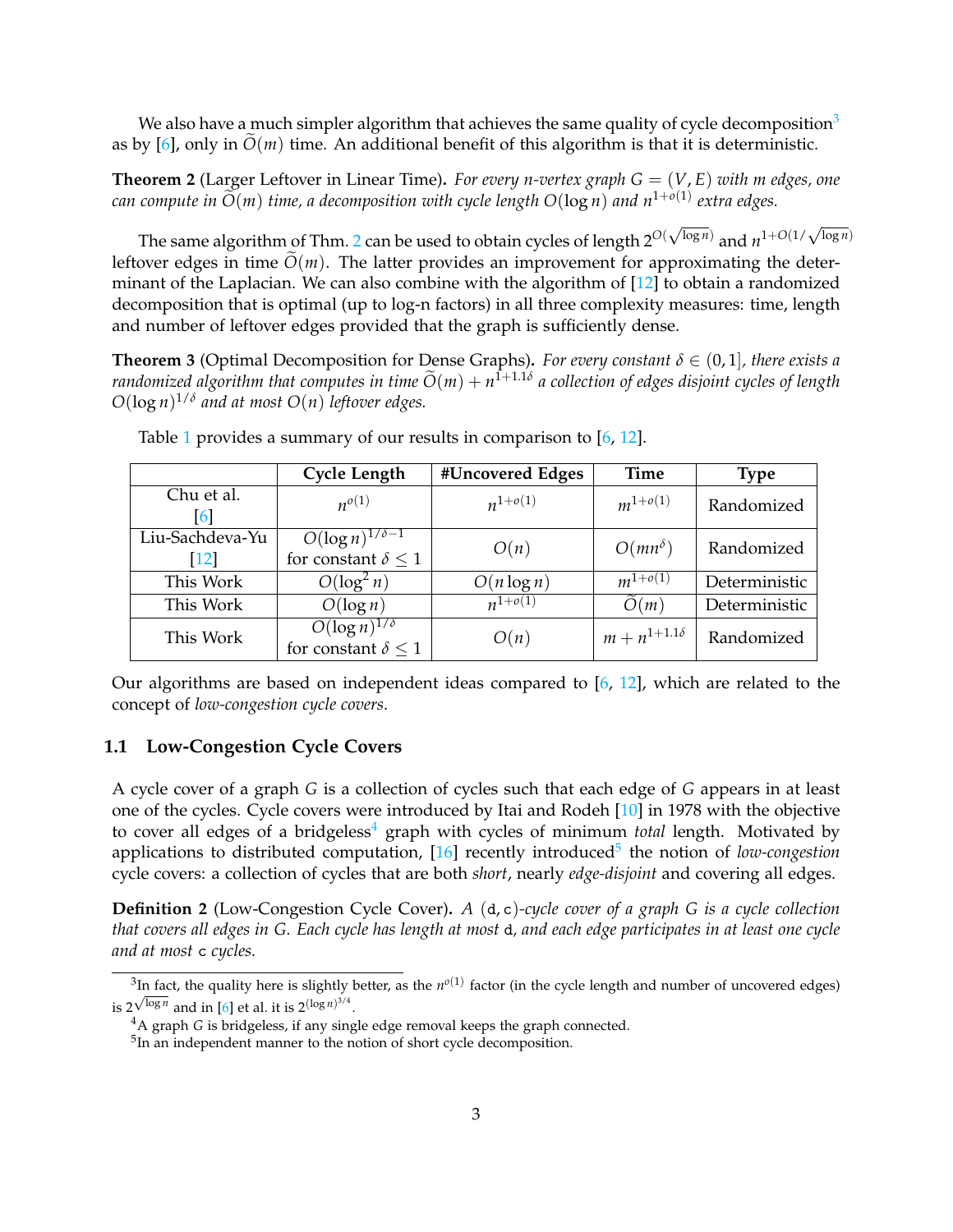Low-congestion cycle covers provide the basic communication backbone in different settings of resilient distributed computation such as Byzantine fault model and secure computation [\[16,](#page-28-1) [15\]](#page-28-2). Whereas a-priori it is not clear that cycles of short length and small overlap exist, our main result in [\[16\]](#page-28-1) shows that one can enjoy a dilation of  $O(D \log n)$  while incurring only a polylogarithmic congestion, where *D* is the diameter of the graph.

**Comparison to Short Cycle Decomposition.** Low-congestion covers bare some similarity to short cycle decomposition but differs from it in two main aspects. The first aspect follows from the definition: Low-congestion covers allow a small *overlap* between the cycles, but require covering *all* edges. On the other hand, short cycle decomposition insists on edge-disjoint cycles, i.e., with no-overlap, but allows omitting a subset of leftover edges that are not in any cycle. The second difference concerns the algorithmic focus. In low-congestion covers, the main goal was in showing that optimal covers which are both short and with small overlap *exist*. Computation time was not the primary concern, and in fact, the first step in the construction in  $[16]$  used the naïve decomposition algorithm (that runs in time  $O(m \cdot n)$ ) to reduce the number of uncovered edges into 2*n*. In contrast, for short cycle decomposition, it is easy to obtain the optimal decomposition in  $O(m \cdot n)$  time, and hence the primary algorithmic focus is computation time.

### <span id="page-4-0"></span>**1.2 Improved Graph Sparsification Algorithms via Short Cycles**

Spectral sparsifiers introduced by Spielman and Teng [\[18\]](#page-28-3) are sparse (weighted) subgraphs that approximately preserve the Laplacian quadratic form of the graph. Recall that the *Laplacian*, **L***G*, of an undirected weighted graph  $G = (V, E_G, w_G)$  is the unique symmetric  $V \times V$  matrix such that for all  $x \in \mathbb{R}^{|V|}$ , it holds that

$$
x^T \mathbf{L}_G x = \sum_{(u,v) \in E_G} w_G(u,v) \cdot (x_u - x_v)^2.
$$

For  $\epsilon$  < 1, a graph  $H = (V, E_H, w_H)$  is an *e-sparsifier* for *G* if

$$
\forall x \in \mathbb{R}^n, \; x^T \mathbf{L}_G x \in (1 \pm \epsilon) x^T \mathbf{L}_H x \; .
$$

Batson, Spielman and Srivastava [\[5\]](#page-27-3) presented a construction of spectral sparsifiers with  $O(n/\epsilon^2)$ edges, which is tight. In the last years, related graph structures have been defined, which are weaker than spectral sparsifiers, and thus potentially sparser. The recent work of Chu et al. [\[6\]](#page-27-0) used short cycle decomposition to derive new existential results on the sparsity of sparsifiers and spectral sketches. As the time complexity and the quality of their algorithms depend on the efficiency of the decomposition, our decomposition algorithm leads to immediate improvements for all the algorithmic results from [\[6\]](#page-27-0).

**Graphic** *e***-Spectral Sketch and Resistance Sparsifiers.** A spectral sketch [\[1\]](#page-27-4) is a data structure for a graph *G* that given a query vector  $x \in \mathbb{R}^n$  returns w.h.p. a  $(1+\epsilon)$  approximation for the quadratic form  $x^T L_G x$ . A data structure that works w.h.p. for all  $x \in \{\pm 1\}^n$  requires  $n/\epsilon^2$ space. However, Jambulapati and Sidford [\[11\]](#page-27-5) showed that when requiring the high probability guarantee for a *fixed* unknown vector, the size of the data structure can be made  $\tilde{O}(n/\epsilon)$ . In the same manner, one can define the *graphic spectral sketch* of *G* to be a sparse graph *H* satisfying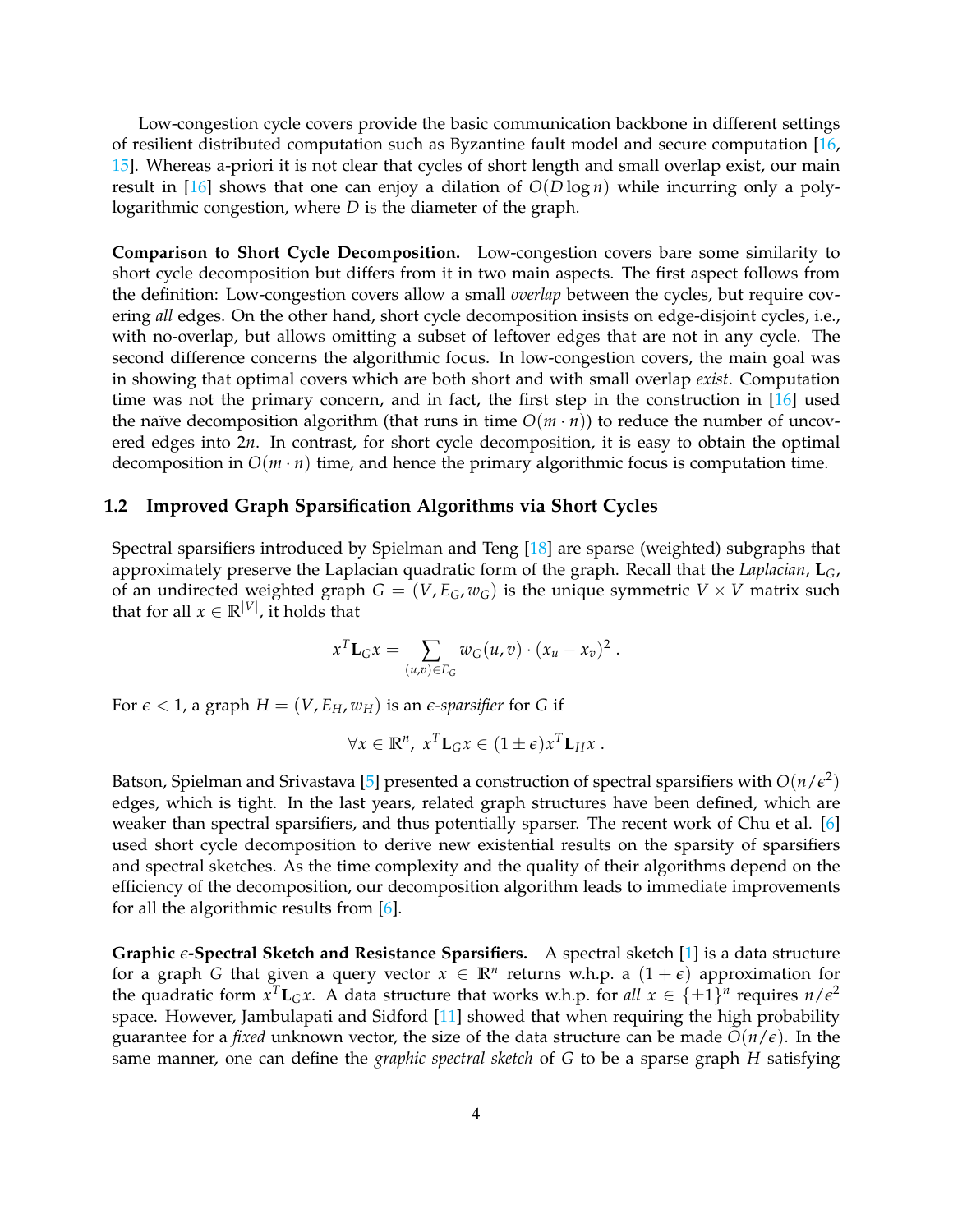$x^T \mathbf{L}_G x \in (1 \pm \epsilon) x^T \mathbf{L}_H x$  for a fixed unknown vector  $x$  with high probability. Chu et al. showed that graphical spectral sketches with  $\tilde{O}(n/\epsilon)$  edges exist.

*Resistance sparsifiers* are sparse subgraphs that preserve the effective resistance<sup>[6](#page-5-0)</sup> of all vertex pairs up to a multiplicative factor of  $(1+\epsilon)$ . This notion was introduced by Dinitz-Krauthgamer-Wagner [\[7\]](#page-27-6) who conjectured that resistance sparsifiers with  $O(n/\epsilon)$  edges always exist. The conjecture was indeed resolved by [\[6\]](#page-27-0) using the tool of short cycle decomposition. By combining Theorem [1](#page-2-3) and Theorem [2](#page-3-2) with  $[6,$  Theorem 6.1] we get:

<span id="page-5-2"></span>**Theorem 4** (Graphic Spectral Sketches and Resistance Sparsifiers)**.** *One can compute an e-resistance*  $s$ *parsifier H and a graphical spectral sketch H' with*  $\widetilde{O}(n/\epsilon)$  *edges in time m*<sup>1+*o*(1)</sup>. Alternatively, these *algorithms can be tuned to run in*  $\widetilde{O}(m)$  *time while producing such graphs H, H' with n*<sup>1+*o*(1)</sup>/ $\epsilon$  *edges.* 

These two results should be compared with (i) the  $O(m \cdot n^{\Theta(1)})$ -time algorithm of [\[12\]](#page-27-1) that gives sparsifiers with  $\widetilde{O}(n/\epsilon)$  edges; and (ii) the  $m^{1+o(1)}$ -time algorithms of [\[6,](#page-27-0) [12\]](#page-27-1) that give sparsifiers with  $n^{1+o(1)}/\epsilon$  edges. Hence, we provide the first almost-linear time algorithm for optimal size sparsifiers with  $\widetilde{O}(n/\epsilon)$  edges, and the first near linear time algorithm<sup>[7](#page-5-1)</sup> for almostlinear size sparsifiers with  $\widetilde{O}(n^{1+o(1)}/\epsilon)$  edges.

**Degree Preserving Sparsifiers and Sparsifiers for Eulerian Directed Graphs.** Short cycle decompositions are useful for providing spectral sparsifiers that preserve additional key properties in the original graphs. *Degree preserving sparsifier* is a spectral sparsifier *H* for a graph *G* which preserves (exactly) the *weighted degree* of each vertex  $v \in V$ . To get an intuition for the usefulness of edge-disjoint cycles in this context, imagine *G* to be an unweighted union of edge-disjoint cycles of even length. A degree preserving sparsifier *H* that contains half of the edges in *G*, can be obtained by the following correlated sampling: For each cycle, with probability 1/2 add to *H* the odd edges with weight 2, and with probability 1/2 add to *H* the even edges with weight 2. It is easy to see that every vertex *v* has exactly the same weighted degree in *H* as in *G*, and the number of edges in *G* was cut by half. By combining Theorem 3.3 of Chu et al. [\[6\]](#page-27-0) with Theorem [1,](#page-2-3) we get:

**Theorem 5** (Optimal Degree Preserving Sparsifiers in Almost Linear Time)**.** *There exists an algorithm that runs in time m*<sup>1+*o*(1)</sup> and constructs a degree-preserving  $\epsilon$ -sparsifier of G with  $\widetilde{O}(n/\epsilon^2)$  edges, *with high probability. Alternatively, an n*1+*o*(1)/*e* 2 *-size degree-preserving sparsifier can be computed in*  $O(m)$  *time.* 

A similar approach has been taken in Chu et al. [\[6\]](#page-27-0) to construct a sparsification of Eulerian directed graphs. By plugging Theorem [1](#page-2-3) in Theorem 5.1 of [\[6\]](#page-27-0), we get:

**Theorem 6** (Sparsification of Eulerian Directed Graphs)**.** *There exists an algorithm* A *that given an Eulerian directed graph*  $\overrightarrow{G}$  with polynomial bounded edge weights returns an Eulerian directed graph  $\overrightarrow{H}$  $\frac{1}{2}$  *kinerally all either: (i)*  $\overrightarrow{H}$  *has*  $\widetilde{O}(n/\epsilon^2)$  *edges and* A *has time complexity*  $m^{1+o(1)}$ *, or (ii)*  $\overrightarrow{H}$  *has*  $n^{1+o(1)}/\epsilon^2$ *edges and* A *has time complexity*  $O(m)$ *.* 

<span id="page-5-0"></span><sup>&</sup>lt;sup>6</sup>The effective resistance between a pair  $u, v$  is the difference in the voltage between  $u, v$  when the graph is an electrical network, with every edge *e* of weight *we* has a resistor of resistance 1/*we* and 1 unit of current is sent from *u* to *v*.

<span id="page-5-1"></span><sup>&</sup>lt;sup>7</sup>A graph algorithm is *near linear* if it runs in  $O(m \cdot \text{poly}(\log n))$  time.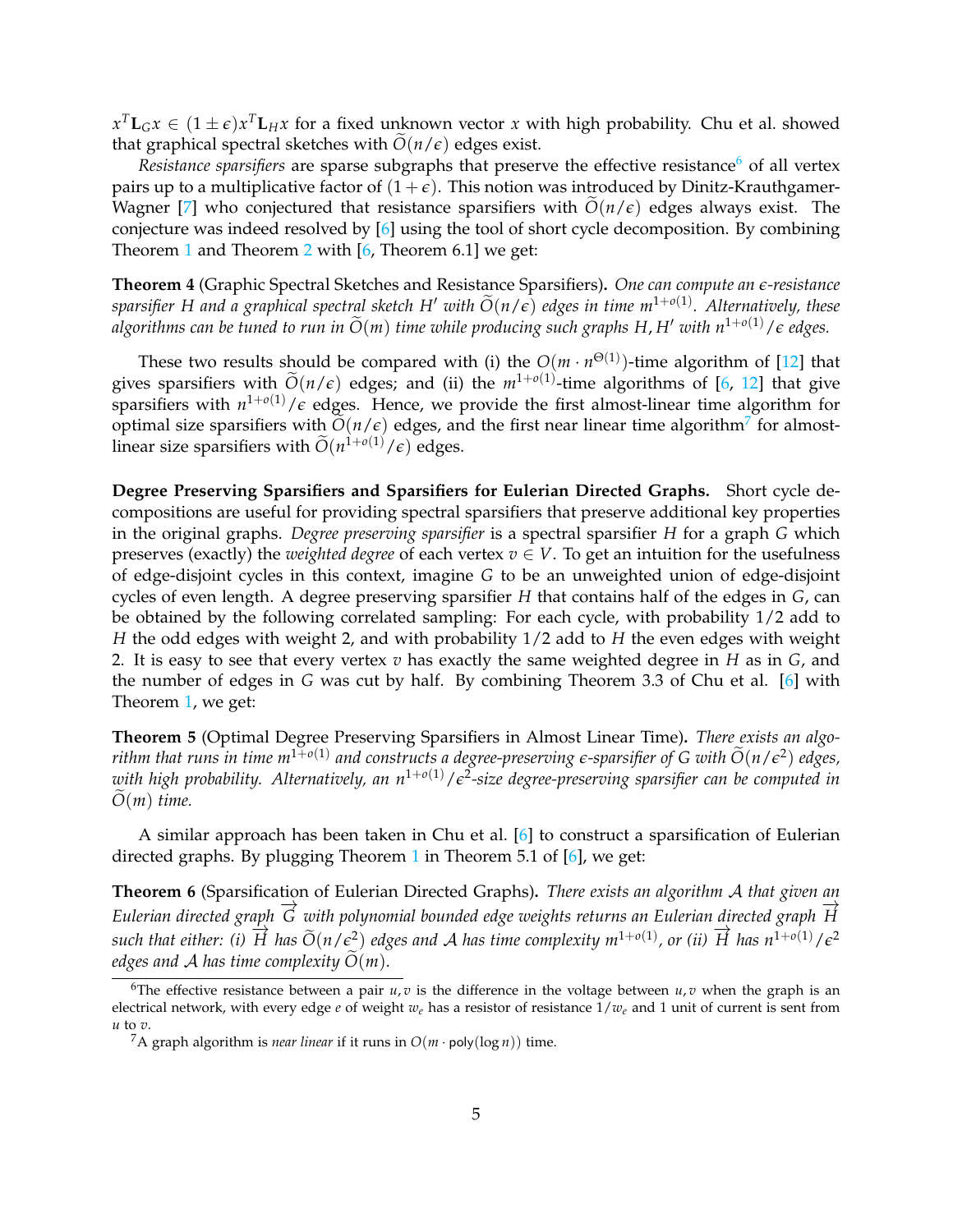**Estimation of the Effective Resistance and the Determinant of the Laplacian** Finally, we show how incorporating our improved construction of resistance sparsifiers can yield a faster approximation of the determinant of the graph Laplacian with the last row and column removed. In particular, this yields the first linear time algorithm for sufficiently dense graphs. Recall that by Theorem [4,](#page-5-2) given a graph *G* with *m* edges, we can compute in time  $\tilde{O}(m)$ , a resistance sparsifier *H* with  $n^{1+o(1)}/\varepsilon$  edges, with high probability. By applying [\[6,](#page-27-0) Thm. 3.8] on *H*, we get:

<span id="page-6-1"></span>**Theorem 7** (Faster Approximation of Effective Resistance)**.** *Given an undirected graph G with m edges, one can compute with high probability an e-approximations to the effective resistances between a given set of t vertex pairs in time*  $\widetilde{O}(m) + (n+t)n^{o(1)}\epsilon^{-1.5}$ *.* 

Hence, for  $t = o(m^{1-o(1)} \cdot \epsilon^{1.5})$ , we obtain a linear time algorithm for approximating the effective resistance. As observed in [\[6\]](#page-27-0), the running time bottleneck of the determinant estimation algorithm for Laplacians by Durfee et al. [\[8\]](#page-27-7) is the estimation of the effective resistance of  $O(n^{1.5})$ pairs with an error of  $\epsilon = n^{-0.25}$ . Plugging our improved Theorem [7](#page-6-1) in Lemma B.1 of [\[6\]](#page-27-0) yields:

**Corollary 1** (Faster Approx. of Laplacian's Determinant)**.** *Given a graph Laplacian* **L** *and any error*  $0 < \epsilon < 1/2$ , one can compute an  $1 \pm \epsilon$  estimate to  $\det(L_{-n})^{8}$  $\det(L_{-n})^{8}$  $\det(L_{-n})^{8}$  in time  $\widetilde{O}(m) + n^{15/8 + o(1)} \cdot \epsilon^{-7/4}$ , thus *in linear time for sufficiently dense graphs.*

### <span id="page-6-0"></span>**1.3 Distributed Implementation**

Our centralized construction has the benefit of naturally being implemented in the standard CONGEST model of distributed computing. As in the centralized setting, the decomposition is based on constructing low-congestion cycle covers. We show:

**Lemma 1** (Distributed Low-Congestion Covers)**.** *There exists a distributed algorithm that given nvertex graph G* = (*V*, *E*) *constructs a* (d, *c*) *cycle cover within*  $O(d \cdot c)$  *rounds for* d,  $c = 2^{O(\sqrt{\log n})}$ .

This improves upon the linear time algorithm of [\[16,](#page-28-1) [15\]](#page-28-2). By combining this algorithm with Luby-MIS algorithm [\[13\]](#page-27-8), we get:

**Theorem 8** (Distributed Short Cycle Decomposition). *There exists an* 2<sup>O(√log *n*</sup>)-round distributed algorithm that given n-vertex graph  $G=(V,E)$  decomposes  $G$  into edge-disjoint cycles of length  $2^{O(\sqrt{\log n})}$ *plus O*(*n* log *n*) *extra edges.*

One might hope that using this distributed construction of cycle decomposition we would get a distributed algorithm for all the above application. Unfortunately, in the distributed setting, to this point, we do not have an efficient algorithm that approximates (even up to a constant factor) the effective resistance of all edges<sup>[9](#page-6-3)</sup> in *G*. This is the only missing piece for obtaining the above mentioned algorithmic applications of the short cycle decomposition in a distributed setting.

<span id="page-6-3"></span><span id="page-6-2"></span><sup>8</sup>The determinant of **L** with the last row and column removed.

 $^{9}$ In the output of such an algorithm we want each edge  $(u,v)$  to obtain a constant approximation for the effective resistance between *u* and *v* in *G*.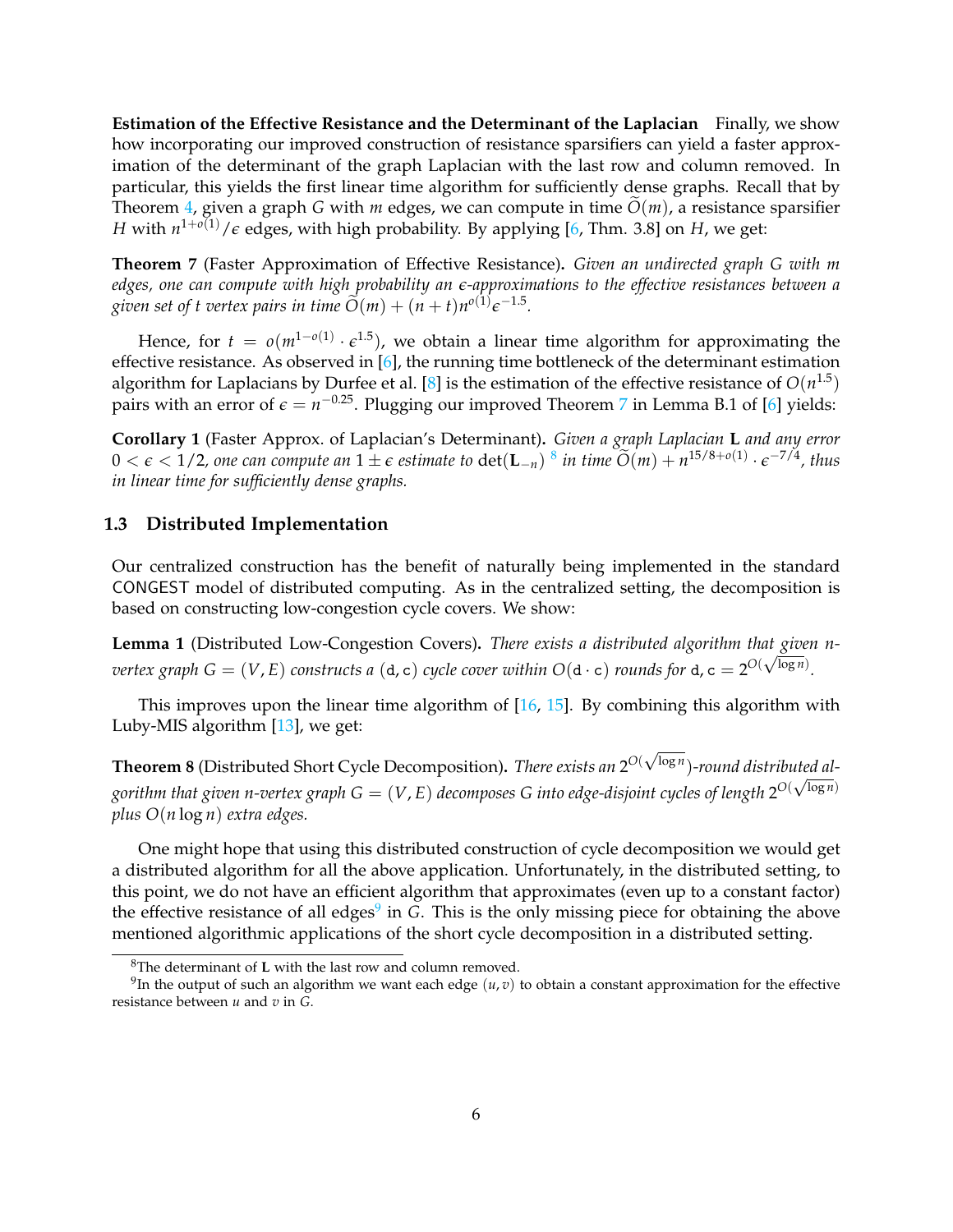**Comparison to the work of Chu et al. [\[6\]](#page-27-0) and Liu-Sachdeva-Yu [\[12\]](#page-27-1).** We first observe that in [\[12\]](#page-27-1), the number of leftover edges is  $O(n)$ , whereas in our case it is  $O(n \log n)$ . By applying the algorithm of [\[12\]](#page-27-1) on these last  $O(n \log n)$  edges, for any constant  $\delta \in (0,1)$ , we can compute an  $O(n, (\log n)^{1/\delta-1})$ -decomposition in time  $O(n^{1+\delta}\log n + m^{1+1/\log\log n})$ , which considerably improves upon the time complexity of  $O(m \cdot n^{\delta})$  of [\[12\]](#page-27-1). Since we consider log-n factors to be negligible in this work (i.e., the size of the sparsifiers is  $\Omega(n \log n)$  in any case), we omit this step.

Fixing the number of leftover edges to  $\widetilde{O}(n)$ , then [\[12\]](#page-27-1) computes cycles of length  $O(\log n)^{1/\delta-1}$ in time 2*O*(1/*δ*) · *n δ* · *m*. In comparison, our algorithm computes cycles of length 21/*<sup>δ</sup>* · *O*(log *n*) in roughly the same time  $2^{O(1/\delta)} \cdot n^{\delta} \cdot m$ . For example, when taking  $\delta = 1/\log \log n$ , both algorithms have roughly the same time complexity, but our algorithm produces cycles of length *O*(poly log *n*) and their algorithm has cycle length  $O(\log n)^{\log\log n}$ .

From an algorithmic point of view, both our algorithm and the algorithm of [\[12\]](#page-27-1) use low-diameter decomposition<sup>[10](#page-7-2)</sup>. This allows one to restrict attention to  $O(\log n)$ -diameter graphs. The approach of [\[12\]](#page-27-1) contracts each of the components of the low-diameter decomposition and recursively computes vertex-disjoint short cycles on the contracted graph. The diameter of each super-node is *O*(log *n*), when lifting the contracted cycles back to edges in *G* the length of the cycles increases exponentially with the number of recursive layers. In particular, halving within 1/*δ* recursive calls the length of the cycles becomes *O*(log *n*) 1/*δ*−1 . Our approach is quite different. We also decompose trees into smaller components, but instead of contracting these components we use their internal edges carefully in our cycles. By enjoying the internal edges inside each cycle, the length of the cycles increases by a factor of at most 2 in each level of the recursion, thus after  $1/\delta$  recursion levels, the length of the cycle is  $2^{1/\delta}$ .

## <span id="page-7-0"></span>**2 Preliminaries**

**Graph Notations.** For a tree  $T \subseteq G$ , let  $T(z)$  be the subtree of *T* rooted at *z*, and let  $\pi(u, v, T)$ be the tree path between *u* and *v*, when *T* is clear from the context, we may omit it and simply write  $\pi(u, v)$ . Let  $P_1$  be a  $u$ -*v* path (possibly  $u = v$ ) and  $P_2$  be a *v*-*z* path, we denote by  $P_1 \circ P_2$  to be the concatenation of the two paths. The fundamental cycle  $C_{e,T}$  of an edge  $e = (u,v) \notin T$  is the cycle formed by taking *e* and the tree path between *u* and *v* in  $T_0$ , i.e.,  $C_{e,T} = e \circ \pi(u, v, T)$ .

For  $u, v \in G$ , let dist $(u, v, G)$  be the length (in edges) of the shortest  $u - v$  path in G. For every integer  $i \geq 1$ , let  $\Gamma_i(u, G) = \{v \mid \text{dist}_G(u, v) \leq i\}$ . When  $i = 1$ , we simply write  $\Gamma(u, G)$ . Let  $deg(u, G) = |\Gamma(u, G)|$  be the degree of *u* in *G*. For a subset of edges  $E' \subseteq E(G)$ , let  $deg(u, E') = |\{v : (u, v) \in E'\}|$  be the number of edges incident to *u* in *E'*. For a subset of nodes *U*, let  $deg(U, E') = \sum_{u \in U} deg(u, E')$ . For a subset of vertices  $S_i \subseteq V(G)$ , let  $G[S_i]$  be the induced subgraph on *S<sup>i</sup>* .

# <span id="page-7-1"></span>**3 Almost Linear Leftover in Nearly Linear Time**

We begin by describing a deterministic algorithm for computing cycle decomposition of the same quality as that of Chu et al.  $[6]$ , but in nearly linear time  $O(m)$ . In particular, the cycle length will be bounded by  $2^{\sqrt{\log n}}$  and at most  $2^{\sqrt{\log n}} \cdot n$  edges will be left uncovered. Note that the recent randomized algorithm of [\[12\]](#page-27-1) achieves such cycles in almost linear time

<span id="page-7-2"></span> $10$ We use a neighborhood covers which are close variant of low-diameter decomposition.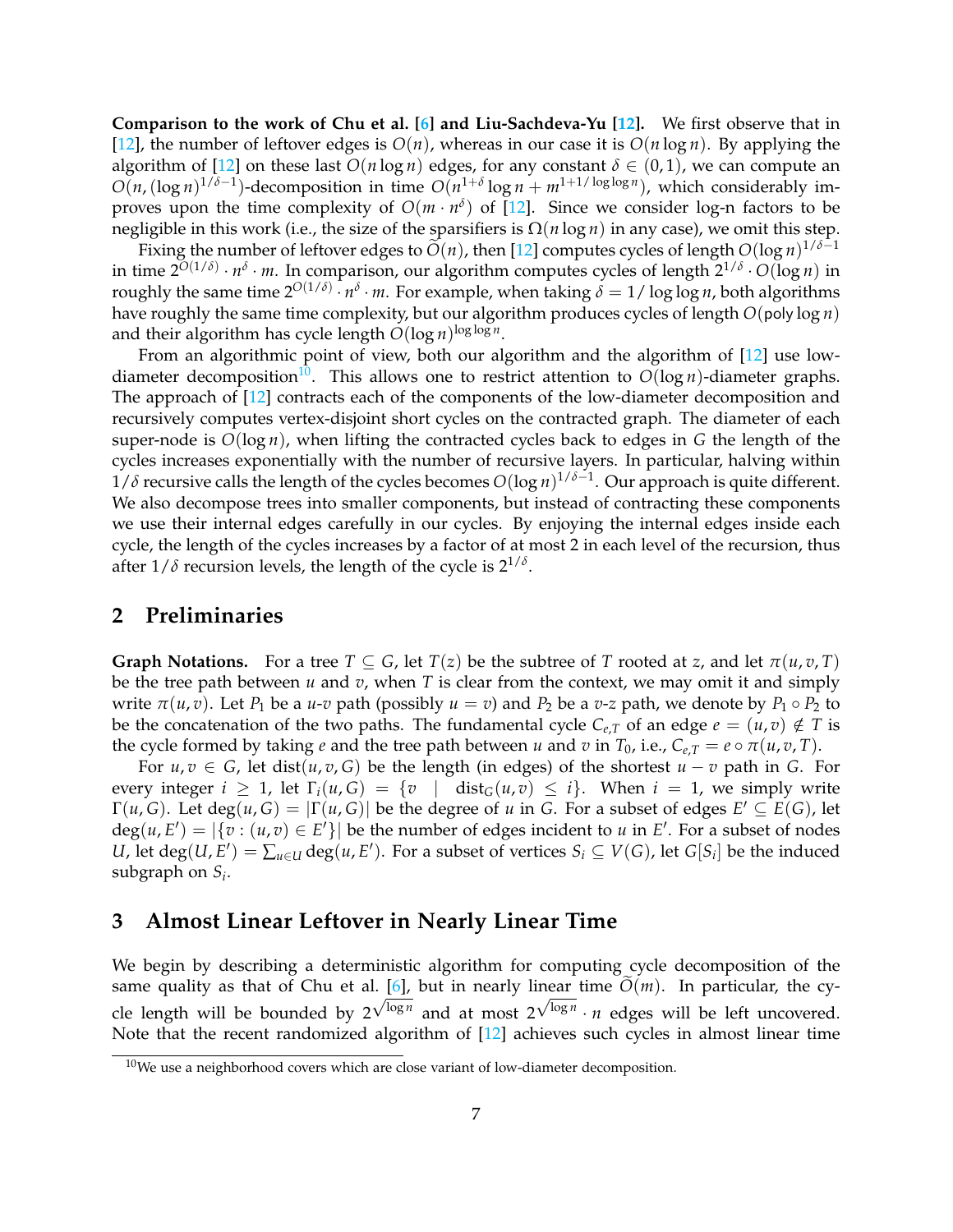$m \cdot n^{O(\log \log n / \sqrt{\log n})} \cdot 2$  $\sqrt{\log n}/\log \log n$ . We can also reduce the number of leftover edges to  $O(n)$ , by running the algorithm of [\[12\]](#page-27-1) on the remaining subset of  $n^{1+o(1)}$  leftover edges. However, note that in any case, the efficiency of the algorithmic applications for these cycles depends on  $\hat{m} + nL$ where  $\hat{m}$  is the number of leftover edges and *L* is the largest cycle length.

<span id="page-8-0"></span>**Theorem 9.** For every  $\epsilon \in (0,1]$ , there exists an  $\tilde{O}(m/\epsilon)$ -time algorithm that computes an  $(\hat{m}, L)$  short *cycle decomposition with*  $\hat{m} = 1/\epsilon \cdot 2^{1/\epsilon} \cdot n^{1+O(\epsilon)}$  and  $L = 2^{O(1/\epsilon)}$ . Setting  $\epsilon = 1/\sqrt{\log n}$ , gives  $\hat{m} = 2^{O(\sqrt{\log n})} \cdot n$  and  $L = 2^{O(\sqrt{\log n})}$ .

Thm. [3](#page-3-3) follows immediately: Set  $\epsilon = 1/\log \log n$  in Theorem [9,](#page-8-0) yeilding cycles of length  $O(\log n)$  and  $n^{1+o(1)}$  leftover edges. Then, using the randomized algorithm of [\[12\]](#page-27-1) on this remaining subgraph with some constant  $\delta \in (0,1]$ , covers the remaining edges with cycles of length  $O(\log n)^{1/\delta}$  with time complexity of  $n^{1+1.1\delta}$ . In addition, Thm. [2](#page-3-2) follows by plugging  $\epsilon = 1/\sqrt{\log n}$  in Theorem [9.](#page-8-0)

Throughout, a *block* is a subset of vertices with a bounded size. The algorithm is recursive and has  $\ell = \lfloor 1/\epsilon \rfloor$  levels of recursion. During each recursion level, some virtual edges *E* will be added to the set of edges  $E'$  that we wish to cover by cycles (initially  $E' = E$ ). Informally speaking, whenever the algorithm adds a virtual edge between two nodes *u* and *v*, it implies that the algorithm has already computed a  $u$ -*v* walk denoted by  $W((u, v))$ , and the virtual edge  $(u, v)$ indicates the need for computing another *u*-*v* walk so that we will end up with a cycle. In other words, adding a virtual edge means that we defer the closure of the cycle to future iterations. We also maintain a leftover subgraph *H*, and in certain cases, we give up on completing the cycles of the virtual edges, and add their walk edges to this subgraph.

We now describe Alg. FasterLongerCycles. The algorithm is recursive and has  $O(1/\epsilon)$  levels of recursion. Initially, let  $E' = E(G)$ . The preliminary walk collection is  $W = \{e \mid e \in G\}$ , the cycle collection  $C'$  is empty. In addition, we have a subgraph  $H \leftarrow \emptyset$  that will contain the edges that are not covered by cycles.

In each independent level  $i \geq 1$  of the recursion, we are given a block *B*, and a subset of edges  $E'$  with both endpoints in  $B$ . In addition, we are given a set of current walks  $W$  for the edges in  $E'$ , a current cycle collection  $C'$ , and a leftover subgraph  $H$ .

**Block Partitioning**. First the algorithm partitions *B* into  $k = n^e$  balanced blocks  $B_1, \ldots, B_k$  each with  $\Theta(|B|/n^{\epsilon})$  vertices.

**Taking care of edges between blocks.** Our goal is to replace edges between blocks, to edges inside blocks. For block  $B_a$ , we do as follows for every  $v \in B_a$  and every  $b \in \{a+1,\ldots,k\}$ . Define by  $N_{a,b}(v) = \{u \in B_b \mid (u,v) \in E'\}$  to be the E'-neighbors of v in  $B_b$ . If  $N_{a,b}(v)$  is odd, we will omit from it at most one vertex *u*, in order to make it even. The edge (*u*, *v*) of the omitted vertex  $u$  is omitted from  $E'$ , and its walk  $W((u, v))$  is added to the leftover subgraph *H*.

From now on, we can assume that the set  $N_{a,b}(v)$  is even. We then (arbitrarily) match the vertices in  $N_{a,b}(v)$  into pairs  $\langle x, y \rangle$ . Each matched pair  $\langle x, y \rangle$  is handled as follows:

**Case (1): The set** *E'* already contains an  $(x, y)$  edge. If *E'* already contains an edge  $(x, y)$  (this edge might be virtual), we define a cycle  $C = W((v, x)) \circ W((x, y)) \circ W((y, v))$  and add it to the cycle collection C'. In addition, we omit the edges  $(v, x)$ ,  $(x, y)$  and  $(y, v)$  from E', and omit their walks from  $W$ .

**Case (2): The set** *E*<sup>'</sup> does not contain an  $(x, y)$  edge. In this case, we add a virtual edge  $(x, y)$ to *E'*, as well as a walk  $W((x,y)) = W((x,v)) \circ W((v,y))$  to W. This completes the description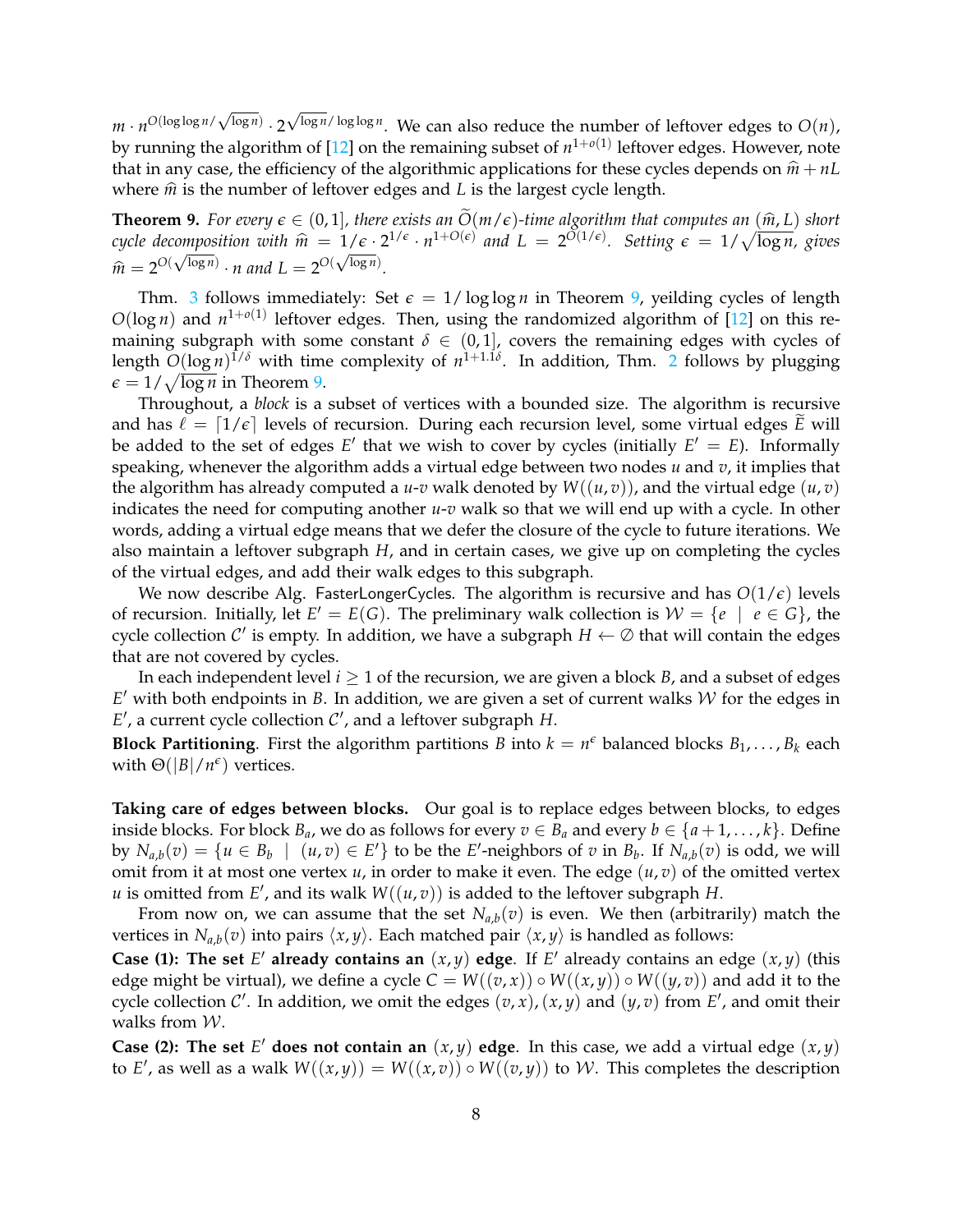of the  $i^{th}$  recursion level. The algorithm then recurses on each of the blocks  $B_1, \ldots, B_k$ . See Fig. [1](#page-9-0) for pseudocode. Finally, as in Alg. PartialCycleCover, the cycles of  $C'$  might re-visit the same vertex, and hence in the final cleanup phase, the algorithm traverses each of the cycles in  $\mathcal{C}'$  and simplify them.

# $\mathbf{Algorithm} \ \mathsf{FasterLongerCycles}(B, E', \mathcal{W}, \mathcal{C}', H).$ **Level** *i* **of the Recursion (for non-singleton block** *B***):** 1. Decompose *B* into  $k = n^{\epsilon}$  blocks  $B_1, \ldots, B_k$  each with  $|B|/k$  vertices. 2. For every block  $B_a$  and every vertex  $v \in B_a$ , do the following for every  $b > a$ : (a) Let  $N_{a,b}(v) = \{u \in B_b \mid (u,v) \in E'\}$ (b) If  $|N_{a,b}(v)|$  is odd: • Omit an arbitrary *u* from  $N_{a,b}(v)$ . • Omit the walk  $W((u, v))$  from  $W$  and the edge  $(u, v)$  from  $E'$ . • Add  $W((u, v))$  to *H*. (c) Match the vertices in  $N_{a,b}(v)$  into pairs  $\langle x, y \rangle$  (in an arbitrary manner). (d) For each matched pair  $\langle x, y \rangle$  do: • If  $(x, y) \in E'$ : **–** Add the cycle  $W((v, x)) \circ W((x, y)) \circ W((y, v))$  to  $\mathcal{C}'$ . **–** Remove the edges  $(v, x)$ ,  $(x, y)$ ,  $(y, v)$  from  $E'$ , and their walks from  $W$ . • Otherwise:  $-$  Add a virtual edge  $(x, y)$  to  $E'$ , and add to  $W$  the  $x$ - $y$  walk:  $W((x,y)) = W((x,v)) \circ W((v,y)).$ 3. For every  $a \in \{1, ..., k\}$  do: • Let  $E'_a$  be the edges in  $E'$  with both endpoints in  $B_a$ . • Let  $\mathcal{W}_a = \{ W(e) \in \mathcal{W} \mid e \in E'_a \}.$

<span id="page-9-0"></span>• Apply FasterLongerCycles $(B_a, E'_a, W_a, C', H)$ .

Figure 1: Description of  $n^{o(1)}$ -length cycle decomposition in  $\widetilde{O}(m)$  time

**Analysis.** Let  $E_i$ ,  $W_i$  be the union of the  $E'$ ,  $W$  sets over all the recursion calls in level *i*.

<span id="page-9-1"></span>**Claim 1** (Cycle Length). (a) All walks added in level i have length  $\leq 2^i$ ; (b) All cycles added in level i *have length*  $\leq 2^{i+1}$ *.* 

*Proof.* Consider the first level for the base of the induction. Let  $B_1, \ldots, B_k$  be the first level blocks. Fix a pair of blocks  $B_a$ ,  $B_b$  for  $a < b$ , and  $v \in B_a$ . Let  $\langle x, y \rangle$  be a matched pair in  $N_{a,b}(v)$ . First, assume that when considering  $\langle x, y \rangle$ , the current edge set *E*' does not contain  $(x, y)$ . In such a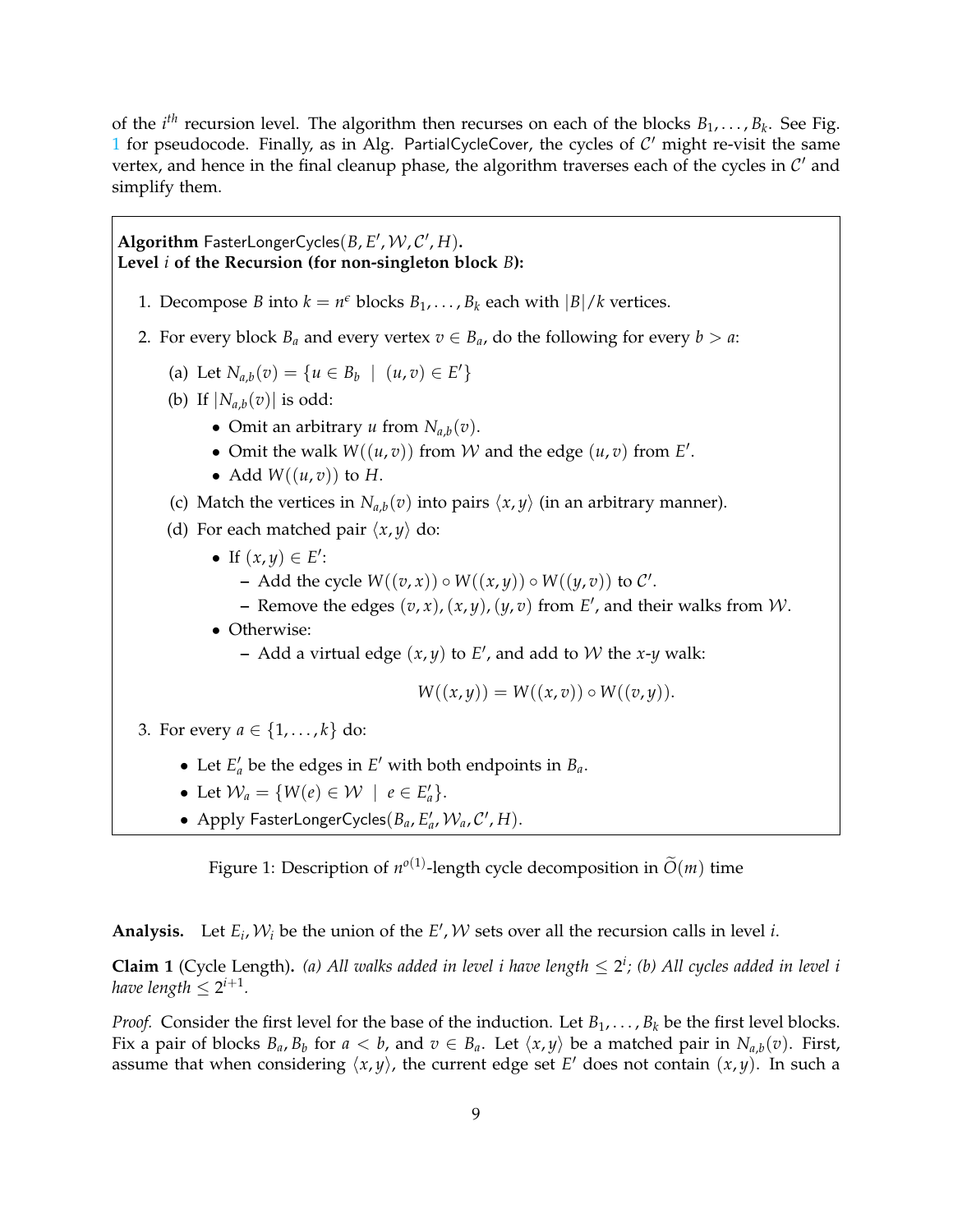case, we add an *x*-*y* walk  $W((x,y)) = (x,v) \circ (v,x)$  of length 2 as required. Otherwise, *E'* already contains the edge  $(x, y)$  and by the explanation above,  $|W((x, y))| \le 2$ . In such a case, we add a cycle  $C = (v, x) \circ W((x, y)) \circ (y, v)$  which has length at most 4 as required.

Assume that the claim holds up to level  $i - 1$ , and consider level  $i$ . Using the induction assumption, we can apply the same argument for the induction base and get that either: (1) we add an *x*-*y* walk  $W((x,y)) = W((x,v)) \circ W((v,y))$ . Note that by definition  $(x,v)$  and  $(y,v)$  are edges between blocks in level  $i+1$ . Thus if these edges are virtual, they must have been added in level *i* − 1 (since all virtual edges added in level *i* connect vertices in the same (*i* + 1)-level blocks). We have by induction assumption that  $|W((x,v))|, |W((v,y))| \leq 2^{i-1}$ . Thus  $|(W((x,y))| \leq 2^{i}$ . (2) Otherwise, if  $E'$  already contained the edge  $(x, y)$  when considering this matched pair, the algorithm adds a cycle  $C = W((v, x)) \circ W((x, y)) \circ W((y, v))$ . Note that the edge  $(x, y)$  could potentially be added in level-*i* (since it is inside an  $(i + 1)$ -level block). Thus  $|W((x, y))| \leq 2^{i}$  (by the previous case), and  $|W((x,v))|$ ,  $|W((v,y))| \leq 2^{i-1}$ . Overall,  $|C| \leq 2^{i+1}$ . The claim follows.

Since the algorithm has  $\ell = O(1/\epsilon)$  levels, overall all cycles have length  $2^{O(1/\epsilon)}$  as required. Missing proofs appear in the full version of the paper.

**Claim 2.** [Number of Uncovered Edges]  $|E(H)| = 1/\epsilon \cdot 2^{1/\epsilon} \cdot n^{1+O(\epsilon)}$ .

*Proof.* We bound the number of edges added to the leftover subgraph *H* due to a fixed vertex *v*. Since the blocks are vertex-disjoint at every recursion level, a vertex belongs to at most  $O(1/\epsilon)$ blocks: at most one block, in each level in the recursion tree (once a vertex becomes a singleton block, we stop sub-dividing it). Consider level *i*, and let  $B_v$  be the unique block containing *v*. Recall that in this level, the input edge set *E<sup>i</sup>* contains only edges whose both endpoints are in the same *i*-level block.

Now, the algorithm subdivides  $B_v$  into  $n^{\epsilon}$  disjoint blocks:  $B_1, \ldots, B_k$ . W.l.o.g., let  $B_1$  be the block containing the vertex *v*. For every other block  $B_j$  for  $j \in \{2, ..., k\}$ , we omit at most one edge  $e_j \in E_i$  and add a walk  $W(e_j)$  to  $H$ . By Claim [1,](#page-9-1) every walk  $W(e_j)$  is of length at most  $2^{O(1/\epsilon)}$ . Therefore, there is a total of  $k \cdot 2^{O(1/\epsilon)}$  edges on the walks  $W(e_1), \ldots, W(e_k)$  that are added to  $H$ when considering *v*. Summing over all the vertices, and over all  $O(1/\epsilon)$  recursion levels, we get that  $|H| = 1/\epsilon \cdot 2^{1/\epsilon} \cdot n^{1+O(\epsilon)}$ . П

Finally, we show that all the edges that are not in *H* are covered by the cycles in C.

#### **Claim 3** (Cover)**.** *Every edge is either in H or covered by the cycles in* C*.*

*Proof.* We claim by induction on *i*, that every edge  $e \in G \setminus H$ , either has a walk  $W(e')$  such that  $e' \in E_i$  and  $e \in W(e')$ , or that *e* is covered by a cycle in C. The base of the induction holds vacuously. Assume it holds for *i* − 1 and consider level *i*. It remains to take care for edges *e* ∈ *G* such that (i) there exists  $e' \in E_{i-1}$  satisfying that  $e \in W(e')$  and (ii)  $e' \notin E_i$ . To see this observe that if (i) does not hold, then the statement holds by induction assumption. If (i) holds but (ii) does not hold, then  $e \in W(e')$  for an  $e' \in E_i$  and the statement holds.

Consider then such an edge *e* that satisfies the above two conditions. Since *e'* was omitted from  $E_i$  in phase  $i - 1$ , it implies that  $e' = (u, v)$  was an edge between two *i*-level (brother) blocks *B*<sub>*a*</sub> and *B*<sub>*b*</sub>. W.l.o.g.,  $u \in B_a$  and  $v \in B_b$ . We first observe that if *u* has an odd number of edges in  $E_i$  with a second endpoint of  $B_b$ , then the unique edges  $e''$  omitted from consideration cannot be *e'*. This holds since when omitting *e''*, we add  $W(e'')$  to *H*. Since  $e \in W(e')$  but  $e \notin H$ , it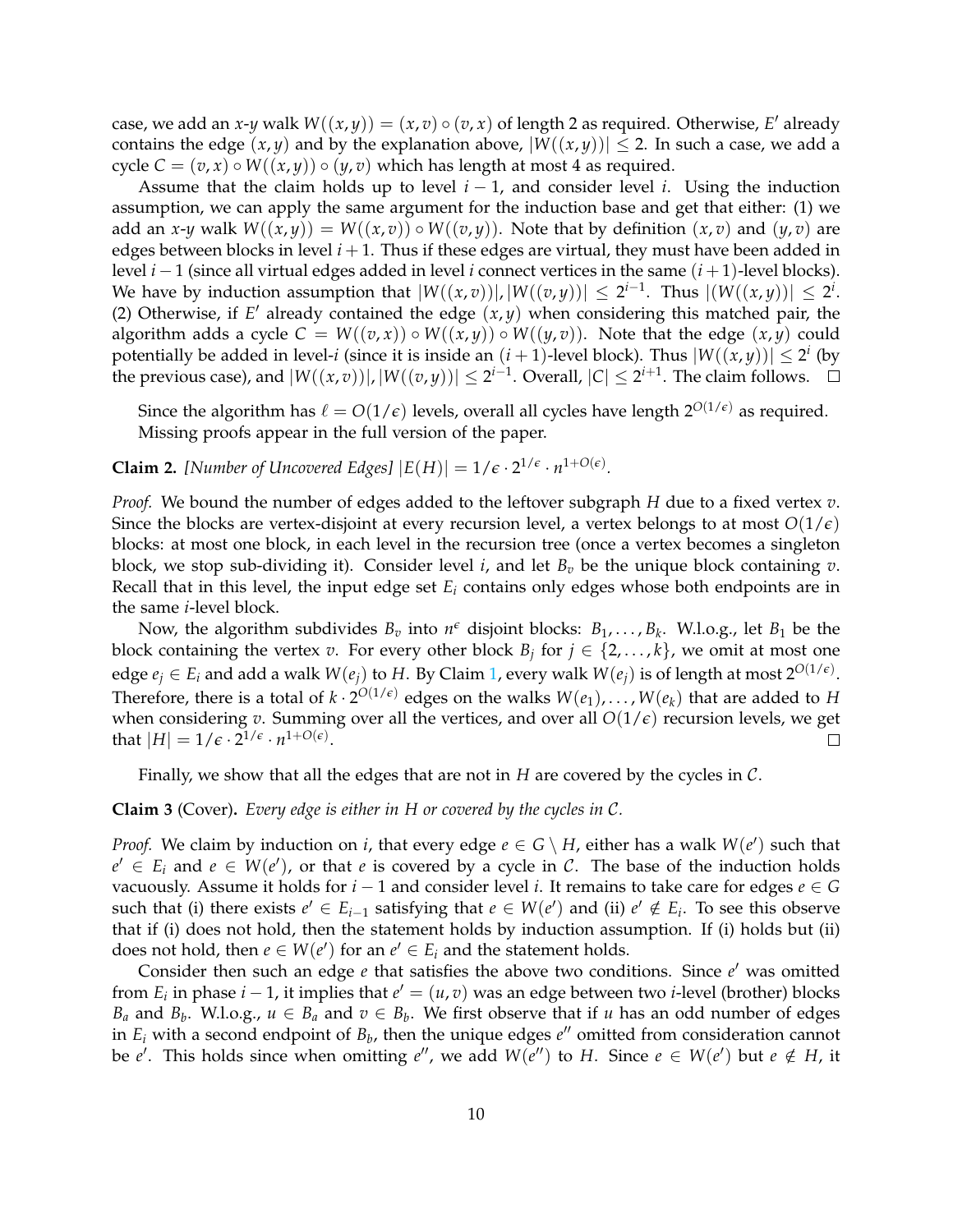must hold that  $e' \neq e''$ . From now on, we know that  $e'$  was matched to another *u*-edge  $(u, v')$ . In this case either an *v*-*v*' walk  $W(\hat{e})$  for  $\hat{e} = (v, v')$  is added to the walk collection, or that a cycle containing  $W(e')$  is added to  $C$ . In either case, since  $e \in W(e')$  it is indeed covered by either the containing  $W(e')$  is added to C. In either case, since  $e \in W(e')$ , it is indeed covered by either the walks or the cycles in level-*i*. П

Setting  $\epsilon = 1/\sqrt{\log n}$ , yields cycles of length 2  $\sqrt{\log n}$  and at most  $|H| = 2^{O(\sqrt{\log n})} \cdot n$  edges. All other edges not in *H* are covered by a cycle.

**Edge-Disjoint Cycles**. We prove (1) every edge belongs to at most one walk in W*<sup>i</sup>* for every *i*, and (2) cycles are made by gluing a disjoint set of walks. Claim (1) can be shown by induction on the set of walks  $\mathcal{W}_i$ . The base of the induction holds vacuously. Assume that it holds up to *i* and consider the walks added in level *i*. The walks are formed one by one, where walks of level *i* formed by gluing together walks in  $\mathcal{W}_i$ . Whenever a walk  $W(e) = W(e') \circ W(e'')$  is formed, the walks  $W(e'), W(e'')$  are omitted from the walk collection and would not be considered again. The claim follows by combining with the induction assumption. To see (2) observe that whenever we form a cycle, all its walks are omitted from the walk collection. The proof follows from the fact that all walks are edge-disjoint.

**Time Complexity.** We claim that each all recursion calls of level *i* can be implemented in *O*(*m*) time, for every  $i = 1, \ldots, \ell$ . We claim that all operations are linear in *m*. We keep the block ID of each vertex *v* (the maximum vertex ID in its block) in each level  $i \geq 1$ . Then by traversing over the edges in *E<sup>i</sup>* , we can compute the edges *Ea*,*<sup>b</sup>* between each pair of bothering blocks *Ba*, *B<sup>b</sup>* in level *i*. We traverse the edges in  $E_{a,b}$  for each vertex  $v$  in  $B_a$ . All operations of gluing walks due to an addition of virtual edges are linear in the length of the walks. Since all walks are edge-disjoint, we touch each edge *e* ∈ *E* at most *O*(1) many times in each phase.

# <span id="page-11-0"></span>**4 Nearly Optimal Cycles in Almost Linear Time**

In this section, we present the main algorithm for computing nearly optimal short cycle decom-position<sup>[11](#page-11-1)</sup>. For didactic reasons, our short cycle algorithm uses a low-congestion cover algorithm as a black-box. We note that one could instead directly modify the low-congestion cover algorithm to yield edge-disjoint cycles from first place, rather then cycles with small overlap, which are later modified into edge-disjoint. This direct modification of the low-congestion cycle cover algorithm improves the running time by a factor of  $n^{\circ(1)}$ , which is negligible in our context. For this reason, we prefer to take the modular approach, which highlights the connection between these two decomposition notions. We will then provide a key subroutine that is mutual for both of these notions.

<span id="page-11-2"></span>**Theorem 10.** *There exists an algorithm, such that for every*  $\epsilon \in (0,1)$ *, and an n-vertex graph G with m* edges, computes an  $(\widehat{m}, L)$ -cycle decomposition in time  $1/\epsilon \cdot m \cdot 2^{1/\epsilon} \cdot n^{O(\epsilon)}$ , where  $\widehat{m} = O(n \log n)$ <br>and  $I = O(2^{1/\epsilon} \cdot \log n)$ . Setting  $\epsilon = 1/\log \log n$  widds an  $m^{1+o(1)}$  time algorithm which computes a and  $L = O(2^{1/\epsilon} \cdot \log n)$ . Setting  $\epsilon = 1/\log \log n$  yields an m<sup>1+o(1)</sup>-time algorithm which computes a  $(\hat{m}, L)$ -cycle decomposition with  $\hat{m} = \tilde{O}(n)$  and  $L = \tilde{O}(1)$ .

<span id="page-11-1"></span> $11$ In this work, log-n factors are negligible and hence for brevity, we may call short cycle optimal if length of cycles is  $\tilde{O}(1)$  and number of leftover edges is  $\tilde{O}(n)$ . The reason is that these log-factors do not effect the size of the resulting spectral sparsifiers, which have log-n factors due to other steps.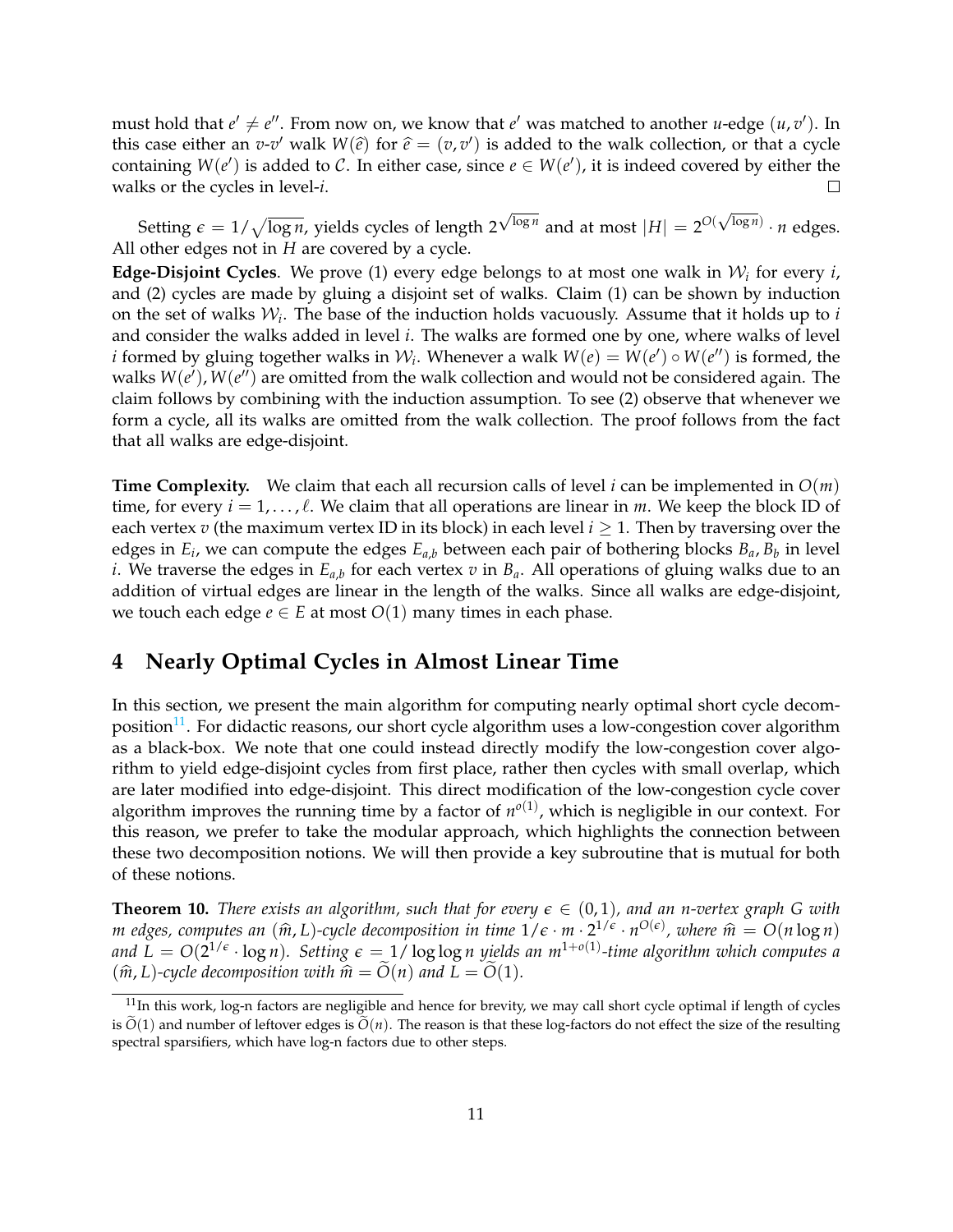In the next section, we will also present an alternative linear construction (up to  $polylog(n)$ terms) that computes cycles of length  $n^{o(1)}$  (same quality as in [\[6\]](#page-27-0)).

**From Low-Congestion Cycle Covers to Short Cycle Decomposition** The core of our short cycle decomposition is an algorithm for constructing low-congestion cycle covers. Low-congestion cycle covers are relatively new notion introduced by us in [\[16\]](#page-28-1) as a fundamental communication backbone for secure distributed computation [\[15\]](#page-28-2). This notion was introduced independently to the cycle decomposition. Whereas in [\[15\]](#page-28-2), our focus was in showing the existence of optimal cycle covers – that enjoy short cycles and low-congestion, here our focus is in computation time. For the propose of short cycle decomposition, we will consider a relaxed version of cycle covers which covers all but  $O(n \log n)$  edges in the graph.

<span id="page-12-1"></span>**Lemma 2.** *Assume that there exists an algorithm* A *that runs in time τ and computes a* (d, c)*-cycle cover* C that covers all G edges except for at most  $\hat{m}$  edges. Then, there exists an algorithm  $A'$  that runs in time<br> $\tau' = \tilde{O}(d_1, \epsilon, \tau)$  and computes an  $(O(\hat{m}), d)$  cycle decomposition  $\tau' = \widetilde{O}(d \cdot c \cdot \tau)$  *and computes an*  $(O(\widehat{m}), d)$ *-cycle decomposition.* 

*Proof.* The collection  $D$  of edge-disjoint (short) cycles are computed by applying algorithm  $\mathcal A$ iteratively for  $O(d \cdot c)$  many iterations. In each iteration, the algorithm is given the current uncovered subgraph *G'* (possibly not connected), containing all edges that are not yet covered by the current collection of edge-disjoint cycles  $D$ . Initially,  $G' = G$  and  $D = \emptyset$ . The algorithm then applies Alg. A in *G*<sup> $\prime$ </sup> resulting in a (d, c)-cycle cover collection *C* that covers all but  $\hat{m}$  edges in *G*<sup> $\prime$ </sup>. It than creadily computed a may imal collection of edge disjoint evalue from *C*. These edges G'. It then greedily computes a maximal collection of edge-disjoint cycles from C. These edgedisjoint cycles are added to the collection  $D$  and their edges are omitted from G'. This procedure repeats until  $|G'| \leq \hat{m}$ .<br>We claim that the

We claim that the algorithm has  $O(d \cdot c \cdot \log n)$  iterations by showing that the collection of edge-disjoint cycles computed in each iteration covers an  $\Omega(1/(\mathbf{d} \cdot \mathbf{c}))$  fraction of the yet uncovered edges (i.e., in *G*<sup>'</sup>). Each cycle  $C \in \mathcal{C}$  intersects with at most  $|C| \cdot c$  many cycles in  $\mathcal{C}$ . Thus, when we add the cycle *C* into the collection  $D$  we cover  $|C|$  many edges. When we remove the  $|C| \cdot c$  cycles that intersect with *C*, we remove the cover of at  $|C| \cdot c \cdot d$  many edges in *G* that appear on these cycles. That is, at each iteration, the ratio between the number of edges we cover and the number of edges that the covering cycle removed is 1/dc.

Let  $x_i$  be the number of yet uncovered edges in iteration *i*. If  $x_i \leq \hat{m}$  then we can just add  $x_i$ to the set of uncovered edges and we are done. Otherwise, in the next iteration, we cover at least  $(x_i - \hat{m})$ /cd edges. Thus,

$$
x_{i+1} \leq x_i - (x_i - \widehat{m})/\mathtt{cd} = (1 - 1/(\mathtt{cd})) \cdot (x_i - \widehat{m}) + \widehat{m}.
$$

Hence, after  $\ell = O(c \cdot d \log n)$  iterations, it holds that  $x_{\ell} \le O(\hat{m})$ , and the claim follows.  $\Box$ 

#### <span id="page-12-0"></span>**4.1 A Reduction to Small Diameter Graphs**

We next show that the problem of computing a short cycle decomposition boils down into the computation of low-congestion cycle covers in graphs of diameter *O*(log *n*), namely, we focus on the following key problem.

<span id="page-12-2"></span>Our reduction is formulated by the next Lemma.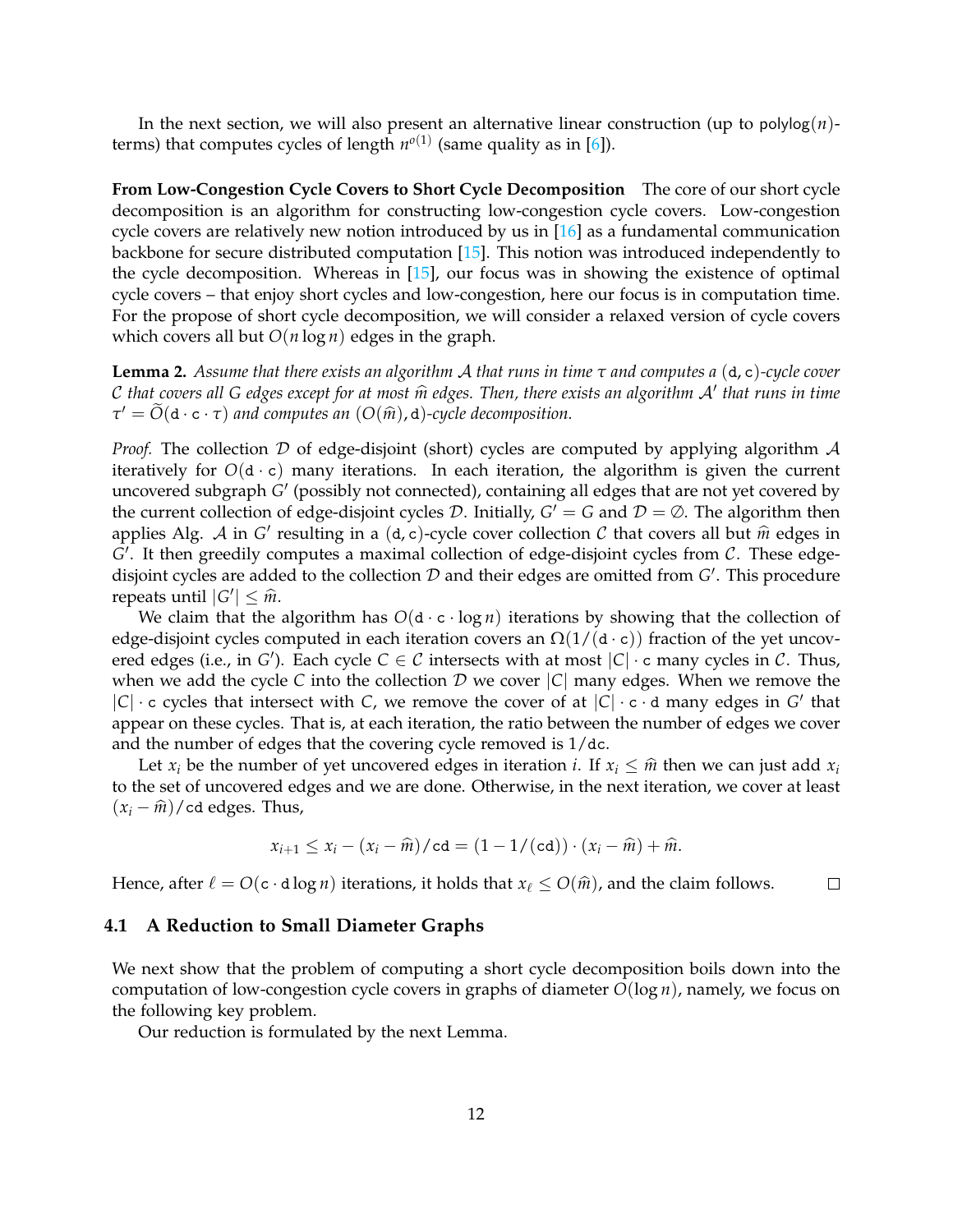### **Key Task:**

- **Input:** Parameter  $\epsilon \in (0,1)$ , an *n*-vertex graph *G* of diameter  $O(\log n)$  with *m* edges, and a BFS tree  $T \subseteq G$ .
- <span id="page-13-0"></span>• **Goal:** Construct a (d, c)-cycle cover for the non-tree edges  $G \setminus E(T)$  in time  $O(1/\epsilon(\text{cn} +$  $(m)$ ) where  $c = 1/\epsilon \cdot n^{O(\epsilon)}$  and  $d = O(2^{1/\epsilon} \cdot \log n)$ .

Figure 2: The key sub-problem for short cycle decomposition.

**Lemma 3.** *Let* A *be an algorithm that solves the Key Task above (Figure [2\)](#page-13-0) in time τ. Then, there exists an algorithm*  $A'$  *that for every n-vertex graph*  $G'$ , computes a  $(d, c)$ -cycle cover for all but  $\hat{m} = O(n \log n)$ <br>adoes in  $G'$  in time  $\tilde{\sigma}' = \tilde{O}(\tau)$ *edges in G' in time*  $\tau' = \tilde{O}(\tau)$ *.* 

*Proof.* The *t-neighborhood cover* [\[2\]](#page-27-9) of the graph *G* is a collection of connected subgraphs  $G_1, \ldots, G_k$ each of diameter  $O(t \cdot \log n)$  such that (i) for every vertex  $v$ , there exists a subgraph  $G_i$  that contains its entire *t*-neighborhood, and (ii) each vertex appears on *O*(log *n*) subgraphs.

The algorithm  $A'$  begins by computing 1-neighborhood cover using the (nearly) linear time deterministic sequential algorithm of Awerbuch et al. [\[3\]](#page-27-10). This decomposes *G* into a collection of subgraphs *G*1, . . . , *G*` , each with diameter *O*(log *n*) and overlap *O*(log *n*). We process these subgraphs one by one. Consider the subgraph  $G_i$  and let  $T_i \subseteq G_i$  be a BFS tree. Apply algorithm  ${\cal A}$  on  $G_i$ ,  $T_i$  and let  ${\cal C}_i$  be the output (d, c)-cycle cover for the non-tree edges of  $G_i \setminus T_i$ . Note that  $G_i$ ,  $T_i$  is a valid input for algorithm  $\hat{A}$  since Depth $(T_i) = O(\log n)$ . Let  $C' = \bigcup_{i=1}^{\ell} C_i$ .

We now claim that except for  $O(n \log n)$  edges, all edges in *G* are covered by the cycles of C'. First, notice that from the definition of *t*-neighborhood cover it holds that  $\bigcup G_i = G$ . That is, every edge in  $G$  is contained in at least one of the  $G_{i}{'}$ s. For each such  $G_{i}$  we cover all edges except the edges of  $T_i$ . Since each vertex  $v$  appears in  $O(\log n)$  subgraphs  $G_i$ , we have that  $|\bigcup_{i=1}^{k} T_i| = O(n \log n)$ . Thus, we cover all edges expect at most  $O(n \log n)$ .

Finally, we analyze the running time. The construction of the neighborhood cover by Awer-buch et al. [\[3\]](#page-27-10) takes  $O(m \log n + \log^2 n)$  time. Let  $n_i$  and  $m_i$  be the number of vertices (resp., edges) in *G<sup>i</sup>* . Applying algorithm A in each subgraph *G<sup>i</sup>* takes time *τ<sup>i</sup>* = *O*(c · *n<sup>i</sup>* + *mi*). Since each vertex appears in  $O(\log n)$  clusters we have that  $\sum n_i = O(n \log n)$  and that  $\sum_i m_i = O(m \log n)$ .

Thus, the total time complexity is bounded by

$$
\tau' = O(m \log n + \log^2 n + \sum_{i=1}^{\ell} (c \cdot n_i + m_i))
$$
  
\$\leq\$ O(m \log n + \log^2 n + c \cdot n \log n + m \log n)\$  
=  $\widetilde{O}(m + cn) = \widetilde{O}(\tau).$ 

Putting Lemmas [2](#page-12-1) and [3](#page-12-2) together we get an algorithm, ImprovedShortCycleDecomp, that constructs a short cycle decomposition based on a procedure PartialCycleCover that computes a lowcongestion cycle covers for small depth graphs. The pseudocode for this algorithm is given in Figure [5.](#page-18-0)

 $\Box$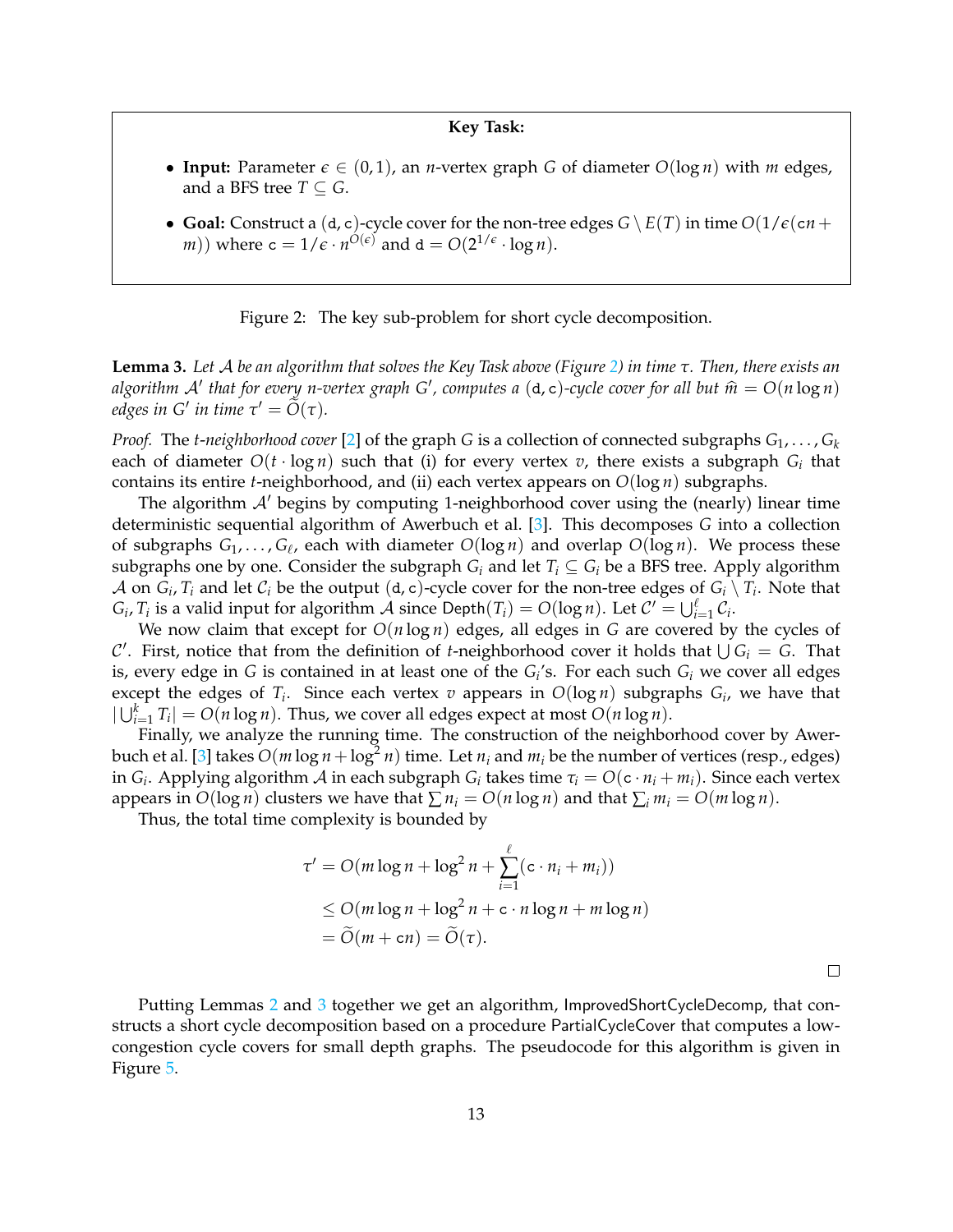**Algorithm** ImprovedShortCycleDecomp( $G = (V, E), \epsilon$ )

- 1. Set  $c = 2^{1/\epsilon} \cdot n^{O(\epsilon)}$ ,  $d = 2^{O(1/\epsilon)} \cdot \log n$ ,  $G' \leftarrow G$ ,  $\mathcal{D} \leftarrow \emptyset$ .
- 2. Repeat for  $\widetilde{O}(c \cdot d)$  times:
	- (a) Construct 1-neighborhood cover on  $G'$  resulting in subgraphs  $G_1, \ldots, G_k$ .
	- (b) Let  $T_1, \ldots, T_k$  be  $O(\log n)$ -depth spanning trees in  $G_1, \ldots, G_k$ .
	- (c) Apply Alg. PartialCycleCover( $G_i$ ,  $T_i$ ) to construct an (c, d)-cycle cover  $C_i$  for the nontree edges  $G_i \setminus T_i$  for every  $i \in \{1, \ldots, k\}.$
	- (d) Greedily pick a maximal set of edge-disjoint cycles in  $\bigcup_{i=1}^{k} C_i$  and add it to  $D$ .
	- (e) Remove all the covered edges (i.e., edges of the cycles in  $D$ ) from  $G'$ .

Figure 3: Procedure for short cycle decomposition

Due to Lemma [3,](#page-12-2) we restrict our attention to a graph *G* with diameter *O*(log *n*), a BFS tree *T* ⊆ *G* and show how to cover its non-tree edges fast, using short cycle and low-congestion.

## <span id="page-14-0"></span>**4.2 Solving the Key Task**

In this subsection, we show how to solve the Key Task (Figure [2\)](#page-13-0).

<span id="page-14-2"></span>**Lemma 4** (Covering non-tree edges). For every  $\epsilon \in (0,1)$ , given an n-vertex (connected) graph G and *a spanning tree*  $T \subseteq G$ , there exists an algorithm, namely, Algorithm PartialCycleCover( $\overline{G}$ ,  $\overline{T}$ , $\epsilon$ ), that computes a (d, c) cycle cover that covers all non-tree edges with  $d=2^{O(1/\epsilon)}\cdot \textsf{Diam}(T)$  and  $\mathsf{c}=n^{O(\epsilon)}.$ *The time complexity of the algorithm is*  $O(1/\epsilon \cdot (c \cdot n + m))$ *.* 

Algorithm PartialCycleCover is based on the following two core subroutines that can be computed in linear time.

**Piece 1: Routing Disjoint Matching.** In the *routing disjoint matching* problem (see Lemma 4.3.2 [\[17\]](#page-28-4)), given is a rooted tree *T* and a set of 2*k* marked nodes  $M \subseteq V(T)$  for  $k \leq n/2$ . The goal is to compute a matching of these vertices such that the tree paths connecting each matched pair are *edge-disjoint*. Missing proofs in this section are deferred to **??**.

<span id="page-14-1"></span>**Lemma 5.** *There exists an algorithm,* DisjointMatching, that given an instance  $\langle T, M \rangle$  solves the Routing *Disjoint Matching problem in time O*(|*T*|)*.*

**Piece 2: Balanced Block Decomposition.** Our second tool is a decomposition of the tree *T* into edge-disjoint sub-trees that are, roughly speaking, balanced in terms of the number of edges that they are incident to. Let  $E' \subseteq E(G)$  be a subset of edges and let  $T' \subseteq T$  be subtree with root *r*. We define the *density* of  $T'$  with respect to  $E'$ , denoted by density( $V', E'$ ), by the number of edges in  $E'$  that have at least one endpoint in  $T' \setminus \{r\}$ . That is,

density $(T, E') = |\{e \in E': e \text{ has an endpoint in } V(T') \setminus \{r'\}\}|$ .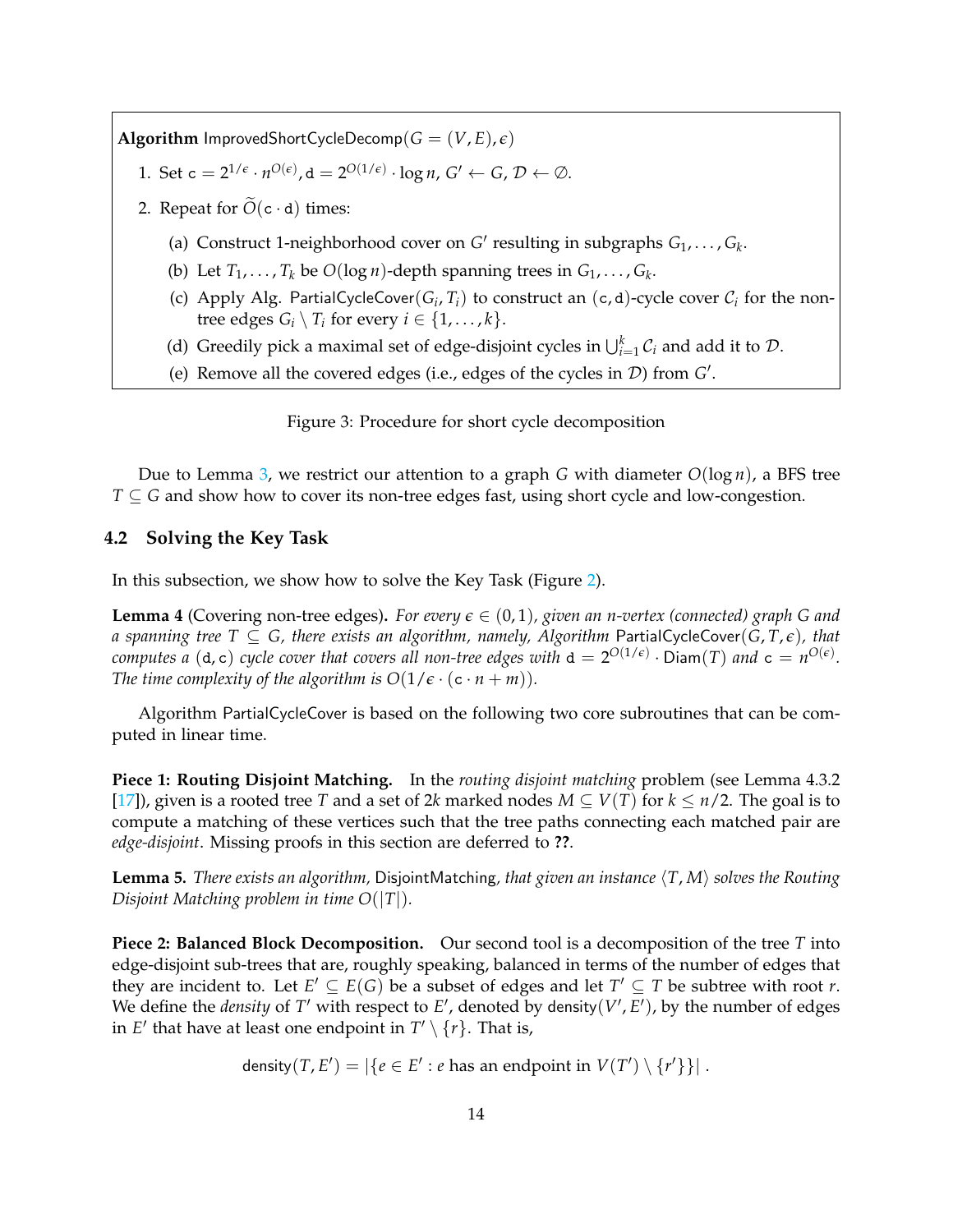The reason why we omit the root will become clear later.

<span id="page-15-2"></span>**Definition 3** (Balanced Tree Decomposition). Given a tree T, a subset of non-tree edges E' and a *density threshold* ∆*, a balanced block decomposition requires to decompose T into k edge-disjoint subtrees*  $T_1, \ldots, T_k$ , such that

$$
1. \bigcup_i V(T_i) = V^{12}.
$$

- 2.  $\forall i \in [k]: if |T_i| > 1$  *then* density $(T_i, E') \in [\Delta/2, \Delta]$ *.*
- *3. The number of blocks is*  $k = O(|E'|/\Delta)$ *.*

*We refer to these bounded density subtrees as* blocks*.*

<span id="page-15-1"></span>**Lemma 6.** *Given a tree T, subset of non-tree edges E*<sup>0</sup> *and density threshold* ∆*, there is an algorithm that computes the block partitioning in time*  $O(|E'| + |T|)$ *.* 

Note that we can immediately define each heavy node (with *E'*-degree larger than ∆) as a singleton block. There could be at most  $O(|E'|/\Delta)$  such blocks. In addition, in our partitioning algorithm, the root of each block *T* will also become a singleton block, and it will appear in *T* only to provide connectivity to this block. To see why we do that, consider a heavy node with many light children. To keep the number of blocks small we want all light children to be in the same block, and thus we need to add their parent to this block. This root in such a case is important only to provide connectivity for the block. For this reason, the measure density( $T$ , $E'$ ) does not include the root of *T*, as these roots appear as singleton blocks.

**The Main Algorithm** Recall that the input for the algorithm is a parameter  $\epsilon \in (0,1)$ , and a graph *G* with a spanning tree  $T \subseteq G$  of diameter  $O(\log n)$ . Our goal is to compute a  $(d, c)$ -cycle cover C for covering the non-tree edges  $E' = E(G) \setminus T$  with dilation  $d = O(2^{1/\epsilon} \cdot \log n)$  and congestion  $c = O(1/\epsilon \cdot n^{2\epsilon})$ . The desired running-time is  $O(1/\epsilon \cdot (c \cdot n + m))$  where  $m = |G|$ . Algorithm PartialCycleCover is recursive and has  $\ell = \Theta(1/\epsilon)$  levels of recursion.

In every independent level  $1 \leq i \leq \ell - 1$  of the recursion, the input of the algorithm is as follows: a subtree  $T'$ , the current collection of non-tree edges  $E'$  to be covered (with both endpoints in  $V(T')$ ), a set of walks W, and the current cycle collection  $\mathcal{C}'$ . The set of edges  $E'$ to be covered might contain virtual edges that are not in *G*. In addition, the given set of walks W contains an *x*-*y* walk in *G* for every edge  $e = (x, y) \in E'$ . Initially,  $T' = T$ ,  $E' = E(G) \setminus T$ ,  $\mathcal{W} = \{\{e\} \in E'\}$ , and  $\mathcal{C}' = \emptyset$ .

**Step (1): Partitioning into Balanced Blocks.** First, the algorithm partitions T' into balanced blocks using the algorithm of Lemma [6](#page-15-1) with parameter  $\Delta_i = 16\Delta_{i-1}/n^e$  where  $\Delta_0 = |E(G) \setminus T|$ . The output of this decomposition is a collection of *k* edge-disjoint blocks,  $T_1, \ldots, T_k$ , such that

$$
\forall a \in [k]: density(T_a, E') \in [\Delta_i/2, \Delta_i] .
$$

In the analysis section, we will show that  $k \leq n^{\epsilon}$ . Note that the blocks are not vertex-disjoint, and two blocks *Ta*, *T<sup>b</sup>* might share a common root. This root forms its own block. Throughout, when considering edges incident to a block  $T_a$  with root  $r_a$ , we refer to the edges that are incident to  $V(T_a) \setminus \{r_a\}$ . Since blocks can only share a common root, the internal vertices of the blocks are disjoint. The goal of the recursion call is to convert the inter-block edges between *Ta*, *T<sup>b</sup>* for every  $a \neq b \in \{1, \ldots, k\}$  to virtual edges inside these blocks.

<span id="page-15-0"></span><sup>&</sup>lt;sup>12</sup>Note that we do not require that  $\bigcup_i E(T_i) = E(T)$ .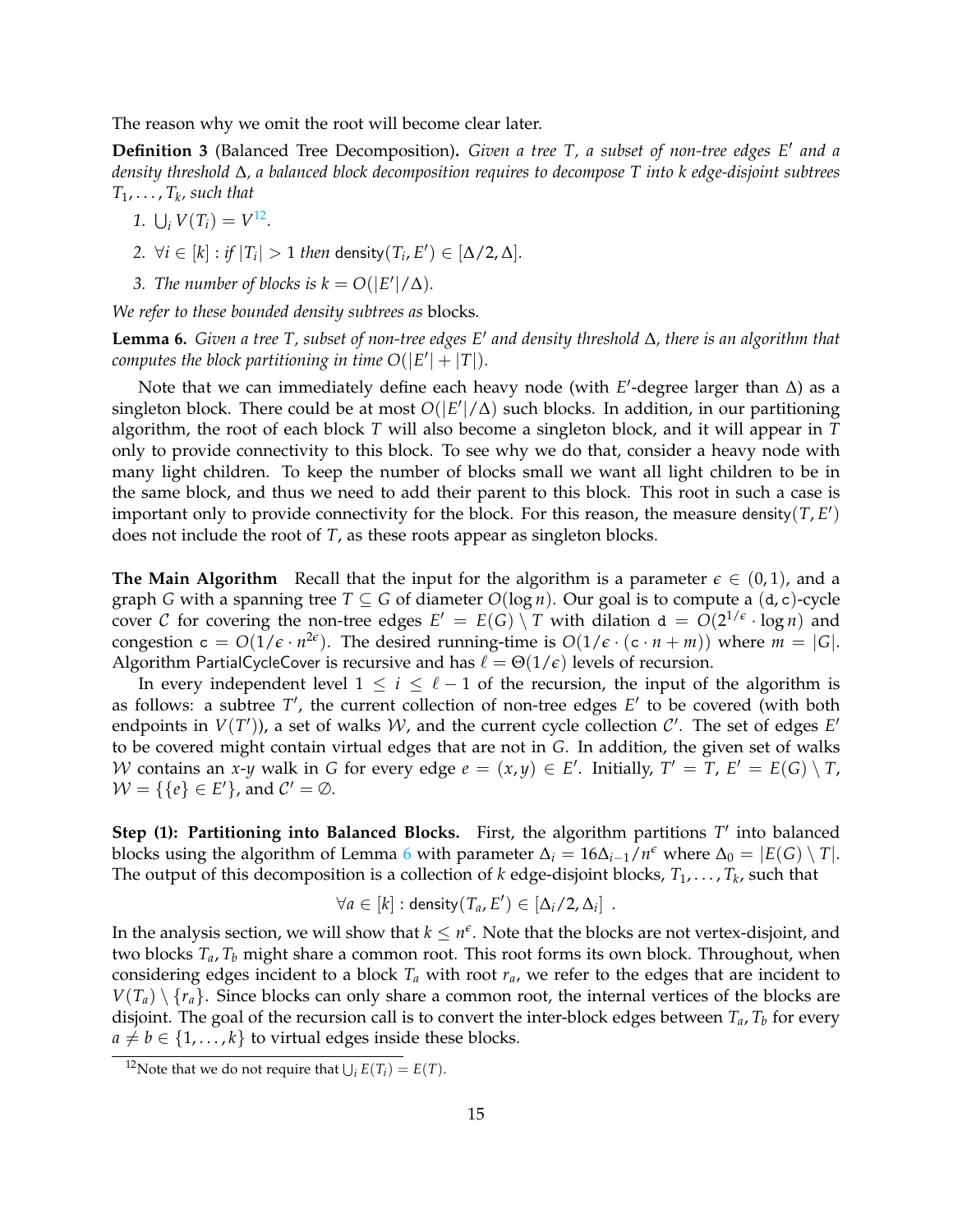**Step (2): Handling Edges Between Blocks via Routing Disjoint Matching.** For a fixed pair of blocks  $T_a$ ,  $T_b$ , we will show how to replace the edges between  $T_a$  and  $T_b$  with edges inside either *T<sup>a</sup>* or *T<sup>b</sup>* . The same procedure will be repeated for all pairs of blocks. Let *Ea*,*<sup>b</sup>* be all the edges in *E*' with one endpoint in  $V(T_a) \setminus \{r_a\}$  and the other in  $V(T_b) \setminus \{r_b\}$  where  $r_a, r_b$  are the roots of  $T_{a,b}$  respectively. When referring to an edge between blocks  $T_a$  and  $T_b$  we mean an edge between a vertex  $u \in V(T_a) \setminus \{r_a\}$  and  $v \in V(T_b) \setminus \{r_b\}.$ 

Assume, without loss of generality, that  $|E_{a,b}|$  is even, as otherwise we simply cover a single edge in  $E_{a,b}$  by taking its fundamental cycle and add it  $\mathcal{C}'$ .

Our goal now is the following: we want to find a matching of the edges $^{13}$  $^{13}$  $^{13}$  in  $E_{a,b}$  in a way such that if two edges  $e = (x, y)$  and  $e' = (x', y')$  are matched together, where  $x, x' \in T_a$  and  $y, y' \in T_b$ , then there is a path  $\pi(x, x')$  in  $T_a$  such that these paths, for all matched pairs, are edge-disjoint. Then, we add the virtual edge  $(y, y') \in T_b \times T_b$  to  $E'$ , and remove *e* and  $e'$  from  $E'$ . For simplicity now, assume that we add a virtual edge (*y*, *y* 0 ) only once, in fact, it might be the case there is also a real *G*-edge (*y*, *y* 0 ). This assumption is only for simplifying the explanation and we soon explain how to handle the case where same edge  $(y, y')$  is added several times. Furthermore, we will add to the walk collection  $W$  an  $y - y'$  walk  $W(\hat{e})$  for every virtual edge  $\hat{e} = (y, y')$ , where  $W(\hat{e}) = W(e) \circ \pi(x, x') \circ W(e')$ . Notice that the inter block odges  $e, e'$  might be virtual (uplese it is  $W(\hat{e}) = W(e) \circ \pi(x, x') \circ W(e')$ . Notice that the inter-block edges *e*, *e*' might be virtual (unless it is the first requiring call). In such a case, as will be shown in the analysis, the input walk collection the first recursive call). In such a case, as will be shown in the analysis, the input walk collection W already contains the walks  $W(e)$ ,  $W(e')$  connecting the endpoints of these edges. See Fig. [4](#page-17-0) for an illustration.

We are left to describe how the matching is performed. As long as there is a vertex *x* in either  $T_a$  or  $T_b$  that is adjacent to at least two edges in  $E_{a,b}$ , then we can match these two edges. That is, in this case, we have that  $x = x'$  and thus the path  $\pi(x, x') = x$  is the trivial path and is, of course, edge-disjoint from any other path. See Fig. [4.](#page-17-0) Thus, we can now assume that each vertex in  $T_a$  and  $T_b$  is adjacent to at most one edge in  $E_{a,b}$ .

Let  $M_{a,b} \subset T_a$  be all the vertices in  $T_a$  that are adjacent to an endpoint of an edge in  $E_{a,b}$ . Assume, without loss of generality, that  $|M_{a,b}|$  is even, as otherwise we cam omit a single vertex from  $M_{a,b}$ , and simply cover its unique edge in  $E_{a,b}$  by taking its fundamental cycle and add it  $\mathcal{C}'$ . We then apply Algorithm DisjointMatching (see Lemma [5\)](#page-14-1) to the instance *Ta*, *Ma*,*<sup>b</sup>* . The output of this algorithm is a matching of the marked vertices  $M_{a,b}$  into pairs  $\langle x_i, y_i \rangle$ , along with a collection of edge-disjoint paths in  $T_a$  connecting the matched pairs. The matched vertices naturally define the matching between the remaining edges, along with edge-disjoint paths.

Finally, we consider the case where when the edges  $e = (x, y)$  and  $e' = (x', y')$  are matched and the current edge set *E'* already contains an edge  $\hat{e} = (y, y')$ . This case is actually simpler: we define a grid  $G = W(a) \circ W(\hat{e})$  and add it to the grid collection  $G'$ . We then smit the define a cycle  $C = W(e) \circ W(\hat{e}) \circ W(e')$  and add it to the cycle collection C'. We then omit the edges *e*, *e'* and  $\hat{e}$  from *E'* and omit their walks from *W*. This completes the description of level *i* in the requirement of level *i* in the recursion. After  $\ell = \Theta(1/\epsilon)$  levels, all leaf blocks in the recursion tree are singletons.

**Final Cleanup.** In Corollary [2](#page-21-0) we show that every edge appears at most once on cycle collection  $\mathcal{C}'$ , but it is still possible that a given vertex appears multiple times on a given cycle. The algorithm iterates over the cycles  $C'$  one by one. For each cycle  $C \in C'$ , it traverses the vertices in order and once it arrives at a vertex that appears twice, a new cycle can be cut from *C* and be added to  $\mathcal{C}$ . This completes the description of the algorithm. See Figure  $\bar{5}$  $\bar{5}$  $\bar{5}$  for pseudocode. We next turn to prove Lemma [4](#page-14-2) by analyzing the algorithm.

<span id="page-16-1"></span><span id="page-16-0"></span> $13$  Here by matching we mean partitioning the edges into disjoint pairs, i.e., this is not a graphical matching.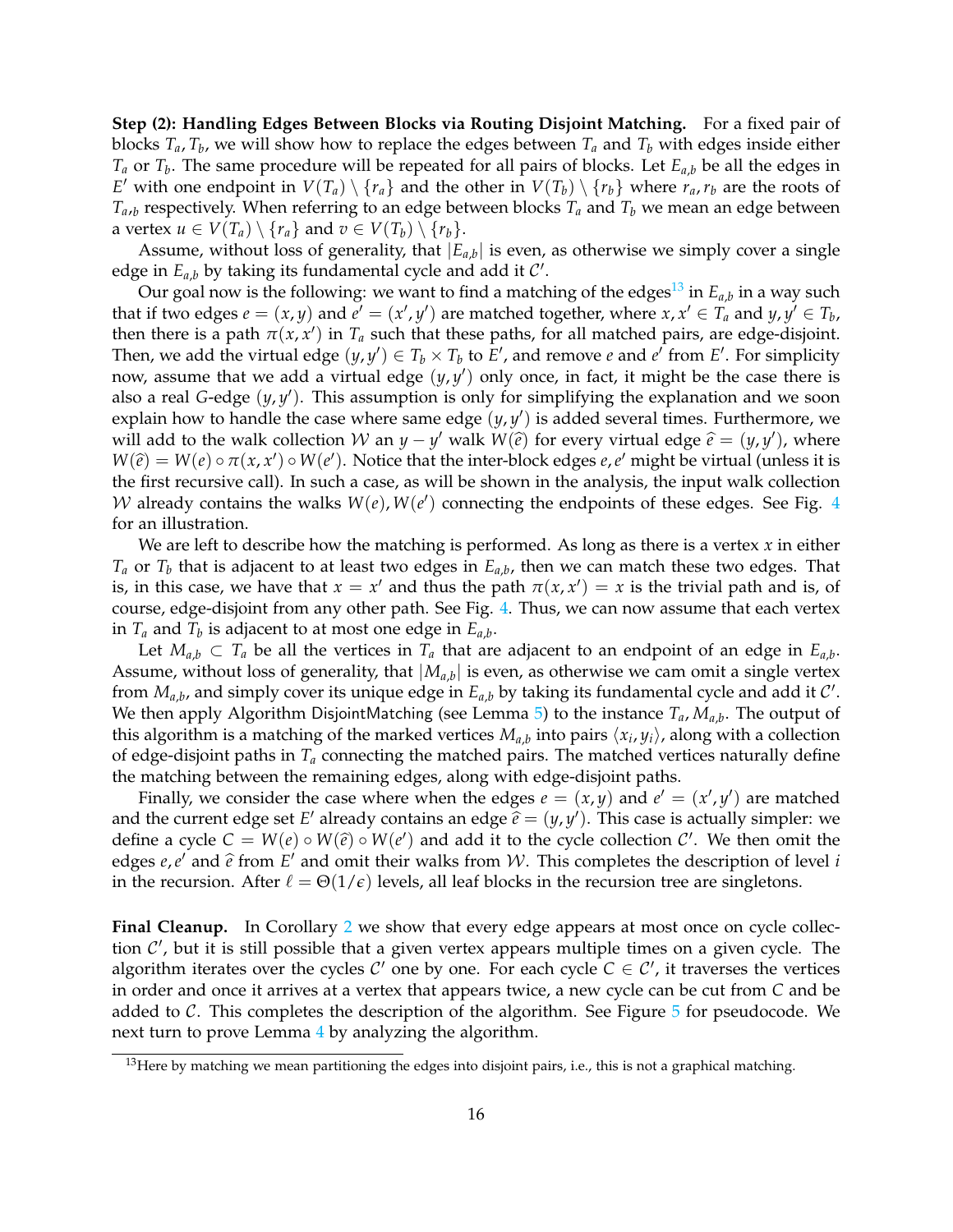

<span id="page-17-0"></span>Figure 4: **Top Left**: Converting inter-block edges to edges inside blocks (first recursion level). Virtual edges are denoted in red and real non-tree edges in *G* are denoted in blue. By computing route disjoint matching in *Ta*, the inter-block edges are matched into pairs. The black paths are the edge-disjoint paths inside *Ta*. The red dashed edges are the newly introduced virtual edges in *T<sup>b</sup>* . When covering these virtual edges by cycles, the original inter-block edges get covered by cycle as well. **Top Right**: In the subsequent recursion levels (for instance the second level), the edges between blocks might be virtual, in such a case, the algorithm has already computed a walk for these edges. **Bottom Left**: Shown is a vertex that has several inter-block edges in the same block. In such a case, those edges are matched in any arbitrary manner, leaving at most one edge that will be handled separately. **Bottom Right**: Schematic view of the recursive process. The root vertex corresponds to the original tree  $T$ , each level partitions  $T$  into  $n^{\epsilon}$  balanced blocks, thus the depth of the tree is  $O(1/\epsilon)$ . In the bottom layer, the density of each block is sufficiently small, thus all intra-block edges are covered by taking their fundamental cycles in *T*.

### **4.3 Analyzing the Algorithm**

Let  $E_i$ ,  $W_i$  be the union of the *input* sets  $E'$ ,  $W$  over all level *i* recursion calls. We start with some auxiliary claims to be shown on induction on the recursive level.

**Claim 4.** *(1)* deg(*v*, *E<sub>i</sub>*) ≤ deg(*v*, *E*<sub>*i*−1</sub>) *for every v* ∈ *V* and *i* ≥ 2*.* (2) For every level-i block T': (a)  $\deg(T', E_i) \leq \Delta_{i-1}$  and (b) by applying Lemma [6](#page-15-1) with parameter  $\Delta_i$ , it is partitioned into at most  $k=O(n^{\epsilon})$  blocks  $T_1,\ldots,T_k$  such that  $\deg(T_a,E_i)\leq \Delta_i$  for every  $a\in\{1,\ldots,k\}.$ 

*Proof.* (1) Recall that in level *i* − 1, given the edges  $E_{i-1}$ , the algorithm adds virtual edges to the new set *E<sup>i</sup>* and in addition, removes all the edges between the blocks. We will show that the degrees are not increased upon any addition of a virtual edge. When adding a virtual edge (*x*, *y*) in level-(*i* − 1) to the set  $E_i$ , it implies that there are two matched edges  $(x, x')$  and  $(y, y')$  in  $E_{i-1}$ which are omitted from  $E_i$ . In such a case,  $deg(v, E_i) \leq deg(v, E_{i-1})$  for  $v \in \{x, x', y, y'\}$  with equality holds for *x* and *y*. Since each virtual edge added to *E<sup>i</sup>* corresponds to a *distinct* pair of edges in *Ei*−1, Claim (i) holds.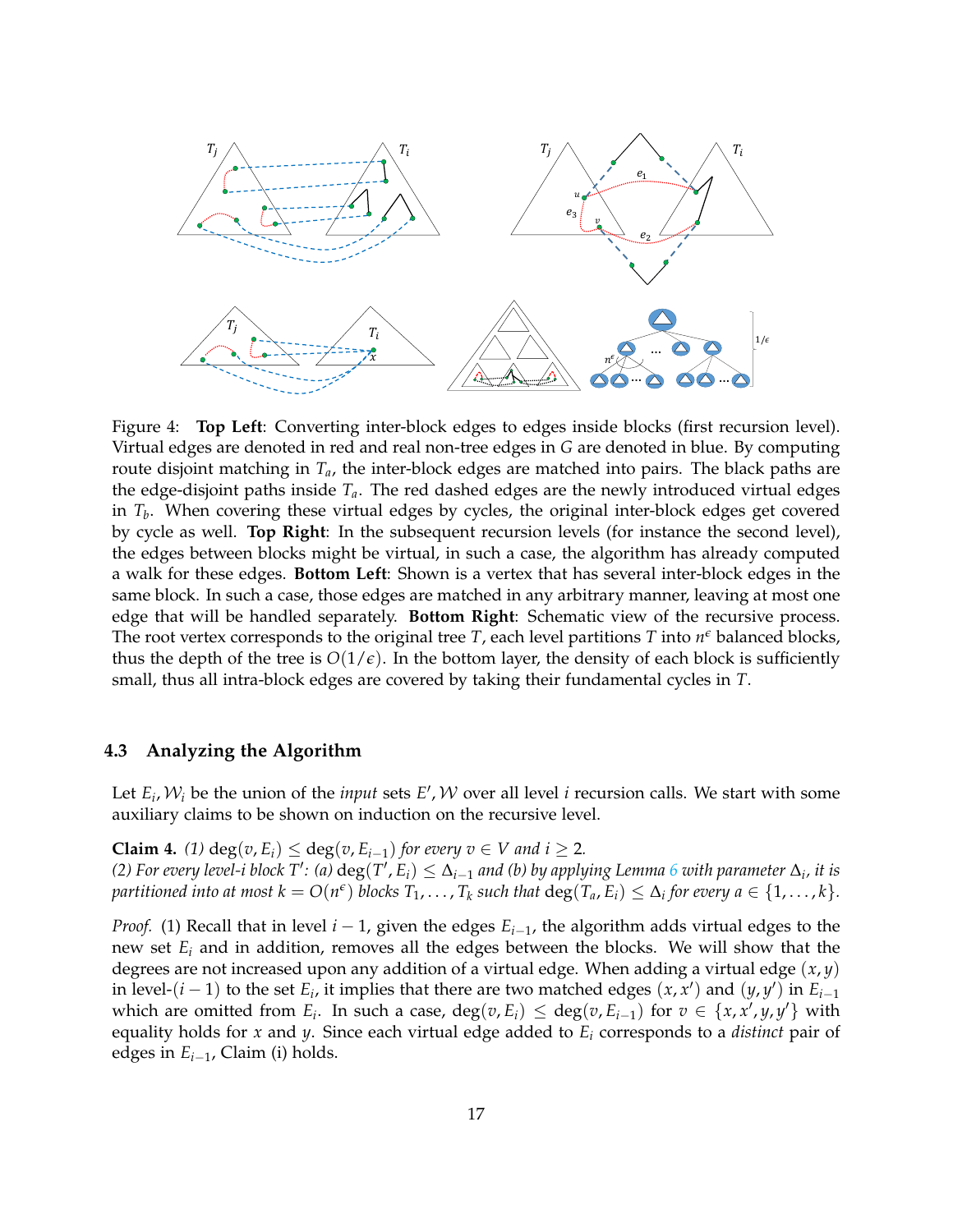Algorithm PartialCycleCover( $T', E', W, C'$ ) **Level** *i* **of the Recursion (for non-singleton** *T* 0 **):**

1. Decompose  $T'$  (Lemma [6\)](#page-15-1) into  $\Delta_i$ -balanced blocks  $T_1, \ldots, T_k$  with respect to  $E'$ , where

$$
\Delta_i = \Delta_{i-1}/n^{\epsilon}, \text{ and } k = \Theta(n^{\epsilon}).
$$

- 2. For each pair of blocks  $T_a$ ,  $T_b$  with roots  $r_a$ ,  $r_b$ , where  $a < b$  do:
	- (a)  $E_{a,b} \leftarrow E' \cap ((T_a \setminus \{r_a\}) \times (T_b \setminus \{r_b\})).$
	- (b) While  $\exists (x, y), (x, y') \in E_{a,b}$  such that  $y \neq y'$  then add a virtual edge  $(y, y')$  to *E'* and remove  $e = (x, y)$  and  $e' = (x, y')$ . Remove  $W(e)$ ,  $W(e')$  from  $W$ .
	- (c) Let  $M_{a,b}$  be the vertices in  $T_a$  with one endpoint in  $T_b$  (with respect to  $E'$ ).
	- (d) If  $|M_{a,b}|$  is odd, omit from it one vertex, say  $x'$ , and for its unique edge  $(x, y) \in E'$ add the fundamental cycle  $\pi(x', y') \circ (x', y)$  to  $\mathcal{C}'$ .
	- (e) Apply Algorithm DisjointMatching (Lemma [5\)](#page-14-1) with the input *Ta*, *Ma*,*<sup>b</sup>* .
	- (f) For every matched pair  $x$ ,  $x'$  do:
		- i. Let  $e = (x, y), e' = (x', y') \in E_{a,b}$  be the unique edges incident to  $x, x'$  in  $E_{a,b}$ .
		- ii. If there exists an edge  $(y, y')$  in  $E'$ :
			- Add the cycle  $W(e) \circ W((y, y')) \circ W(e')$  to  $C'$ .
			- Omit *e*,*e'*,  $(y, y')$  from *E'* and omit the walks  $W(e)$ ,  $W(e')$ ,  $W((y, y'))$  from *W*.

iii. Otherwise:

- Add the virtual edge  $\hat{e} = (y, y')$  to *E'*.
- Add the walk  $W(\hat{e}) = (y, x) \circ \pi(x, x') \circ (x', y')$  to  $W$ .
- Omit *e*, *e'* from *E'* and *W*(*e*), *W*(*e'*) from *W*.
- <span id="page-18-0"></span>3. For every  $T_a$ ,  $a \in \{1, ..., k\}$ :
	- Let  $E'_a$  be the edges in  $E'$  with both endpoints in  $V(T_a)$ .
	- Let  $\mathcal{W}_a = \{ W(e) \in \mathcal{W} \mid e \in E'_a \}.$
	- PartialCycleCover $(T_a, E'_a, \mathcal{W}, \mathcal{C}')$

Figure 5: Description of the partial covering algorithm

Claim (2): Recall that  $\Delta_i = 16\Delta_{i-1}/n^{\epsilon}$ . For every  $i \ge 1$ , we will show by induction that these properties hold for a level-*i* tree  $T'$ . For  $i = 1$ , the claim holds trivially by Lemma [6.](#page-15-1) Assume that both claims hold up to level *i* − 1 and consider a level *i*.

Let *T'* be an *i*-level block. By induction assumption for  $i - 1$ , deg(*T'*,  $E_{i-1}$ )  $\leq \Delta_{i-1}$ . By Claim (1), it also holds that deg( $T$ ,  $E_i$ )  $\leq \Delta_{i-1}$ . In level *i*, we apply the partitioning lemma [6](#page-15-1) with the inputs  $T'$ ,  $E_i$  and  $\Delta_i$ . Note that we only care for the  $E_i$  edges that have at least one endpoint in  $T'$  and there are  $\deg(T', E_i)$  such edges. As a result, we get  $T_1, \ldots, T_k$  blocks such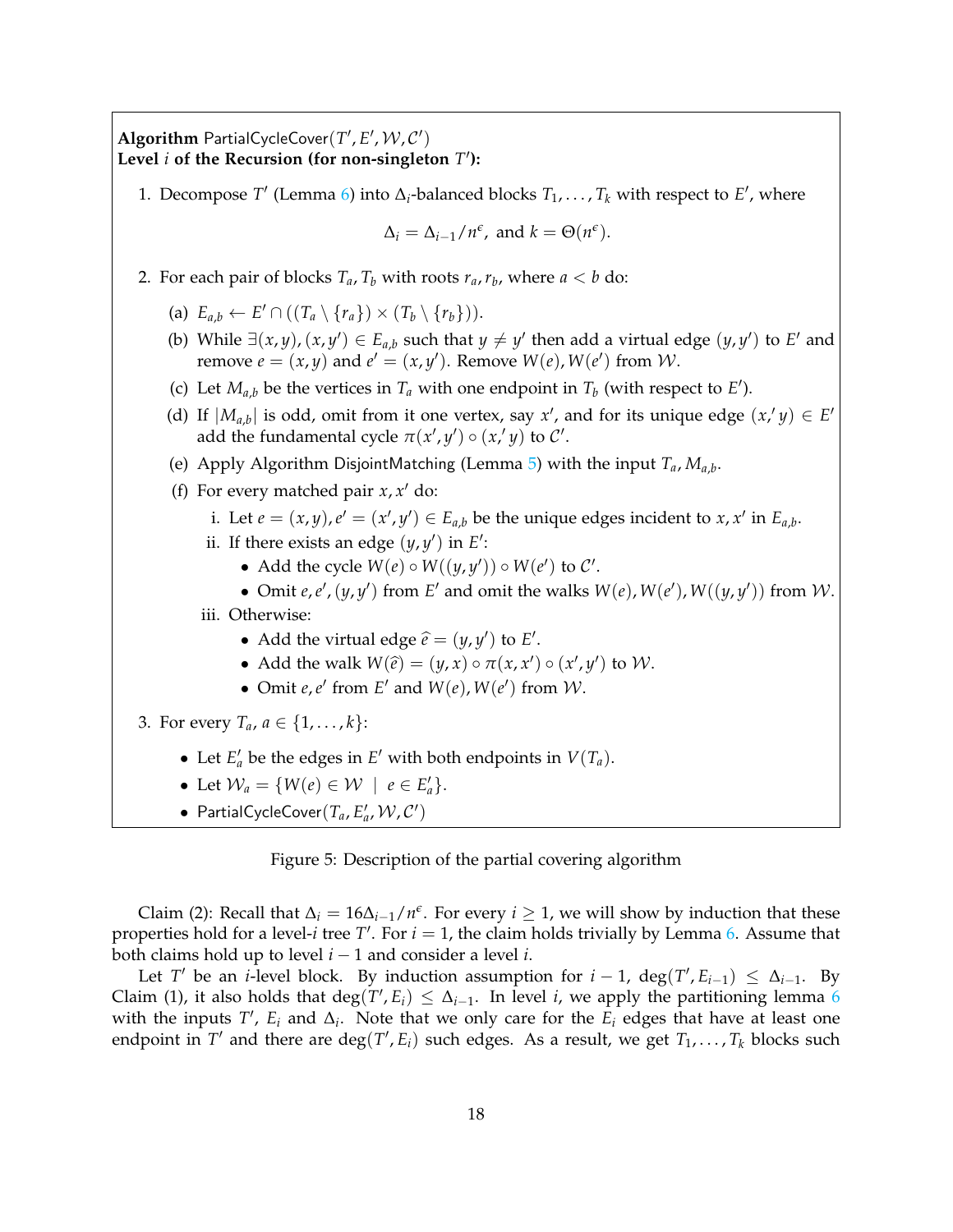that  $\deg(T_a,E_i)\leq \Delta_i$  for every  $a\in\{1,\ldots,k\}$ , and in addition

$$
k = O(\deg(T', E_i)/\Delta_i) \leq O(\Delta_{i-1}/\Delta_i) \leq O(n^{\epsilon}).
$$

The claim follows.

**Cycle Length.** We show by induction that for every virtual edge  $e = (y, y')$  added in level-*i*, there is an *y*-*y'* walk  $W(e) \in W_{i+1}$  of length at most  $d_i = 2d_{i-1} + \overline{D}$ iam $(T)$ , where  $d_0 = 1$ .

For  $i = 1$ , when adding a virtual edge  $\hat{e} = (y, y')$  due to matching of  $e = (x, y)$  and  $e' = (y')$ , there is an *y*  $y'$  as the  $W(\hat{e}) = (y, y') \circ \pi(x, y') \circ (y', y')$  of langth  $|W(\hat{e})| = 2 + |\pi(x, y')| <$  $(x', y')$ , there is an y-y' path  $W(\hat{e}) = (y, x) \circ \pi(x, x') \circ (x', y')$  of length  $|W(\hat{e})| = 2 + |\pi(x, x')| \le$ <br>2. Diam(T) as required (see the Top Right figure of 4)  $2 +$  Diam(*T*) as required (see the Top-Right figure of [4\)](#page-17-0).

Assume that the claim holds up to the  $(i - 1)$ <sup>th</sup> level, and consider level *i*. Let  $e = (x, y)$  and  $e' = (x', y')$  be a matched pair. For the virtual edge  $\hat{e} = (y, y')$ , there is an *y-y'* walk  $W(\hat{e}) = W(a) \circ \pi(x, x') \circ W(a')$ . Either e is a real edge in *G* or e is a virtual edge introduced in layel  $W(e) \circ \pi(x, x') \circ W(e')$ . Either *e* is a real edge in *G*, or *e* is a virtual edge introduced in level *j* ≤ *i* − 1. In the latter case, by induction assumption, there is an *x*-*y* walk  $W(e) \in W_i$  of length at most  $d_j$ . The same argument holds for *e'*. Thus, we get that  $|W(\hat{e})| \le 2d_{i-1} + \text{Diam}(T) = d_i$ as required. Since there are  $\ell = O(1/\epsilon)$  iterations, we get that length of the walks is bounded by  $d_{\ell} = 2^{O(1/\epsilon)} \cdot \log n$  as  $Diam(T) = O(\log n)$ . The walks  $W(\hat{e})$  are closed into cycles in either of the two wave: either by taking their fundamental avelocytic  $\pi(u, u') \in W(\hat{e})$  or by gluing three walks the two ways: either by taking their fundamental cycle  $\pi(y, y') \circ W(\hat{e})$  or by gluing three walks together  $W(e) \circ W(\hat{e}) \circ W(\hat{e})$ . Finally, note that making the evalue simple can only shorten them together  $W(e) \circ W(\hat{e}) \circ W(e')$ . Finally, note that making the cycles simple can only shorten them, thus keeping the final length bound to  $2^{O(1/\epsilon)} \cdot \log n$ , as required.

**Congestion.** Throughout, for a given collection of walks W, the congestion of an edge *e* w.r.t. W is the total number that *e* appears on each of the walks in W (i.e., counting multiplicities on a given walk).

<span id="page-19-1"></span>**Claim 5.** (1) For every  $i \in \{1,\ldots,\ell\}$ , each tree edge  $e \in T$  has congestion at most  $c_i = \Theta(n^{\epsilon}) + c_{i-1}$ with respect to the walks of  $\mathcal{W}_i$ ,  $\mathsf{c}_1 = 1$ . (2) The congestion of each non-tree edge w.r.t  $\mathcal{W}_i$  is at most  $1$ .

*Proof.* First observe that throughout it is sufficient to bound the congestion on the tree edges for non-singleton blocks, thus for blocks bounded density. (The singleton blocks have no tree edges, and consists of a single vertex). We prove this by induction on *i*. Since  $W_1$  contains the trivial 1-length walks, the two claims hold vacuously. Assume that both claims hold up *i* − 1 and consider level *i* with its input walk set  $W_i$ . Every walk  $W(\hat{e})$  added in level *i* − 1 has the following form:  $W(\hat{e}) = W(a) \circ \pi(x, y) \circ W(a')$ , where  $\hat{e} = (x, y') \circ \pi(x, y)$  and  $e' = (x', y')$ . following form:  $W(\hat{e}) = W(e) \circ \pi(x, y) \circ W(e')$ , where  $\hat{e} = (y, y')$ ,  $e = (x, y)$  and  $e' = (x', y')$ .<br>Specifically e c' are odgee between two blocks of lovel i that get matched together. These wells Specifically, *e*,*e'* are edges between two blocks of level *i* that got matched together. These walks  $W(e)$ ,  $W(e')$  were added in some level  $j \leq i - 2$ . Since all inter-block edges are matched into pairs<sup>[14](#page-19-0)</sup>, each inter-block edge appears on at most *one* of the walks added in level *i*. For every such walk  $W(\hat{e}) = W(e) \circ \pi(x, y) \circ W(e')$ , it is convenient to view it as a union of two types of edges, type (i) are the edges in  $W(e)$ ,  $W(e')$  and type (ii) are the edges on the tree segment of edges: type (i) are the edges in  $W(e)$ ,  $W(e')$  and type (ii) are the edges on the tree segment  $\pi(x, y)$ . Since each of the walks added in level  $j \leq i - 2$  participates in at most one of the walks of level-*i*, each edge  $e''$  ∈ *G* appears overall  $c_{i-1}$  many times on the type (i) segments on the  $W_i$ walks. It remains to bound the number of appearances on the type (ii) segments.

These type (ii) segments are added when computing the routing disjoint matching in blocks. Since all  $(i - 1)$ -level blocks are edge-disjoint, it is sufficient to consider one such block  $T'$ . In

 $\Box$ 

<span id="page-19-0"></span><sup>&</sup>lt;sup>14</sup> except for those whose fundamental cycle is added directly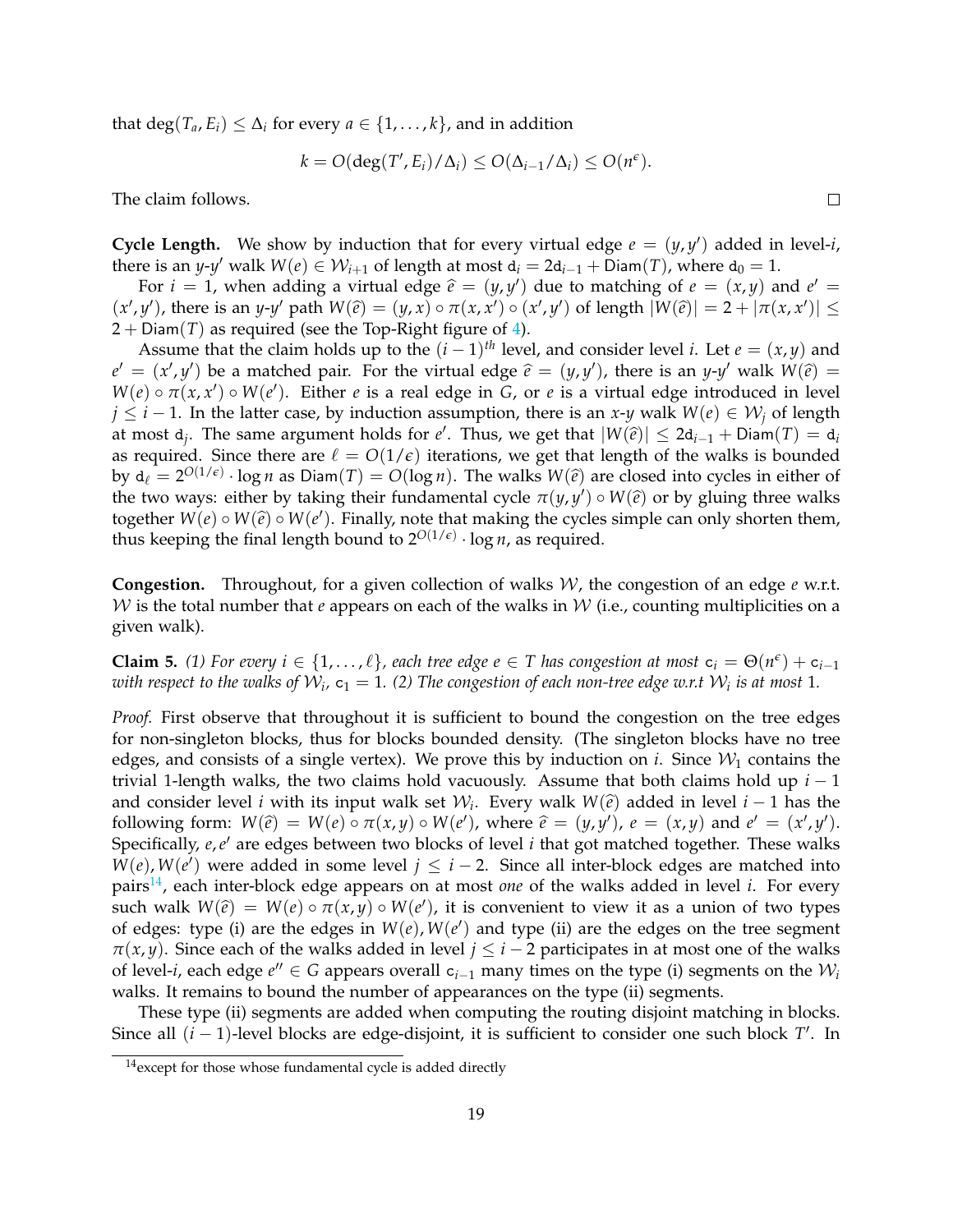level- $(i-1)$  it is partitioned into  $k = \Theta(n^{\epsilon})$  blocks  $T_1, \ldots, T_k$ . Since the algorithm applies the routing disjoint matching on each block  $T_a$  for  $O(n^{\epsilon})$  many times (i.e., for each block  $T_b$  for  $a \neq b$ ), a given tree edge  $e'' \in T_a$  appears in the  $\pi(x, y)$  segment of at most on walk for each *Tb* . The reason is that by applying Alg. DisjointMatching for a fixed pair *Ta*, *T<sup>b</sup>* , all tree paths between the matched vertices in  $M_{a,b}$  are *edge-disjoint*. Thus an edge  $e \in T_a$  appears at most one of the output tree paths per application the routing disjoint matching algorithm. Since there are  $k$  such applications,  $e$  appears on the type (i) segments of  $O(n^{\epsilon})$  many walks in level- $i$ . Overall,  $e$ appears at most  $c_{i-1} + \Theta(n^{\epsilon}) = c_i$  times on the walks added in level-*i*.

We next prove (2). By induction assumption, a non-tree edge has a congestion of at most 1 w.r.t. the walks  $W_{i-1}$  walks. When adding a walk  $W(\hat{e}) = W(e) \circ \pi(x, y) \circ W(e')$  in level  $i - 1$ , the walke  $W(a)$  are emitted from the walk collection, and since each  $(i - 1)$  lovel walk is the walks  $W(e)$ ,  $W(e')$  are omitted from the walk collection, and since each  $(i - 1)$ -level walk is used for defining at most one *i*-level walk, the claim follows.  $\Box$ 

Since there are  $(1/\epsilon)$ -levels of recursion, the maximum congestion of the tree-edges by the walks bounded by  $O(1/\epsilon \cdot n^{\epsilon})$ . We proceed with bounding the congestion for due to adding the fundamental cycles  $C = \pi(x, y) \circ W(e)$  for an edge *e*, where *e* is possibly a virtual edge.

**Congestion argument for the fundamental cycles**. We conclude the congestion argument by bounding the congestion due to the fundamental cycles added throughout the recursive procedure. Recall that when considering the  $(i + 1)$ -level blocks  $T_1, \ldots, T_k$  children  $T'$ , the algorithm adds at most the fundamental cycle for at most one (possibly a virtual) edge, between each pair of blocks *T<sup>a</sup>* and *T<sup>b</sup>* . Due to Cl. [5,](#page-19-1) it is sufficient to bound the congestion on the tree-path part *π*(*x*, *y*) of every fundamental cycle *π*(*x*, *y*) ◦ *W*(*e*), for *e* = (*x*, *y*).

**Claim 6.** *Each edge e*  $\in$  *T* appears on the tree-segment of at most  $O(1/\epsilon \cdot n^{2\epsilon})$  fundamental cycles.

*Proof.* Recall that the *i*-level blocks are edge-disjoint, and thus each tree edge  $e' \in T$  appears on at most  $\ell = O(1/\epsilon)$  blocks overall (one block in each recursion level), see Fig. [4](#page-17-0) (Down-Right).

We now claim a tree edge *e* belonging to a level *i* tree T' can appear on the tree-path segment at most  $O(n^{2\epsilon})$  fundamental cycles added in level-*i* for every  $i\leq \ell-1.$  Let  $T_1,\ldots,T_k$  be the  $(i + 1)$ -level children blocks of *T'* where  $k \leq n^{\epsilon}$ . For each pair of blocks  $T_a$ ,  $T_b$ , the algorithm might add at most *one* fundamental cycle to  $\mathcal{C}'$ . This happens when the marked set  $M_{a,b}$  is even, and one vertex *x* is omitted from this set. Note that for every edge  $(u, v) \in T_a \times T_b$ , the tree path  $\pi(u, v, T)$  is contained in *T*'. Thus there are at most  $k^2$  edges (one per pairs of blocks  $T_a, T_b$ ) with endpoints in  $T'$  whose fundamental cycle is added to  $\mathcal{C}'$  in level *i*. This creates a congestion of  $k^2 = O(n^{2\epsilon})$  on the edges of the *i*-level block *T*'. Since *e* appears in at most  $\ell$  blocks, one block per level *i*, the total congestion due to fundamental cycles added in levels  $1, \ldots, \ell - 1$ , it at most  $O(1/\epsilon \cdot n^{2\epsilon}).$ 

 $\Box$ 

In fact, we can also make a stronger argument and show that each edge appears at most one time on each of the walks. Thus the walks are simple with respect to edges but might re-visit the same vertex several times. Let  $\tilde{E}_i$  be the union of all virtual edges added in the recursion calls for level *i*.

<span id="page-20-0"></span>**Claim 7.** *(i)* All virtual edges  $e, e' \in \widetilde{E}_i$  whose both endpoints are in the same  $(i + 1)$ -level block T' have *edge-disjoint walks*  $W(e)$  *and*  $W(e')$ . (*ii*) In addition,  $|W(e) \cap E(T')| = \emptyset$  for every  $e \in \widetilde{E}_i$ .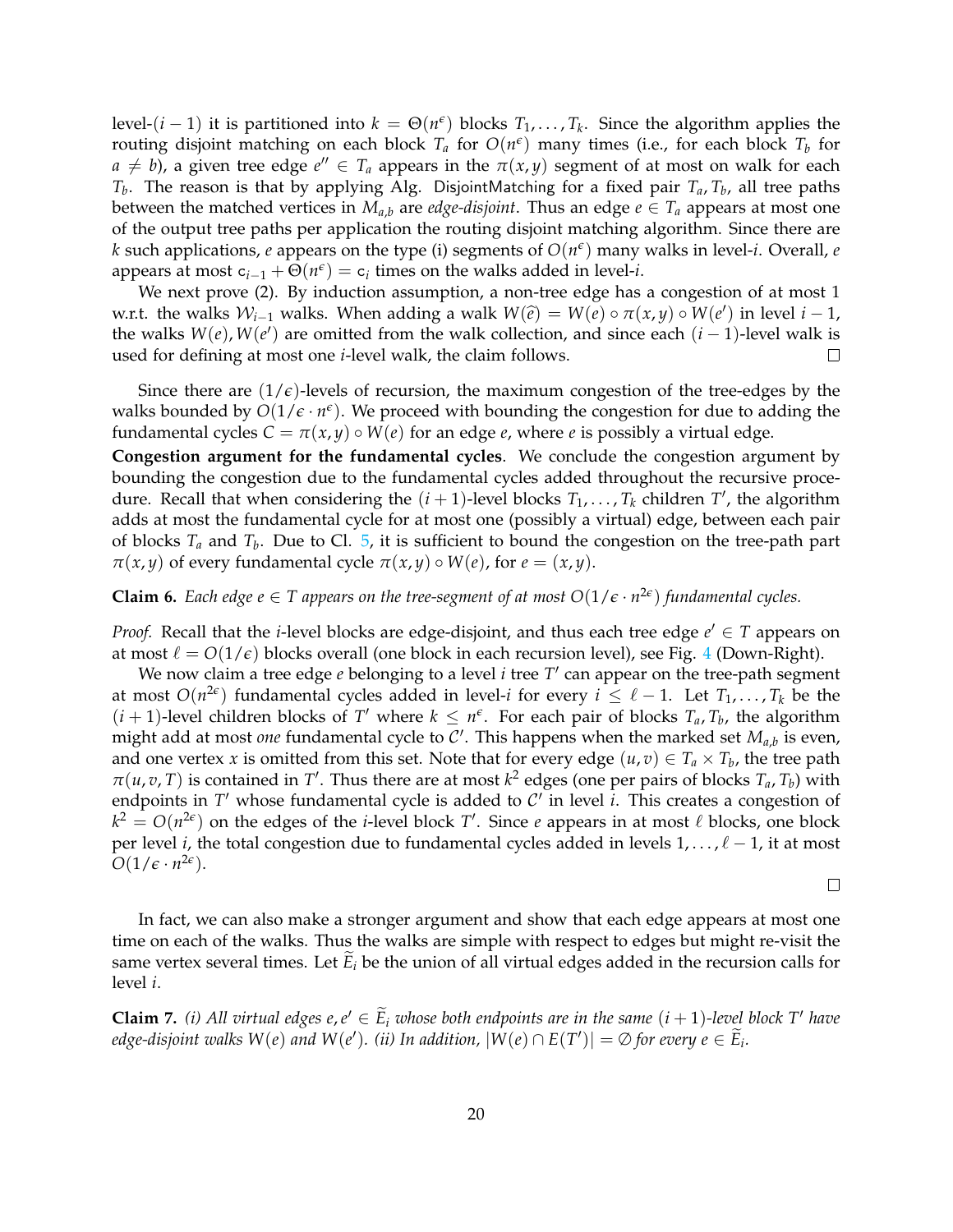*Proof.* For the base of the induction consider  $i = 1$ . Let  $T_1, \ldots, T_k$  be the 2-level block partitioning of *T*. Let *e*,*e*' be two virtual edges *e*,*e*' with both endpoints in the same  $T_a$ . Let  $T_{b_1}$  (resp.,  $T_{b_2}$ ) be the block such that *e* (resp., *e*') was added when running the routing disjoint matching algorithm on the instance  $T_{b_1}$ ,  $M_{a,b_1}$  (resp.,  $T_{b_2}$ ,  $M_{a,b_2}$ ). There are two options. If  $b_1 = b_2$ , then by the properties of the routing disjoint matching algorithm,  $W(e)$  and  $W(e')$  are edge-disjoint. Alternatively, if  $b_1 \neq b_2$ , then  $W(e) \subseteq T_{b_1}$  and  $W(e') \subseteq T_{b_2}$  and the induction base for claim (i) follows. Since  $T_a$ ,  $T_{b_1}$ ,  $T_{b_2}$  are edge-disjoint we have that  $W(e) \cap T_a = \emptyset$  as required.

Assume that the claim holds up to  $i - 1$  and consider the edges added in level-*i*. Let *T'* be an *i*-level block and  $T_1, \ldots, T_k$  be its  $(i + 1)$ -level children. Consider two newly added virtual edges  $e, e'$  with both endpoints in the same  $T_a$ . It then holds that  $W(e) = W(e_1) \circ \pi(x_1, y_1) \circ W(e_2)$ where  $e_1, e_2$  are virtual edges added in level  $j \leq i-1$  and  $\pi(x_1, y_1) \subseteq T_{b_1}$  for some  $b_1 \neq a$ . In the same manner,  $W(e') = W(e_3) \circ \pi(x_2, y_2) \circ W(e_4)$  where  $e_3, e_4$  are virtual edges added in level  $j \leq i - 1$  and  $\pi(x_2, y_2) \subseteq T_{b_2}$  for some  $b_2 \neq a$ .

We first claim that  $\pi(x_1, y_1)$  and  $\pi(x_2, y_2)$  are edge-disjoint. There are two cases: Case (i):  $b_1 \neq b_2$ . In such a case,  $\pi(x_1, y_1) \subseteq T_{b_1}$  and  $\pi(x_2, y_2) \subseteq T_{b_2}$ . Case (ii):  $b_1 = b_2$ . Since both endpoints of  $e, e'$  are in the same  $(i + 1)$ -level block  $T_a$ , we have that these two edges were added when running the routing disjoint matching algorithm in the pair  $T_a$ ,  $T_{b_1}$ . Thus the tree segments  $\pi(x_1, y_1)$ ,  $\pi(x_2, y_2)$  are edge-disjoint.

Next, note that  $e_1, e_2, e_3, e_4$  have both endpoints in  $T'$ , thus by induction assumption for  $i - 1$ , they are edge-disjoint. Part (i) follows. By induction assumption,  $W(e_j) \cap E(T') = \emptyset$  and thus also  $W(e_j) \cap E(T_a) = \emptyset$ , for every  $j \in \{1, 2, 3, 4\}$ . Since  $\pi(x_1, y_1)$ ,  $\pi(x_2, y_2) \subseteq T_{b_1}$  and the blocks  $T_a$ ,  $T_{b_1}$  are edge-disjoint, we have that  $\pi(x_1, y_1)$ ,  $\pi(x_2, y_2)$  are edge-disjoint with  $T_a$ .  $\Box$ 

### <span id="page-21-0"></span>**Corollary 2.** *Each edge appears at most once on a fixed walk, and also at most once for a fixed cycle in* C*'.*

*Proof.* Consider the walks  $W(\hat{e}) = W(e) \circ \pi(x, y) \circ W(e')$  added in level *i*. In such a case, there exists an *i* layel block *T'* such that hath a *s'* have both and points in *T'*. By Claim *7(i)* we have that exists an *i*-level block T' such that both *e*, *e'* have both endpoints in T'. By Claim [7\(](#page-20-0)i) we have that  $W(e)$ ,  $W(e')$ ,  $\pi(x, y)$  are edge-disjoint. By Claim [7\(](#page-20-0)i),  $W(e)$  and T' are edge-disjoint, and the final cycle is given by  $W(e) \circ \pi(x, y)$  for  $\pi(x, y) \subset T'$ .  $\Box$ 

**Covering.** We first prove the covering property on the preliminary collection of non-simple cycles  $C'$ . Then, we will show that making the cycle simple preserves the covering property.

**Claim 8.** For each non-tree edge e and every recursion level *i*, either *e* ∈ *W*( $\hat{e}$ ) for some  $\hat{e}$  ∈  $E_i$  or that *e is already covered by a cycle in* C 0 *.*

*Proof.* For the base of the induction, the walk collection is  $W_1 = \{e \in E(G) \setminus T\}$  and the claim holds vacuously. Assume that it holds up to level *i* − 1 and consider level *i*. We say that an edge *e* is covered by the walks of the edges  $E_j$  for some  $j \in \{1, ..., \ell\}$  if there exists  $e' \in E_j$  such that  $e \in W(e')$ . Using the induction assumption for  $1, \ldots, i-1$ , it is sufficient to show that all the edges that are covered by the walks of  $E_{i-1}$  and are not covered by the walks of  $E_i$  are already covered by a cycle in  $C'$ .

Assume towards contradiction that there exists such an edge  $e \in G \setminus T$  that is not covered by a cycle in level  $i - 1$ . Let  $e' \in E_{i-1}$  be such that  $e \in W(e')$ . Since  $e$  is not covered by the walks of  $E_i$ , we have that  $e'$  was omitted from  $E_i$  in level  $i-1$ , which in turn implies that  $e'$  was an inter-block edge in this level. There are two cases to consider: (1) the fundamental cycle of  $e' = (x, y)$  is taken, and thus  $C = \pi(x, y) \circ W(e')$  is added to C'. Since  $e \in W(e')$ , the edge *e* is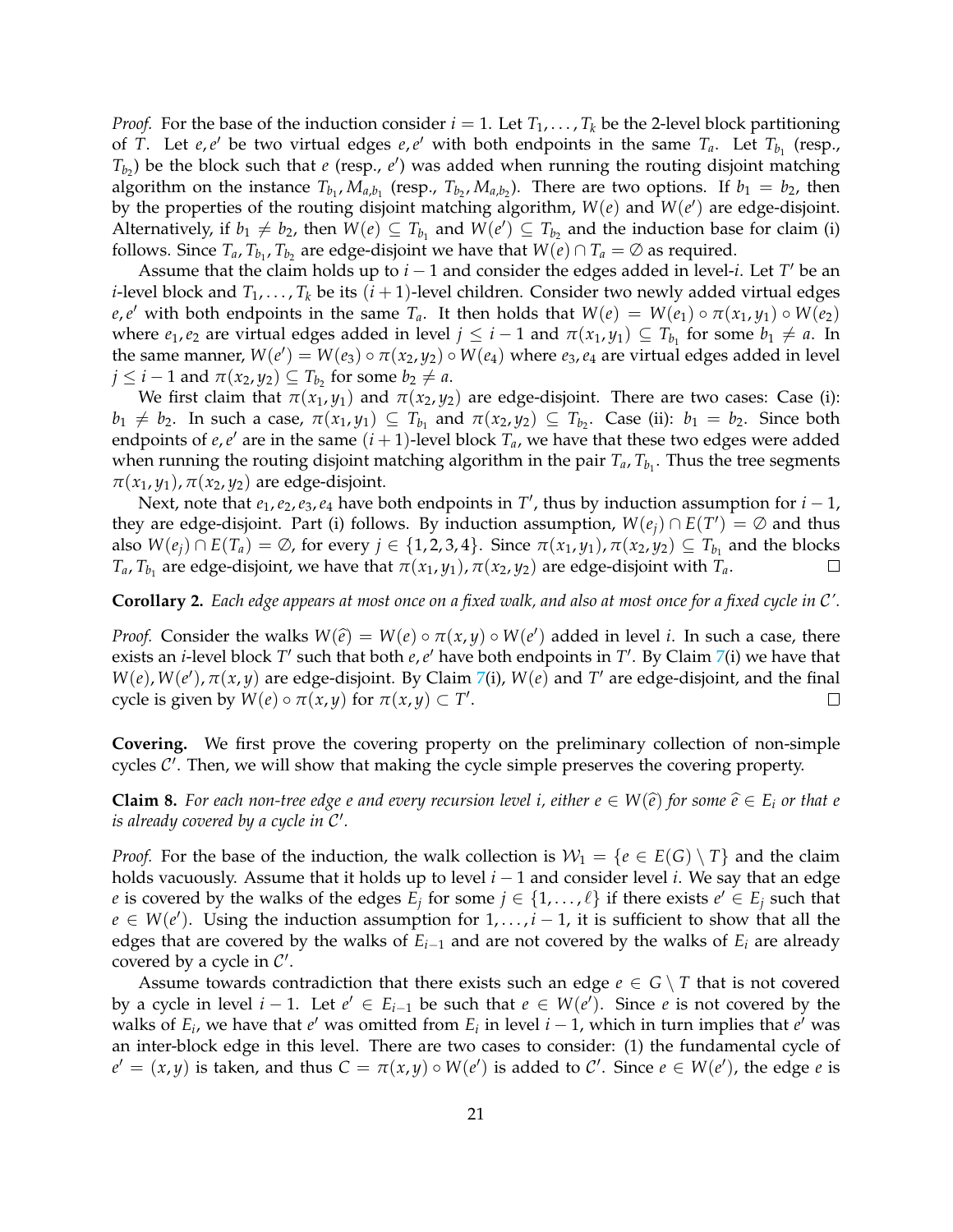indeed covered by the cycle *C*, contradiction. (2) The edge *e'* is matched to some other inter-block edge *e*". Here either (2.1): a new virtual edge  $\hat{e}$  was added to  $E_i$  such that  $W(e') \subseteq W(\hat{e})$ , and  $\hat{e}$  inco  $e \in W(e')$ , we get a construction. Otherwise (2.2): the virtual edge  $\hat{e}$  already appears in  $E$ since  $e \in W(e')$ , we get a construction. Otherwise (2.2): the virtual edge  $\hat{e}$  already appears in  $E_i$ , in such a consequent  $W(e') \circ W(\hat{e}) \circ W(e'')$  was added to  $C'$ , and we get a contradiction again. in such a case, a cycle  $W(e') \circ W(\hat{e}) \circ W(e'')$  was added to  $\mathcal{C}'$ , and we get a contradiction again. The proof follows.  $\Box$ 

We are now ready to complete the covering argument. Note that in each level *i*, the set *E<sup>i</sup>* contains all edges with both endpoints in *i*-level blocks. This is because in level *i* − 1, all edges between *i*-level blocks are omitted from *E<sup>i</sup>* and replaced with edges inside the *i*-level blocks. Since in the last level  $\ell$ , all blocks are singletons, we have that  $E_\ell = \emptyset$  and thus all edges are covered.

**Time Complexity Analysis.** For every level *i*, all *i*-level blocks in the recursion tree are edgedisjoint, thus the total number of edges in all these blocks is thus at most *n* − 1. The algorithm first partitions the  $E_i$  edges  $e = (x, y)$  based on the identities of  $(i + 1)$ -level blocks to which the edge endpoint *x*, *y* belong. This takes linear time in the number of edges in *E<sup>i</sup>* .

By applying Lemma [6](#page-15-1) the partitioning of all *i*-level blocks into balanced (*i* + 1)-levels can be done in *O*(*m*) times using Lemma [6.](#page-15-1)

Now fix a block  $T_a$  and one of its bothering blocks  $T_b$  in level  $i + 1$ , and let  $E_{a,b} = E_i \cap (T_a \times T_b)$ . Recall that  $M_{a,b}$  is the set of marked vertices in  $T_a$  with a unique edge in  $T_b$ . By Lemma [5,](#page-14-1) applying Alg. DisjointMatching on the instance  $T_a$ ,  $M_{a,b}$  can be done in time  $O(|T_a|)$  time. Since this algorithm is applied  $O(n^{2\epsilon})$  for each pair of bothering  $(i + 1)$ -level blocks, overall this step is implemented in time

$$
O(n^{\epsilon}) \cdot \sum_{a=1}^{k} |T_a| = O(n^{1+\epsilon})
$$
 as  $\sum |T_a| \leq |T| = n$ .

After applying Alg. DisjointMatching, a walk is defined for each pair of matched edges. This is done in time which is linear in the length of the walk (taking multiplicities into account). Since each tree edge  $e$  has congestion  $O(i \cdot n^{\epsilon})$  w.r.t the walks of  $\mathcal{W}_i$  forming the walks takes  $O(i \cdot n^{1+\epsilon} + m)$  time. Finally, making each of the cycles  $C \in \mathcal{C}'$  simple can be implemented in *O*( $|C|\log n$ ) time, thus the total time complexity is  $\sum\{|C|, C \in C'\} \le c \cdot n + m = O(n^{1+2\epsilon} + m)$ , as each tree edge appears on at most c many cycles. This completes the proof for Lemma [4.](#page-14-2) Theorem [10](#page-11-2) follows by combining Lemma [4](#page-14-2) and Lemma [2.](#page-12-1)

## <span id="page-22-0"></span>**5 Distributed Computation**

<span id="page-22-1"></span>One of the benefits Algorithm PartialCycleCover is that although it is described as a centralized algorithm, it can be easily adapted to the distributed setting. We consider the standard CONGEST model of distributed computing [\[17\]](#page-28-4). We first describe the required adaptations to compute cycle cover in the distributed setting. Then, we show how to also compute short cycle decomposition within the same number of rounds.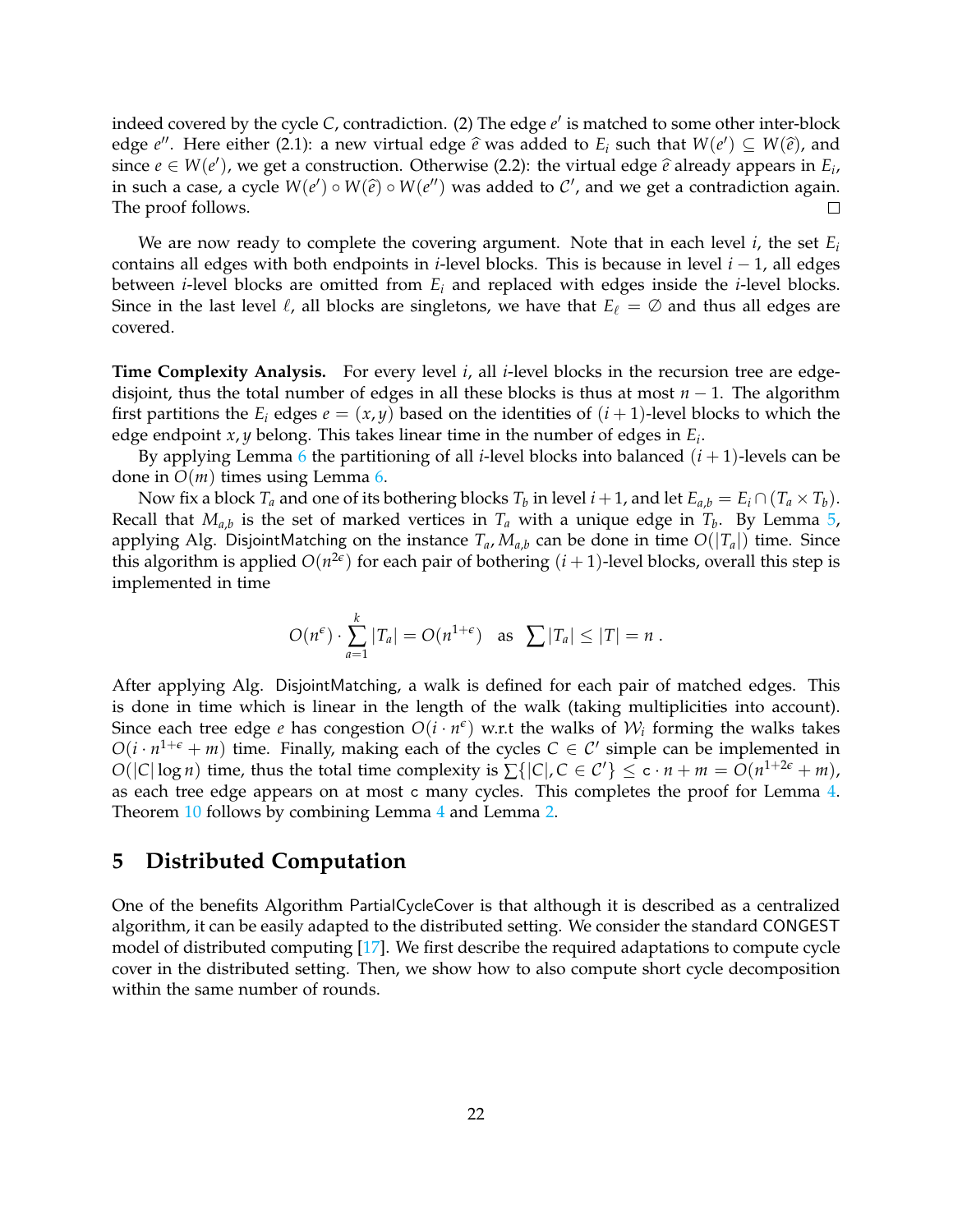### **5.1 Cycle Cover**

As in [\[16\]](#page-28-1), the cycle cover procedure consists of two sub-procedures: the first covers all non-tree edges for a given BFS tree *T*, the second covers the remaining tree edges. To cover the non-tree edges we will present Alg. DistCycleCover which will simulate all steps of Alg. PartialCycleCover. To cover the remaining tree edges, we will use the reduction of [\[16\]](#page-28-1) to the non-tree edges. Also, this reduction can be implemented efficiently in the distributed setting. The output of the cycle cover algorithm is defined as follows: the endpoints of every edge *e* know the identifiers of all the edges that are covered by the cycles that go through *e*. We show:

<span id="page-23-0"></span>**Theorem 11.** For every bridgeless n-vertex graph  $G = (V, E)$  with diameter D and  $\epsilon \in (0, 1]$ , one can *compute an*  $(d, c)$  *cycle cover* C *with*  $d = 2^{O(1/\epsilon)} \cdot D$  *and*  $c = O(n^{\epsilon} \log^2 n)$ *, within*  $\widetilde{O}(2^{1/\epsilon} \cdot n^{\epsilon} \cdot D)$ *rounds.*

**Covering Non-Tree Edges.** Throughout, we are given a tree *T* and the goal is to cover all edges in  $E(G) \setminus T$ . We start by noting that the key tools of algorithm PartialCycleCover, namely, computing routing disjoint matching and block partitioning can be done in *O*(*D*) rounds.

**Lemma 7.** (1) There is a distributed algorithm that given an instance  $\langle T, M \rangle$  solves the Routing Disjoint *Matching problem in time O*(Depth(*T*)) *(see [\[17\]](#page-28-4)). (2) There is a distributed algorithm that computes the balanced tree partitioning (of Definition [3\)](#page-15-2) in O*(Depth(*T*)) *rounds.*

For the balanced tree partitioning, in the distributed output every vertex knows its block-ID (maximum edge ID) and its parent in its block. The root vertices are also marked. In the case where a vertex *v* is a root of several blocks, *v* knows its children in each of its blocks.

Let *T* be a BFS tree and let  $E' = E \setminus T$  be the initial edge set to be covered. The key observation is that since the blocks in each level-*i* of the recursion are edge-disjoint, one can work on all these blocks *simultaneously*. In each independent level *i* of the recursion, we are then given a subtree T', and a marked collection of E' to be covered. The algorithm first computes a balanced partitioning of *T'* by dividing it into  $O(n^{\epsilon})$  blocks  $T_1, \ldots, T_k$ . By letting all nodes exchange their information on their  $(i + 1)$ -level blocks with their neighbors, all nodes know which of the  $E'$ -edges should be considered. We will then run *k* <sup>2</sup> algorithms for each pair of blocks *Ta*, *T<sup>b</sup>* . For each pair of blocks, we will consider the current set of edges *Ea*,*<sup>b</sup>* . Applying the routing disjoint matching on all these subgraphs simultaneously in parallel can be done in  $\tilde{O}(k+D)$  rounds.

Note that some of the  $E_{a,b}$  edges might be virtual and in such case, we will keep the guarantee that every vertex knows its virtual neighbors and the block-ID of its neighbors. To see how it can be implemented efficiently, consider the first recursion level. The virtual edges are defined based on the output of the routing disjoint matching algorithm on *Ta*.

Recall that every virtual edge  $\hat{e} = (y, y^i)$  has a path  $W(\hat{e}) = e \circ \pi(x, y) \circ e^i$  where  $e =$ <br> $w \circ e^i = (x^i, y^i) \in T \times T$ . By Claim 5, each odge appears on at most  $e = u^{2\epsilon}$  many valles and  $(x, y), e' = (x', y') \in T_a \times T_b$ . By Claim [5,](#page-19-1) each edge appears on at most  $c = n^{2\epsilon}$  many walks, and thus using the standard random delay approach sending *O*(log *n*)-bits of information between the endpoint of all the virtual edges simultaneously can be done in  $O(c + d)$  times. In the same manner, the definition of the new walks in each level is done by sending information along the low-congestion walks.

Since the collection of all walks have congestion at most  $c = n^{O(\epsilon)}$  and they are of length  $d = 2^{O(1/\epsilon)}$ Depth(*T*), each phase of the recursion can be implemented in  $\widetilde{O}(c + d)$  rounds. Finally, once the cycles are computed, using the random delay approach again, all edges can learn the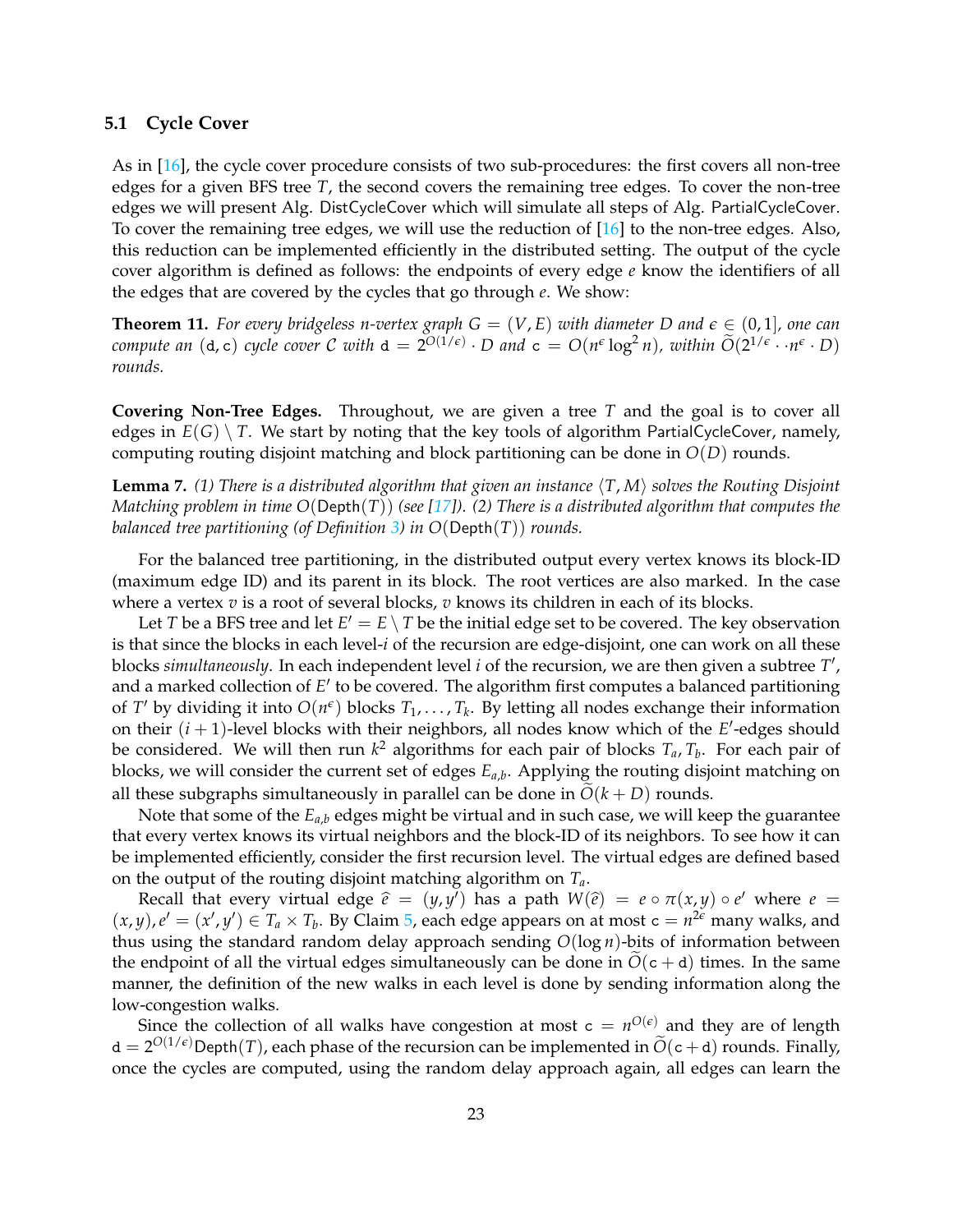entire cycles that go through it in  $O(c \cdot d)$  rounds and locally make them simple. As there are  $O(1/\epsilon)$  recursion levels, we have:

<span id="page-24-0"></span>**Lemma 8.** *Given a tree T*  $\subseteq$  *G*, and  $\epsilon \in (0,1]$ , there is a (randomized) distributed algorithm that computes *a cycle collection that covers all non-tree edges with congestion*  ${\tt c}=O(n^{\epsilon})$  *and*  ${\tt d}=O(2^{1/\epsilon}\cdot {\sf Depth}(T))$ *within*  $O(1/\epsilon(c \cdot d))$  *rounds.* 

**Covering the Tree Edges:** We turn to consider the remaining tree edges *E*(*T*). Algorithm DistTreeCover essentially mimics the centralized construction from [\[16\]](#page-28-1). We revise some nota-tion from [\[16\]](#page-28-1). Throughout, when referring to a tree edge  $(u, v) \in T$ , the node u is closer to the root of *T* than *v*. Let  $E(T) = \{e_1, \ldots, e_{n-1}\}\$  be an ordering of the edges of *T* in non-decreasing distance from the root. For every tree edge  $e \in T$ , define the *swap* edge of  $e$  by  $e' = \text{Swap}(e)$ to be an arbitrary edge in *G* that restores the connectivity of  $T \setminus \{e\}$ . Since the graph *G* is 2edge connected such an edge Swap(*e*) is guaranteed to exist for every  $e \in T$ . Let  $e = (u, v)$  and  $(u', v') =$  Swap(*e*), we denote *u* by  $p(v)$  (since *u* is the parent of *v* in the tree) and *v*' by  $s(v)$ , where  $s(v)$  is the endpoint of Swap(*e*) that do not belong to  $T(u')$  (i.e., the subtree *T* rooted at *u*). Define the *v*-*s*(*v*) path

$$
P_e = \pi(v, u') \circ \mathsf{Swap}(e).
$$

By using the algorithm of Section 4.1 in [\[9\]](#page-27-11), we can make every node *v* know  $s(v)$  in  $O(D)$ rounds. A key part in the tree covering algorithm of  $[14, 16]$  $[14, 16]$  $[14, 16]$  is the definition of the path  $P_e$  =  $\pi(v, u') \circ (u', s(v))$  for every tree edge  $e = (p(v), v)$ . By computing swap edges using Section 4.1 in [\[9\]](#page-27-11) all the edges of each *P<sup>e</sup>* get marked.

**Computing an independent set of tree edges.** We next describe how to compute a maximal collection of tree edges  $I = \{e_i\}$  whose paths  $P_{e_i}$  are edge disjoint and in addition for each edge  $e_j \in E(T) \setminus I$  there exists an edge  $e_i \in T'$  such that  $e_j \in P_{e_i}$ . To achieve this, we start working on the root towards the leaf. In every round  $i \in \{1, \ldots, D\}$ , we consider only *active* edges in layer *i* in *T*. Initially, all edges are active. An edge becomes inactive in a given round if it receives an inactivation message in any previous round. Each active edge in layer *i*, say *e<sup>j</sup>* , initiates an inactivation message on its path *Pe<sup>j</sup>* . An inactivation message of an edge *e<sup>j</sup>* propagates on the path *Pe<sup>j</sup>* round by round, making all the corresponding edges on it to become inactive.

Note that the paths  $P_{e_j}$  and  $P_{e_{j'}}$  for two edges  $e_j$  and  $e_{j'}$  in the same layer of the BFS tree, are edge disjoint and hence inactivation messages from different edges on the same layer do not interfere each other. We get that an edge in layer *i* active in round *i* only if it did not receive any prior inactivation message from any of its BFS ancestors. In addition, any edge that receives an inactivation message necessarily appears on a path of an active edge. It is easy to see that within *D* rounds, all active edges *I* on *T* satisfy the desired properties (i.e., their *Pe<sup>i</sup>* paths cover the remaining *T* edges and these paths are edge disjoint).

**Distributed Implementation of Algorithm** TreeCover**.** First, we mark all the edges on the *P<sup>e</sup>* paths for every  $e \in I(T)$ . As every node *v* with  $e = (p(v), v)$  know its swap edge, it can send information along *P<sup>e</sup>* and mark the edges on the path. Since each edge appears on the most two *P*<sup>*e*</sup> paths, this can be done simultaneously for all  $e \in I(T)$ .

From this point on we follow the steps of Algorithm TreeCover. The balanced tree partitioning can be done in  $O(D)$  rounds. We define the ID of each tree  $T_1', T_2'$  to be the maximum edge ID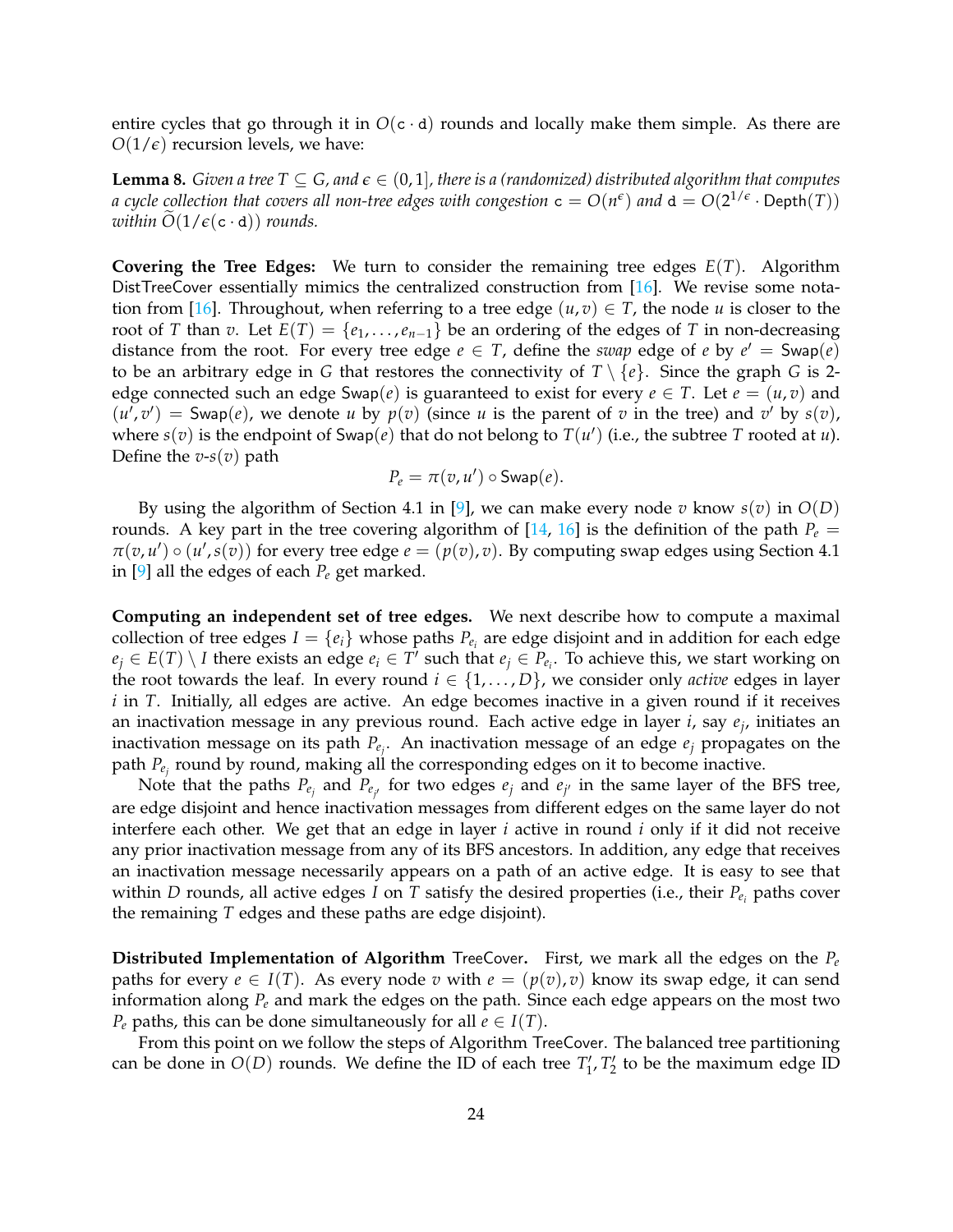in the tree (as the trees are edge disjoint, this is indeed an identifier for the tree). By passing information on the  $P_e$  paths, each node  $v$  can learn the tree ID of its swap endpoint  $s(v)$ . This allows to partition the edges of *T*<sup>*'*</sup> into  $E'_{x,y}$  for  $x,y \in \{1,2\}$ . Consider now the *i*<sup>th</sup> phase in the computation of cycle cover  $C_{1,2}$  for the edges  $E'_{1,2}$ .

Applying Algorithm TreeEdgeDisjointPath can be done in *O*(*D*) round. At the end, each node *v*<sub>*j*</sub> knows its matched pair *v*<sup>*j*</sup></sup> and the edges on the tree path *π*(*v*<sub>*j*</sub>, *v*<sup>*i*</sup><sub>*j*</sub>, *T*<sup>*'*</sup>) are marked. Let Σ be the matched pairs. We now the virtual conflict graph  $G_{\Sigma}$ . Each pair  $\langle v_j,v_j'\rangle\in\Sigma$  is simulated by the node of higher ID, say,  $v_j$ . We say that  $v_j$  is the *leader* of the pair  $\langle v_j, v_j' \rangle \in \Sigma$ . Next, each node *v* that got matched with *v*' activates the edges on its path  $P_e \cap E(T'_1)$  for  $e = (p(v), v)$ . Since the *π* edges of the matched pairs are marked as well, every edge  $e' \in \pi(v_k, v'_k, T'_1)$  that belongs to an active path  $P_e$  sends the ID of the edge  $e$  to the leader of the pair  $\langle v_k, v'_k \rangle$ . By Claim 6 in [\[14\]](#page-27-12), every pair *σ'* interferes with at most one other pair and hence there is no congestion and a single message is sent along the edge-disjoint paths  $\pi(v_j, v'_j, T'_1)$  for every  $\langle v_j, v'_j \rangle \in \Sigma$ . Overall, we get that the construction of the virtual graph can be done in  $O(D)$  rounds.

We next claim that all leaders of two neighboring pairs  $\sigma, \sigma' \in G_{\Sigma}$  can exchange  $O(\log n)$ bits of information using *O*(*D*) rounds. Hence, any *r*-round algorithm for the graph *G*<sup>Σ</sup> can be simulated in  $T'_1$  in  $O(r \cdot D)$  rounds. To see this, consider two neighbors  $\sigma = \langle x, y \rangle$ ,  $\sigma' = \langle x', y' \rangle$ where *σ'* interferes *σ*. Without loss of generality, assume that the leader *x'* of *σ'* wants to send a message to the leader *x* of  $\sigma$ . First,  $x'$  sends the message on the path  $\pi(x', y', T'_1)$ . The edge  $e' \in \pi(x', y', T'_1) \cap P_e$  for  $e = (p(x), x)$  that receives this message sends it to the leader *x* along the path *P<sup>e</sup>* . Since we only send messages along edge disjoint paths, there is no congestion and can be done in *O*(*D*) rounds.

Since the graph  $G_{\Sigma}$  has arboricity  $O(1)$ , it can be colored with  $O(1)$  colors and  $O(\log n)$ rounds using the algorithm of [\[4\]](#page-27-13). By the above, simulating this algorithm in *G* takes *O*(*D* log *n*) rounds. We then consider each color class at a time where at step *j* we consider Σ*i*,*<sup>j</sup>* . For every  $\sigma = \langle x, y \rangle$ , *x* sends the ID of *s*(*y*) to *s*(*x*) along the *P*<sub>*e*</sub> path for  $e = (p(x), x)$ . In the same manner, *y* sends the ID of  $s(x)$  to  $s(y)$ . This allows each node in  $T'_2$  to know its virtual edge. At that point, we run Algorithm DistNonTreeCover to cover the virtual edges. Each virtual edge is later replaced with a true path in *G* in a straightforward manner.

#### **Analysis of Algorithm** DistTreeCover**.**

<span id="page-25-0"></span>**Claim 9.** Let  $c = O(n^{\epsilon})$  and  $d = 2^{1/\epsilon} \cdot \text{Depth}(T)$ . Algorithm DistTreeCover *computes a* (d, c) cycle *cover for the tree edges*  $E(T)$  *within*  $O(c \cdot d)$  *rounds.* 

*Proof.* Let  $D = \text{Depth}(T)$ . The correctness follows the same line of arguments as in the centralized construction (see the Analysis in Sec. 4.1.2 in [\[14\]](#page-27-12)), only the here we use Algorithm DistNonTreeCover. Each cycle computed by Algorithm DistNonTreeCover has length *O*(2 1/*eD*) and the cycle covers  $O(2^{1/\epsilon})$  non-tree edges. In our case, each non-tree edge is virtual and replaced by a path of length *O*(*D*) hence the final cycle has still length *O*(2 1/*eD*). With respect to congestion, we have  $O(\log n)$  levels of recursion and in each level when working on the subtree *T* <sup>0</sup> we have *O*(log *n*) applications of Algorithm DistNonTreeCover which computes cycles with congestion  $O(n^{\epsilon})$ . The total congestion is then bounded by  $O(n^{\epsilon} \cdot \log^2 n)$ .

We proceed with round complexity. The algorithm has *O*(log *n*) levels of recursion. In each level, we work on edge disjoint trees simultaneously. Consider a tree T'. The partitioning into  $T'_1$ ,  $T'_2$  takes  $O(D)$  rounds. We now have  $O(\log n)$  phases. We show that each phase takes  $O(c \cdot d)$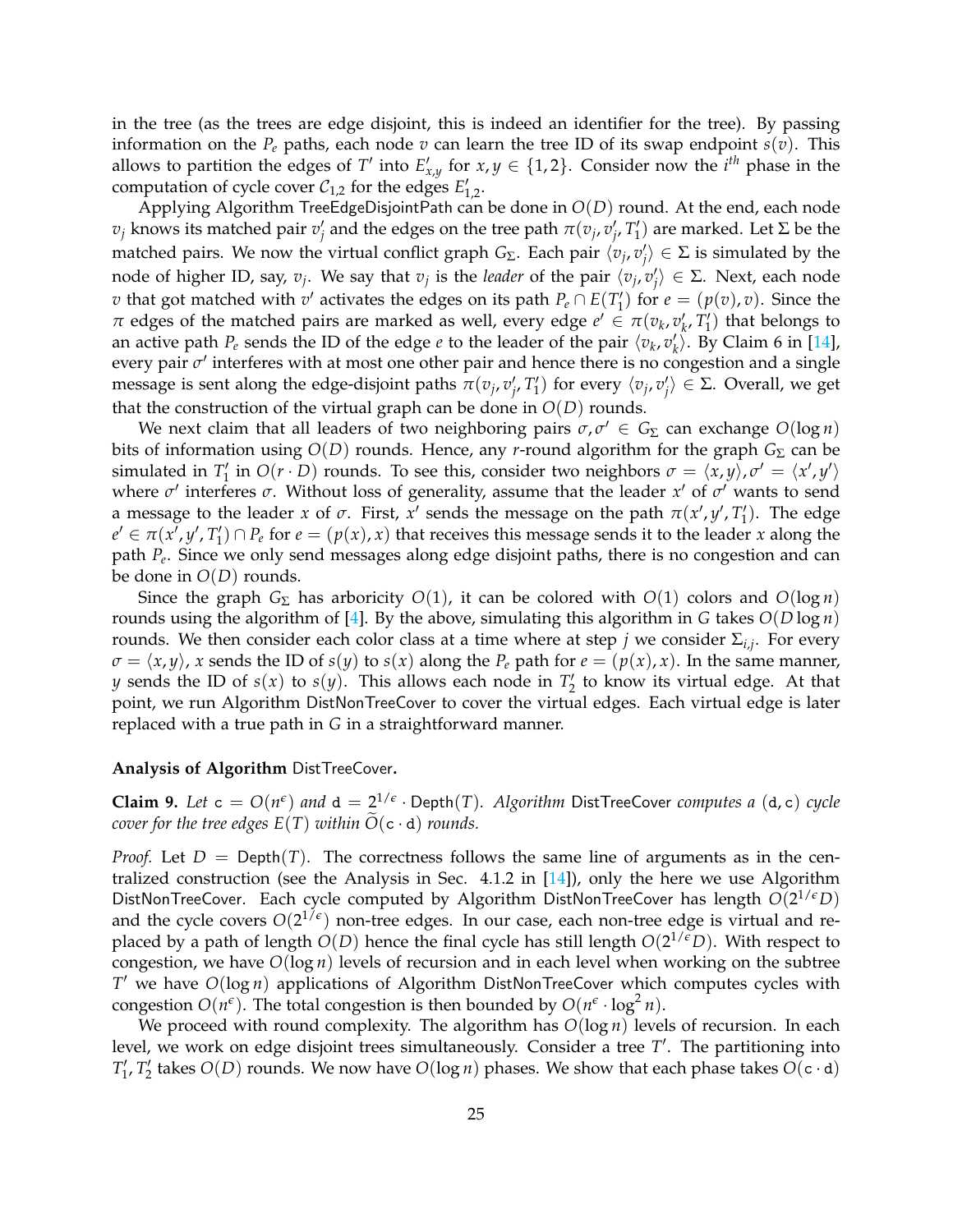rounds, which is the round complexity of Algorithm DistNonTreeCover. In particular, In phase *i* we have the following procedures. Applying Algorithm TreeEdgeDisjointPath in  $T_1$ ,  $T_2$  takes *O*(Depth(*T*)) rounds. The computation of the conflict graph *G*<sup>Σ</sup> takes *O*(*D*) rounds as well and coloring it using the coloring algorithm for low-arboricity graphs of [\[4\]](#page-27-13) takes  $O(\text{Depth}(T)\log n)$ rounds. Then we apply the algorithm of Lemma [8](#page-24-0) which takes  $O(c \cdot d)$  rounds. Letting each edge know all cycles that go through it also takes the same order of the number of rounds.  $\square$ edge know all cycles that go through it also takes the same order of the number of rounds.

Theorem [11](#page-23-0) follows by combining Lemma [8](#page-24-0) and Claim [9.](#page-25-0)

#### **Distributed Construction of Short Cycle Decomposition**

**Lemma 9.** For every  $\epsilon \in (0,1]$ , one can compute an  $(\hat{m}, L)$  cycle decomposition with  $\hat{m} = O(n \log n)$ and  $L = O(2^{1/\epsilon} \cdot \log n)$  *within*  $O(\hat{m} \cdot L)$  *rounds.* 

*Proof.* The algorithm consists of  $O(c \cdot d \cdot \log n)$  applications  $(d, c)$  cycle cover constructions with  $d = 2^{1/\epsilon} \cdot \log n$  and  $c = 1/\epsilon \cdot n^{\epsilon}$ . Initially, set  $\mathcal{D} = \emptyset$  and  $E_1 = E(G)$ . In phase  $i \geq 1$ , let  $E_i$  be set of edges in *G* that are not yet covered by the current edge-disjoint cycle collection D. First, we construct a 1-neighborhood cover in *E<sup>i</sup>* within *O*(log *n*) rounds. In each component *Gi*,*<sup>j</sup>* the algorithm applies Alg. DistCycleCover. Let  $C_i$  be the total cycle collections computed in all these components. The next step is to compute a maximal independent set on these cycles. The vertices compute the conflict graph  $\tilde{G}$  of the cycles in  $\mathcal{C}_i$ , where every two cycles that intersect with an edge are neighbors in  $\hat{G}$ . By sending information along cycles, every round of Luby's algorithm can be implemented in the conflict graph  $\tilde{G}$  using  $O(c \cdot d)$  rounds. The maximal independent collection of cycles in  $\mathcal{C}_i$  are then added to  $\mathcal D$  and their edges are omitted from  $E_i$ . This completes the description of the algorithm. By the same argument as for the centralized setting, the total number of phases is  $O(d \cdot c \log n)$ . At the end of the procedure, we are left with  $O(n \log n)$ uncovered edges. Each phase takes  $\overline{O}(d \cdot c)$  rounds, and thus the final round complexity is  $\overline{O}(d^2 \cdot c^2)$ .  $\widetilde{O}(\text{d}^2 \cdot \text{c}^2).$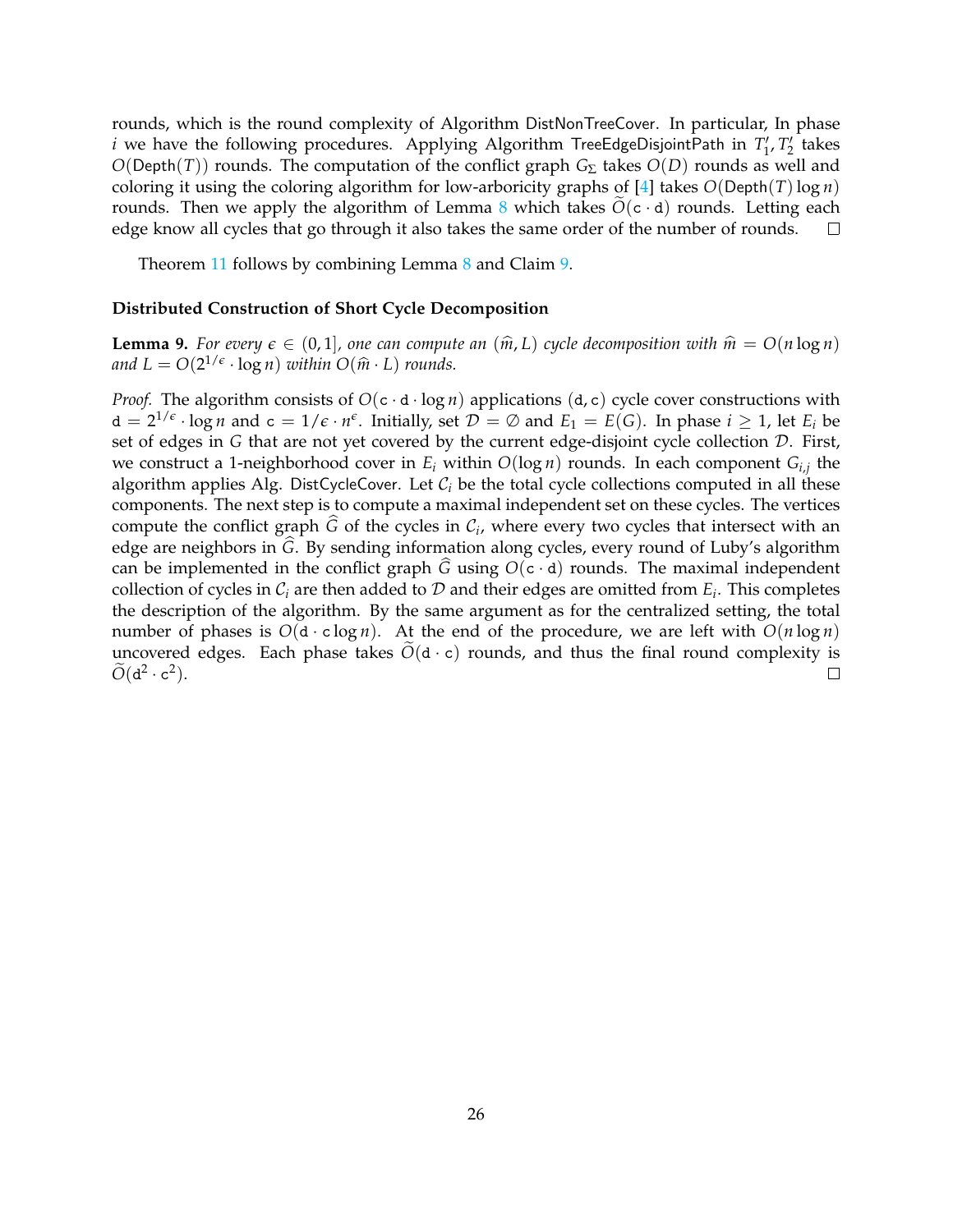# **References**

- <span id="page-27-4"></span>[1] Alexandr Andoni, Jiecao Chen, Robert Krauthgamer, Bo Qin, David P Woodruff, and Qin Zhang. On sketching quadratic forms. In *Proceedings of the 2016 ACM Conference on Innovations in Theoretical Computer Science*, pages 311–319. ACM, 2016.
- <span id="page-27-9"></span>[2] Baruch Awerbuch, Bonnie Berger, Lenore Cowen, and David Peleg. Fast distributed network decompositions and covers. *Journal of Parallel and Distributed Computing*, 39(2):105–114, 1996.
- <span id="page-27-10"></span>[3] Baruch Awerbuch, Bonnie Berger, Lenore Cowen, and David Peleg. Near-linear time construction of sparse neighborhood covers. *SIAM Journal on Computing*, 28(1):263–277, 1998.
- <span id="page-27-13"></span>[4] Leonid Barenboim and Michael Elkin. Sublogarithmic distributed mis algorithm for sparse graphs using nash-williams decomposition. *Distributed Computing*, 22(5-6):363–379, 2010.
- <span id="page-27-3"></span>[5] Joshua Batson, Daniel A Spielman, and Nikhil Srivastava. Twice-ramanujan sparsifiers. *SIAM Journal on Computing*, 41(6):1704–1721, 2012.
- <span id="page-27-0"></span>[6] Timothy Chu, Yu Gao, Richard Peng, Sushant Sachdeva, Saurabh Sawlani, and Junxing Wang. Graph sparsification, spectral sketches, and faster resistance computation, via short cycle decompositions. In *59th Annual Symposium on Foundations of Computer Science, FOCS*. IEEE Computer Society, 2018.
- <span id="page-27-6"></span>[7] Michael Dinitz, Robert Krauthgamer, and Tal Wagner. Towards resistance sparsifiers. In *Approximation, Randomization, and Combinatorial Optimization. Algorithms and Techniques, AP-PROX/RANDOM 2015, August 24-26, 2015, Princeton, NJ, USA*, pages 738–755, 2015.
- <span id="page-27-7"></span>[8] David Durfee, John Peebles, Richard Peng, and Anup B Rao. Determinant-preserving sparsification of sddm matrices with applications to counting and sampling spanning trees. In *Foundations of Computer Science (FOCS), 2017 IEEE 58th Annual Symposium on*, pages 926–937. IEEE, 2017.
- <span id="page-27-11"></span>[9] Mohsen Ghaffari and Merav Parter. Near-optimal distributed algorithms for fault-tolerant tree structures. In *Proceedings of the 28th ACM Symposium on Parallelism in Algorithms and Architectures*, pages 387–396. ACM, 2016.
- <span id="page-27-2"></span>[10] Alon Itai and Michael Rodeh. Covering a graph by circuits. In *International Colloquium on Automata, Languages, and Programming*, pages 289–299. Springer, 1978.
- <span id="page-27-5"></span>[11] Arun Jambulapati and Aaron Sidford. Efficient *n*/*e* spectral sketches for the laplacian and its pseudoinverse. In *Proceedings of the Twenty-Ninth Annual ACM-SIAM Symposium on Discrete Algorithms*, pages 2487–2503. SIAM, 2018.
- <span id="page-27-1"></span>[12] Yang P. Liu, Sushant Sachdeva, and Zejun Yu. Short cycles via low-diameter decompositions. *SODA*, 2019.
- <span id="page-27-8"></span>[13] Michael Luby. A simple parallel algorithm for the maximal independent set problem. *SIAM journal on computing*, 15(4):1036–1053, 1986.
- <span id="page-27-12"></span>[14] Merav Parter and Eylon Yogev. Distributed computing made secure: A new cycle cover theorem. *arXiv preprint arXiv:1712.01139*, 2017.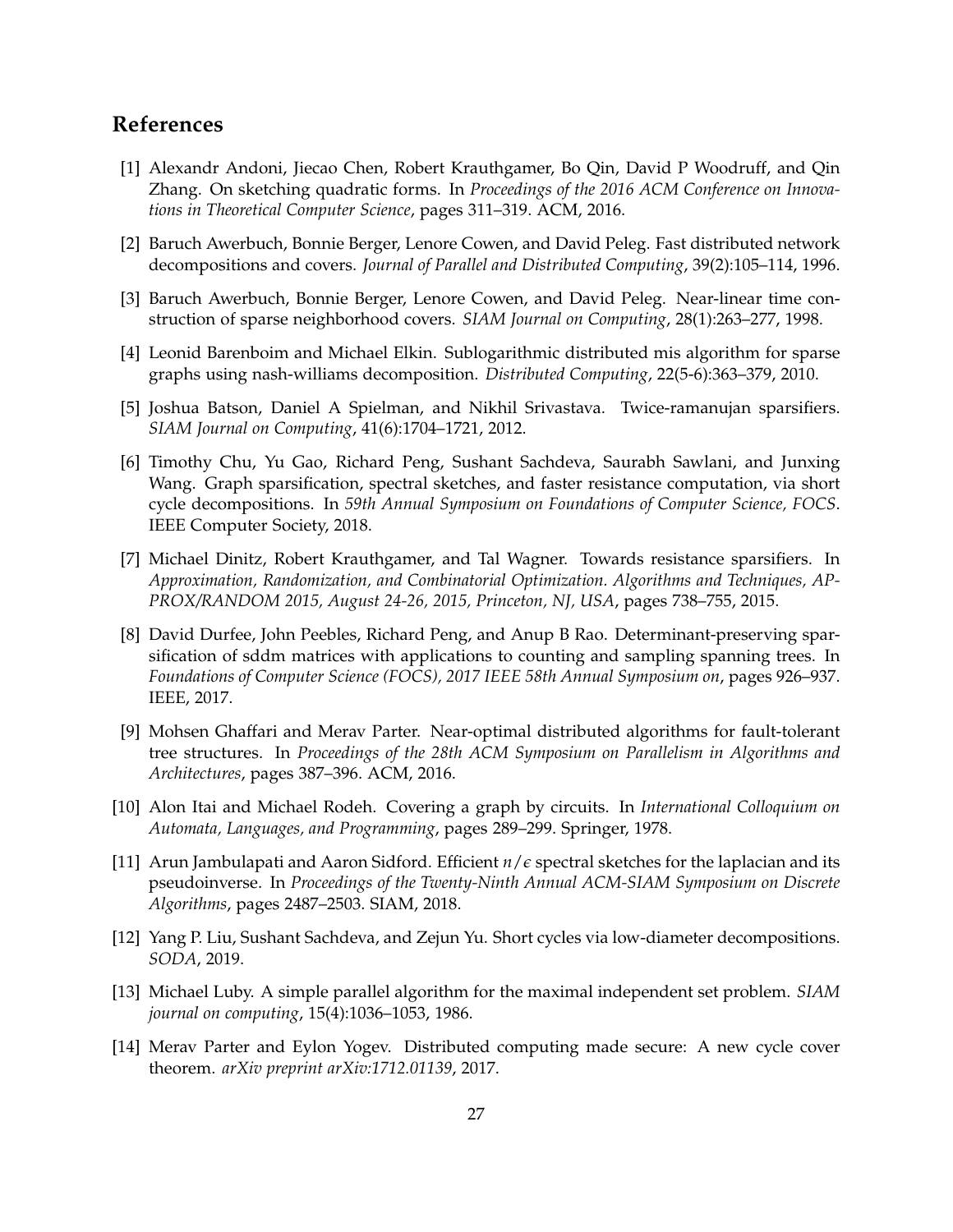- <span id="page-28-2"></span>[15] Merav Parter and Eylon Yogev. Distributed computing made secure: A graph theoreric approach. *SODA*, 2019.
- <span id="page-28-1"></span>[16] Merav Parter and Eylon Yogev. Low congestion cycle covers and their applications. *SODA*, 2019.
- <span id="page-28-4"></span>[17] David Peleg. *Distributed Computing: A Locality-sensitive Approach*. SIAM, 2000.
- <span id="page-28-3"></span>[18] Daniel A Spielman and Shang-Hua Teng. Nearly-linear time algorithms for graph partitioning, graph sparsification, and solving linear systems. In *Proceedings of the thirty-sixth annual ACM symposium on Theory of computing*, pages 81–90. ACM, 2004.

# <span id="page-28-0"></span>**A Missing Details for Algorithm** DistCycleCover

*Lemma [5.](#page-14-1)* The matching and the corresponding edge-disjoint paths are computed as follows. Sort the vertices in decreasing distance from the root. Letting *D* be the diameter of *T*, the algorithm has *D* phases. For every vertex *u* in the tree, the algorithm computes in a bottom-up manner an ID of a yet unmatched vertex in the subtree of  $u$ ,  $T(u)$ , if such exists. We also will keep a list of all the matched pairs. The invariant will be that at the end of phase *i* ≥ 1, every vertex *v* at depth *D* − *i* − 1 has at most one unmatched vertex, denoted by  $U(v)$ , in its subtree.

Initially,  $A(v) = v$  for every marked vertex *v*, and  $A(v) = \emptyset$  for the remaining vertices. Thus the invariant clearly holds for  $i = 1$ . In phase  $i \geq 2$ , every vertex *u* sums up the number of unmatched vertices in its subtree (e.g., using the information of itself and of its children). It then matches arbitrarily the  $U(w)$  vertices of its children w, except for at most one (if the number of these unmatched vertices is odd), into pairs and adds it to the list of the matched pairs. Set  $U(v) = w'$  where *w'* is the remaining unmatched vertex in  $T(u)$  (if such exists). This establishes the invariant for phase *i*.

Finally, to compute the tree paths between that matched pairs, one can use standard LCA data structure and construct these paths, edge by edge.  $\Box$ 

*Proof of Lemma [6.](#page-15-1)* The *weight* of a node *v* with respect to *E'*, denoted by  $\omega(v, E')$  (the set *E'* will be omitted when clear from the context), is the density of the single set that contains *v*. That is,

$$
\omega(v, E') = \text{density}(\{v\}, E') .
$$

The partitioning into blocks is performed as follows. First, every vertex *v* with at least ∆/2 edges in *E*<sup> $\ell$ </sup>, i.e.,  $\omega(v) \geq \Delta/2$ , is defined as a singleton block. Such a vertex is said to be *heavy*. We note that the blocks will be edge-disjoint but not necessarily vertex-disjoint, and that heavy vertices might also be a root for other blocks.

Then, the algorithm performs *D* iterations where *D* is the depth of the tree *T*, and in each iteration it assigned vertices to blocks. Define the *residual weight* of a node *v*, denoted by *R*(*v*), as the total weight of all the vertices in its subtree  $T(v)$  that are not yet assigned to a block  $T_i$ . In each iteration *i*  $\geq$  1, the algorithm computes the residual weights of the vertices in depth *D* − *i* along with the weights of their parents in the block. That is, for every vertex *u* in depth  $D - i$ , let  $W'(u)$  be the total sum of the residual weights of its children and its own weight. That is,

$$
\omega'(u) = \sum_{w \in \text{child}(u)} R(w) + \omega(u) .
$$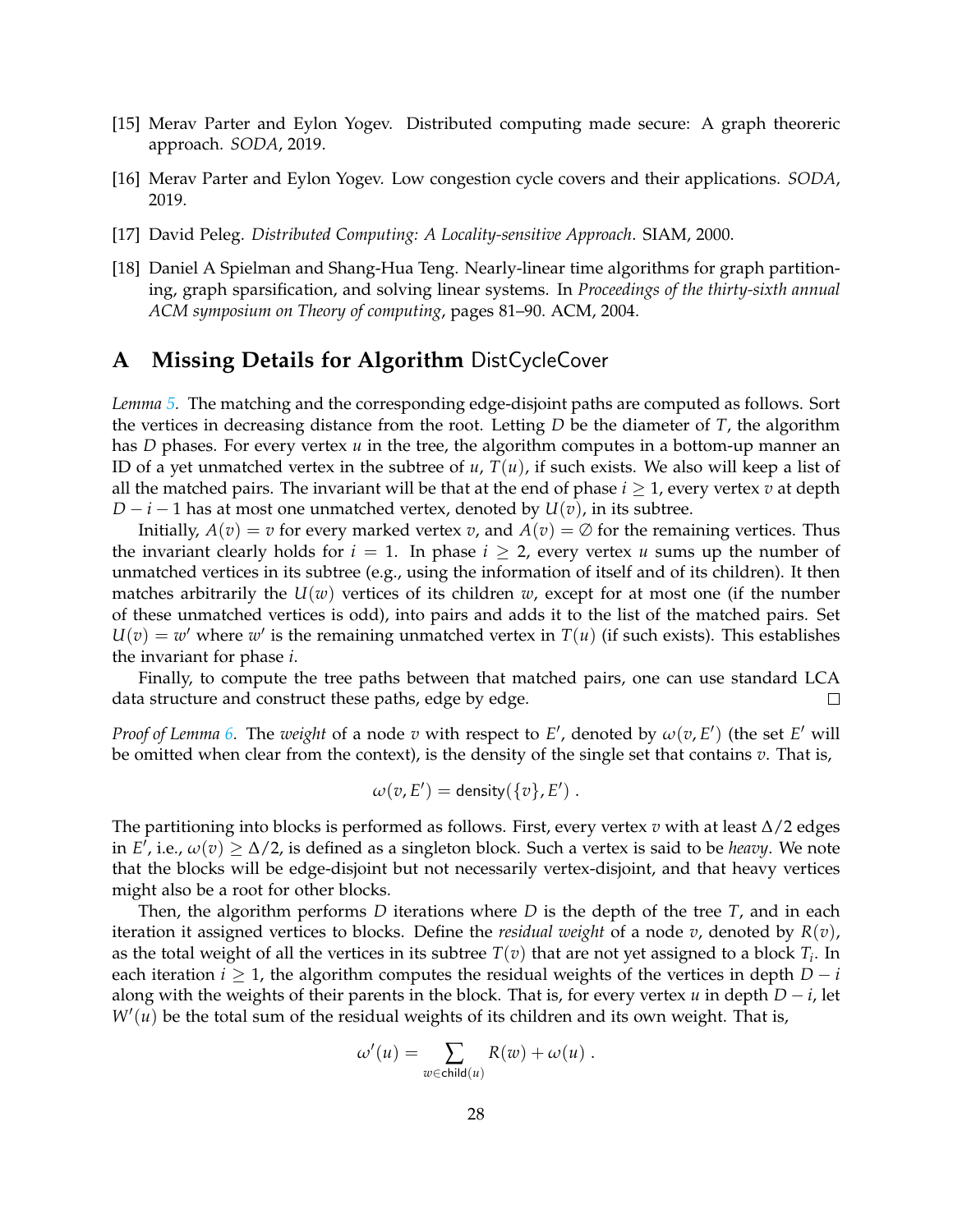If  $\omega'(u) \leq \Delta/2$ , then the residual weight of *u* is simply  $R(u) = \omega'(u)$  and we set the parent of *u* in its block to its parent in *T*.

Otherwise, if  $\omega'(u) > \Delta/2$ , we compute block(s) rooted at *u* in the following manner. We enumerate the children of *u* from left to right and greedily partition them into subtrees with total residual weight in the range  $[\Delta/2, \Delta]$ . Finally, every root forms a singleton block.

**Number of blocks:** Every block has density in  $> \Delta/2$  when including its root edges into account. Thus letting each light root be a singleton block, increase the number of blocks by a factor of 2.

**Time complexity:** Since we build the blocks in a bottom-up manner, the blocks and weights and residual weights can all be computed during the traversal. Thus, this decomposes the tree *T* into  $O(|E'|/\Delta)$  blocks, and that this decomposition can be computed in linear time.  $\Box$ 

**Postorder Numbering on a Tree.** Given a BFS tree *T*, We now show a procedure which assigns the vertices numbers  $N: V \to [1, n]$  according to a postorder traversal on *T* in  $O(D)$  rounds. Each node *u* first computes the number of vertices in  $T(u)$ . This can be done in  $O(D)$  rounds by working from the leafs up. At the end, each node also knows the number of nodes in the subtree of each of its children. For a range of integers  $R = [i, j]$ , let max $(R) = j$  and min $(R) = i$ . By working from root to leaf nodes, each vertex *u* computes a range *R*(*u*), indicating the bucket of post-order numbers given to its vertices in  $T(u)$ . Let  $R(s) = [1, n]$ . Given that a vertex *v* has received its range *R*(*v*), it sends to its children their ranges in the following manner. Let  $u_1, \ldots, u_\ell$  be the children of *v* ordered from left to right. Then  $R(u_1) = [\min(R(v)), \min(R(v)) +$  $|T(u_1)| - 1$  and for every  $i > 1$ ,  $R(u_i) = [\max(R(u_{i-1})) + 1, \max(R(u_{i-1})) + |T(u_i)|]$ . This proceeds for  $O(D)$  rounds, at the end every *u* knows  $R(u)$ . Now, each node *u*, sets its own number  $N(u) = \max(R(u_i))$ . Since by this numbering, each vertex has the maximum number in its subtree, it is indeed a postorder numbering.

**Sending Information on Virtual Edges.** For every virtual edge  $(a, a')$  added in phase  $i \ge 1$ , we show in the analysis section, that there is a precomputed *a*-*a'* walk  $W_{a,a'}$  in *G* of length  $O(2^i \cdot D)$ . We assume that in phase *i*, all the edges on the walk of virtual edge added in phase  $j \leq i - 1$ , are already marked and that each such edge on the walk knows the endpoint of the virtual edges and the edges in *G* that this walk should cover. The analysis shows that in the virtual edges added in phase *i* − 1 are important of *O*(2 *i*−1 ) edges in *G*.

Assume that it is given for all virtual edges added in phase  $j \leq i - 1$ , we now show how the algorithm provides these properties for the virtual edges added in phase *i*. Assume that both edges  $(a, a')$  and  $(b, b')$  incident to the matched pair  $\langle a, b \rangle$  are virtual. Then, we send the information on the walks  $\pi(a, b, T_{B_x})$ ,  $W_{a,a'}$  and  $W_{b,b'}$ . This allows the endpoints of virtual edge *a', b'* to learn about each other. In addition, by passing the identifiers of the 2<sup>*i*−1</sup> edges that are supposed to be covered by the walks  $W_{a,a'}$  and  $W_{b,b'}$ , all the nodes on the new walk  $W_{a',b'} = W_{a',a} \circ \pi(a,b,T_{B_x}) \circ W_{b,b'}$  can get this information. This is done on for all the virtual edges added in phase *i* simultaneously using the random delay approach. In the analysis section we show that the length of the walks  $W_{a,a'}$  is bounded by  $O(2^{1/\epsilon}D)$  and each edge appears on  $O(n^{2\epsilon})$  many paths. Thus using the random delay approach, this can be done in  $O(2^{1/\epsilon} \cdot D + n^{2\epsilon})$ rounds.